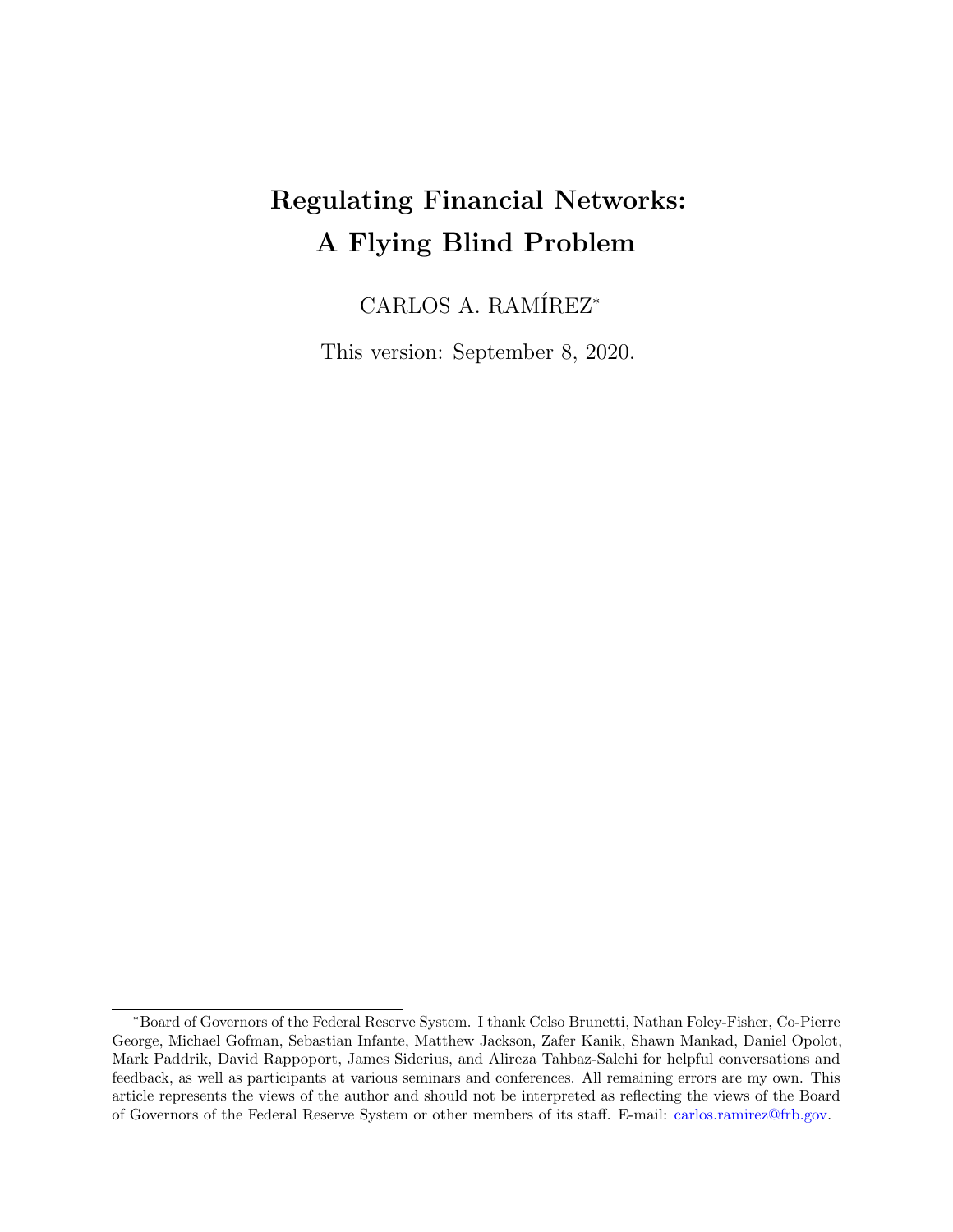# Regulating Financial Networks: A Flying Blind Problem

#### ABSTRACT

Lack of detailed information, together with opaque and complex interactions among financial institutions, besets their regulation. This paper develops a tractable framework to study the problem faced by a network-conscious regulator when designing interventions in face of uncertainty about the susceptibility of the economy to contagion. With this framework in hand, I show how optimal interventions depend on a delicate balance between the network architecture and the knowledge available to regulators.

Keywords: Financial networks, contagion, policy design under uncertainty. JEL classification: C6, E61, G01.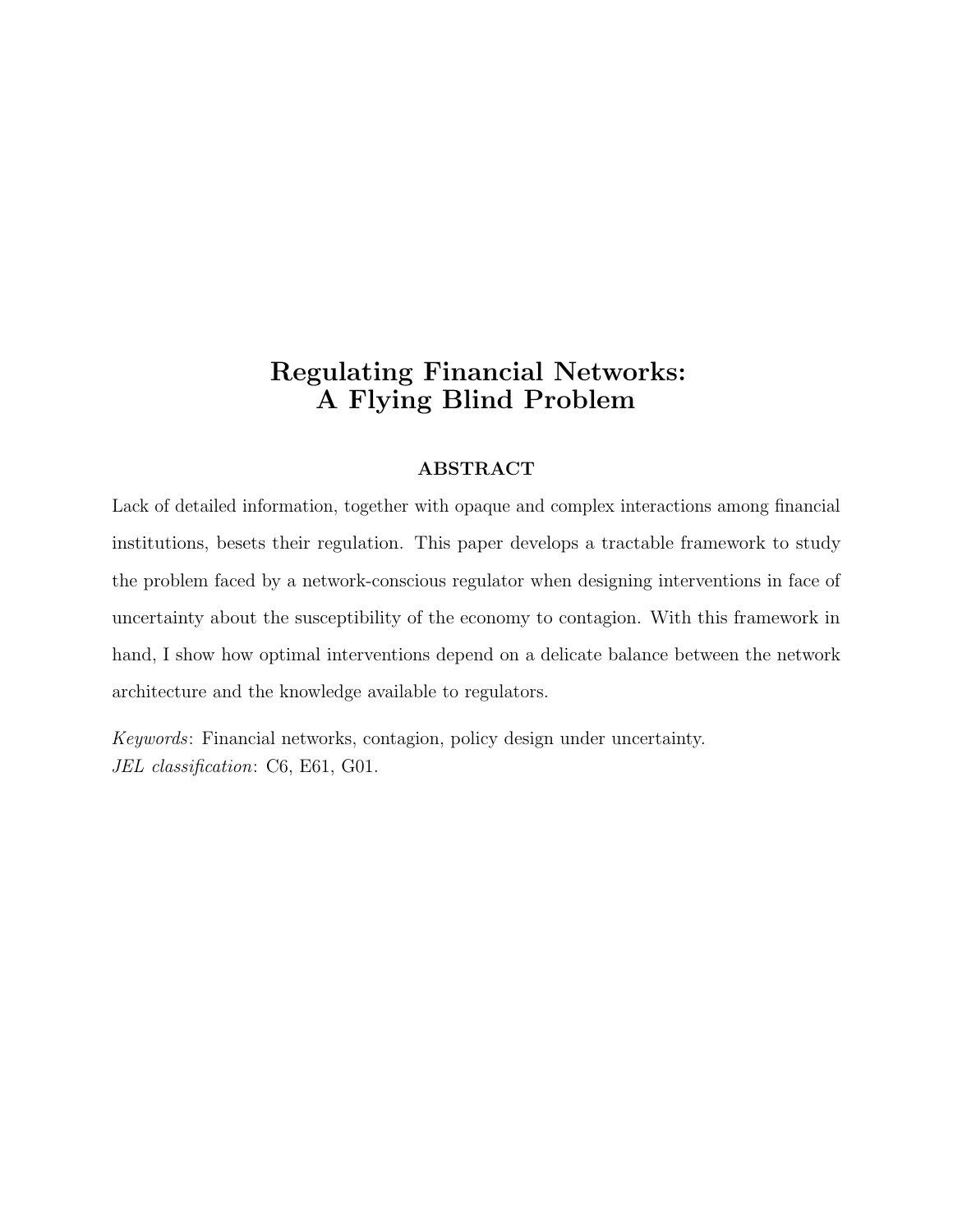With increasing globalization, financial institutions have become more interconnected and markets more intertwined. While several post-financial crisis reforms consider various measures of interconnectedness to promote financial stability, policymakers are confronted with an inconvenient truth when designing these interventions.<sup>[1](#page-2-0)</sup> Because of the lack of detailed information and the fact that interactions among financial institutions are frequently complex and opaque, it is hard to determine the susceptibility of the financial system to contagion. Importantly, this problem becomes particularly acute in times of economic stress, as spirals of fire sales may become relevant. As [Jackson](#page-39-0) [\(2019,](#page-39-0) p. 92) puts it: "Central banks, and other national and international government branches and agencies, not to mention financial institutions themselves, are essentially flying jets without instruments. They are making rapid decisions that steer complex machinery based on limited information."

How then can policymakers regulate a network of interdependent financial institutions when they are fundamentally uncertain about its susceptibility to contagion? This paper develops a tractable conceptual framework to help answering this question. With this framework in hand, I characterize socially optimal interventions and show how they depend on a delicate balance between the network architecture and the knowledge available to policymakers.

Though stylized, the baseline model is motivated by an economy in which profit-maximizing financial institutions (banks, for short) are interconnected through an exogenous network of opaque exposures. Exposures are on either the asset side or the liability side and cannot be mitigated through contractual protections. In times of economic stress, some exposures (henceforth referred to as contagious exposures) function as propagation mechanisms as banks become more vulnerable to distress affecting related banks. As a result, cascades of failures may occur: the failure of a bank could lead to the failure of its neighbors, which, in turn, could lead to the failure of its neighbors' neighbors, and so on. Each exposure is contagious (independently of others) with probability  $0 < p < 1$ . Two frictions (limited liability and bankruptcy costs) ensure that there is room for regulation. A social planner seeks to maximize expected total output by imposing preemptive restrictions on banks. To capture policymakers' inability to ascertain the susceptibility of the economy to contagion, p is assumed to be unknown. While the planner is uncertain about  $p$ , she can choose to learn more about its precise value through a costly information technology, thereby improving network transparency. Hence, her intervention design is preceded by an information choice. My design problem is choosing optimally how much transparency to attain and how to

<span id="page-2-0"></span><sup>1</sup>See [Bank for International Settlements](#page-37-0) [\(2009,](#page-37-0) [2010,](#page-37-1) [2011\)](#page-37-2), [International Monetary Fund](#page-39-1) [\(2010\)](#page-39-1), [Financial](#page-38-0) [Crisis Inquiry Commission](#page-38-0) [\(2011\)](#page-38-0), [Yellen](#page-40-0) [\(2013\)](#page-40-0), and [Tarullo](#page-40-1) [\(2019\)](#page-40-1) for examples of how regulation was dramatically reshaped by policymakers' concerns about the high interconnectedness among market participants and its potential impact on systemic risk.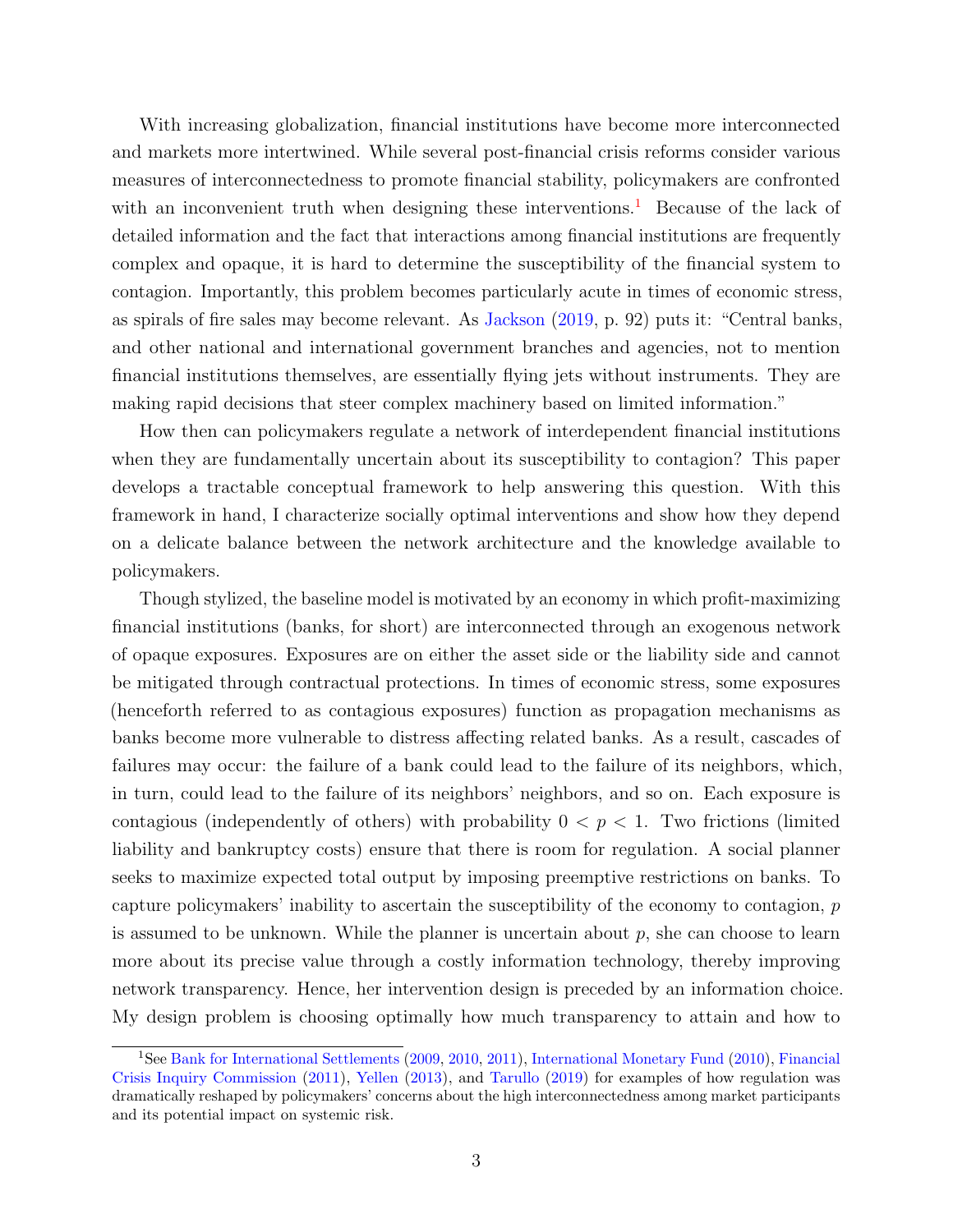regulate banks with such information.

To better understand how the network can reshape market equilibrium inefficiencies, I initially consider the case when  $p$  is common knowledge. Working under this assumption, I characterize banks' collective investment choice at the market equilibrium and the socially optimal investment choice. By doing so, I distill the conditions under which introducing regulation can lead to a Pareto improvement. This analysis uncovers a simple intuition behind market equilibrium inefficiencies within the model. While banks take into consideration how other banks' actions affect their failure probability, banks fail to internalize the consequences of their actions on the spread of failures due to limited liability. Because banks are not liable for other banks' failure, they do not internalize the impact of their actions on the likelihood that other banks fail due to cascades of failures that originate when themselves initially fail. Within the model, the existence of bankruptcy costs only increases market equilibrium inefficiencies as banks do not bear these costs when failing.

I then characterize optimal interventions when  $p$  is unknown and show how such interventions need to solve a delicate balance. For a given level of network transparency, optimal interventions strike the right balance between (1) increasing the expected resilience of the economy to contagion and (2) increasing the expected social costs associated to forcing banks to hold more liquid portfolios. Notably, when evaluating this trade-off, the planner uses expectations to quantitatively assess banks' failure probabilities, which are joint functions of her information technology and the network architecture. As a consequence, the planner's intervention design problem is intimately linked to her information choice. While improving network transparency can be costly—as gathering and processing detailed bank information is costly—not improving transparency can also be costly, as it results in welfare losses associated with implementing ineffective interventions. Intuitively, ineffective interventions arise from the fact that the planner sometimes makes mistakes evaluating the above trade-off due to not knowing the precise value of  $p$ . Importantly, different network architectures exhibit different susceptibilities to contagion, altering the extent to which the planner can dampen cascades of failures more effectively, which, in turn, affects the social value of learning more about p. Additionally, the social value of increasing transparency depends on how precise is the information technology available to the planner. At the fundamental level, optimal interventions strike just the right balance among the above dimensions.

The aforementioned results inform the ongoing debate regarding the design of macroprudential regulations. While post-financial crisis reforms have focused principally on large financial institutions, my results underscore that the architecture of the financial system, and not just the size of institutions, matters for policy design. My results also highlight that an appropriate regulatory framework must be mindful of the uncertainty regarding the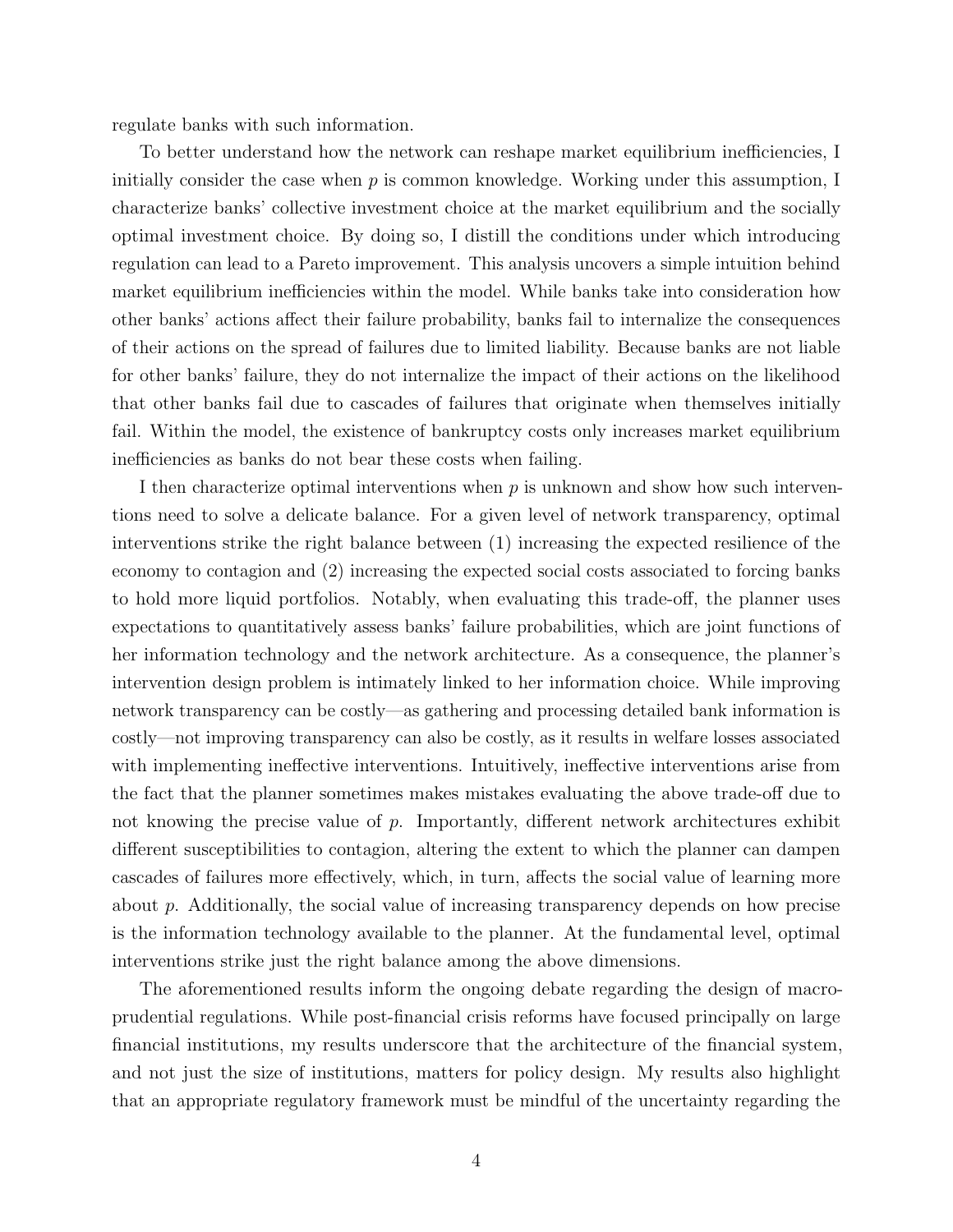susceptibility of the economy to contagion and the benefits and costs associated to increasing network transparency.

**Related Literature.** My paper is related to different strands of the literature. The first literature explores how network features of the financial system affect the likelihood of contagion. An incomplete list includes [Rochet and Tirole](#page-40-2) [\(1996\)](#page-40-2), [Allen and Gale](#page-37-3) [\(2000\)](#page-37-3), [Freixas](#page-38-1) [et al.](#page-38-1) [\(2000\)](#page-38-1), [Eisenberg and Noe](#page-38-2) [\(2001\)](#page-38-2), [Lagunoff and Schreft](#page-39-2) [\(2001\)](#page-39-2), [Dasgupta](#page-38-3) [\(2004\)](#page-38-3), [Leitner](#page-39-3) [\(2005\)](#page-39-3), [Nier et al.](#page-39-4) [\(2007\)](#page-39-4), [Allen and Babus](#page-36-0) [\(2009\)](#page-36-0), [Haldane and May](#page-39-5) [\(2011\)](#page-39-5), [Allen et al.](#page-37-4) [\(2012\)](#page-37-4), [Amini et al.](#page-37-5) [\(2013\)](#page-37-5), [Cont et al.](#page-38-4) [\(2013\)](#page-38-4), [Georg](#page-38-5) [\(2013\)](#page-38-5), [Zawadowski](#page-40-3) [\(2013\)](#page-40-3), [Cabrales](#page-37-6) [et al.](#page-37-6) [\(2014\)](#page-37-6), [Elliott et al.](#page-38-6) [\(2014\)](#page-38-6), [Glasserman and Young](#page-38-7) [\(2015,](#page-38-7) [2016\)](#page-38-8), [Acemoglu et al.](#page-36-1) [\(2015\)](#page-36-1), and [Castiglionesi et al.](#page-38-9) [\(2019\)](#page-38-9); see [Capponi](#page-37-7) [\(2016\)](#page-37-7) and [Jackson and Pernoud](#page-39-6) [\(2020\)](#page-39-6) for recent surveys on this topic. Unlike these papers, however, my paper explicitly focuses on socially optimal interventions in the presence of spillovers and uncertainty regarding the susceptibility of the economy to contagion.

The second literature explores how policy interventions affect the mechanism through which shocks propagate. An incomplete list includes [Beale et al.](#page-37-8) [\(2011\)](#page-37-8), [Gai et al.](#page-38-10) [\(2011\)](#page-38-10), [Battiston](#page-37-9) [et al.](#page-37-9) [\(2012\)](#page-37-9), [Goyal and Vigier](#page-39-7) [\(2014\)](#page-39-7), [Aldasoro et al.](#page-36-2) [\(2017\)](#page-38-11), Erol and Ordoñez (2017), [Gofman](#page-38-12)  $(2017)$ , [Galeotti et al.](#page-38-13)  $(2018)$ , [Jackson and Pernoud](#page-39-8)  $(2019)$ , [Kanik](#page-39-9)  $(2019)$  and Ramírez  $(2019)$ . While my paper also focuses on how contagion varies with different interventions, it provides a tractable framework in which optimal policies can be analytically determined under uncertainty regarding the susceptibility of the economy to contagion. On the technical level, the closed-form solutions developed in my paper are completely new to this literature. The solution and characterizations of the optimal level of network transparency are also new.

My results are also related to the literature that explores transparency in the banking system. The reason is that, within my model, the planner's intervention design is preceded by an information choice because of the uncertainty regarding the susceptibility of the economy to contagion.<sup>[2](#page-4-0)</sup> Within this literature, [Alvarez and Barlevy](#page-37-10)  $(2015)$  is related to my work as they explore how disclosure policies can be used to forestall contagion in a financial network. They show that when contagion is severe, mandatory disclosure of banks' balance sheet information can be welfare-improving. This is because banks do not completely internalize the social value of the information they reveal about themselves, and, thus, they disclose less than is socially optimal. In the spirit of [Hirshleifer](#page-39-10) [\(1971\)](#page-39-10), they also show that forcing banks to disclose information can be sometimes welfare-reducing as secrecy can support socially beneficial risk-sharing between banks. Their focus is, however, on characterizing the conditions under which mandatory disclosure can improve welfare rather than focusing on how much network

<span id="page-4-0"></span><sup>2</sup>Reviews of the literature on disclosure of (regulatory) information in financial markets can be found in [Goldstein and Sapra](#page-39-11) [\(2013\)](#page-39-11), [Leitner](#page-39-12) [\(2014\)](#page-39-12), and [Goldstein and Yang](#page-39-13) [\(2017\)](#page-39-13).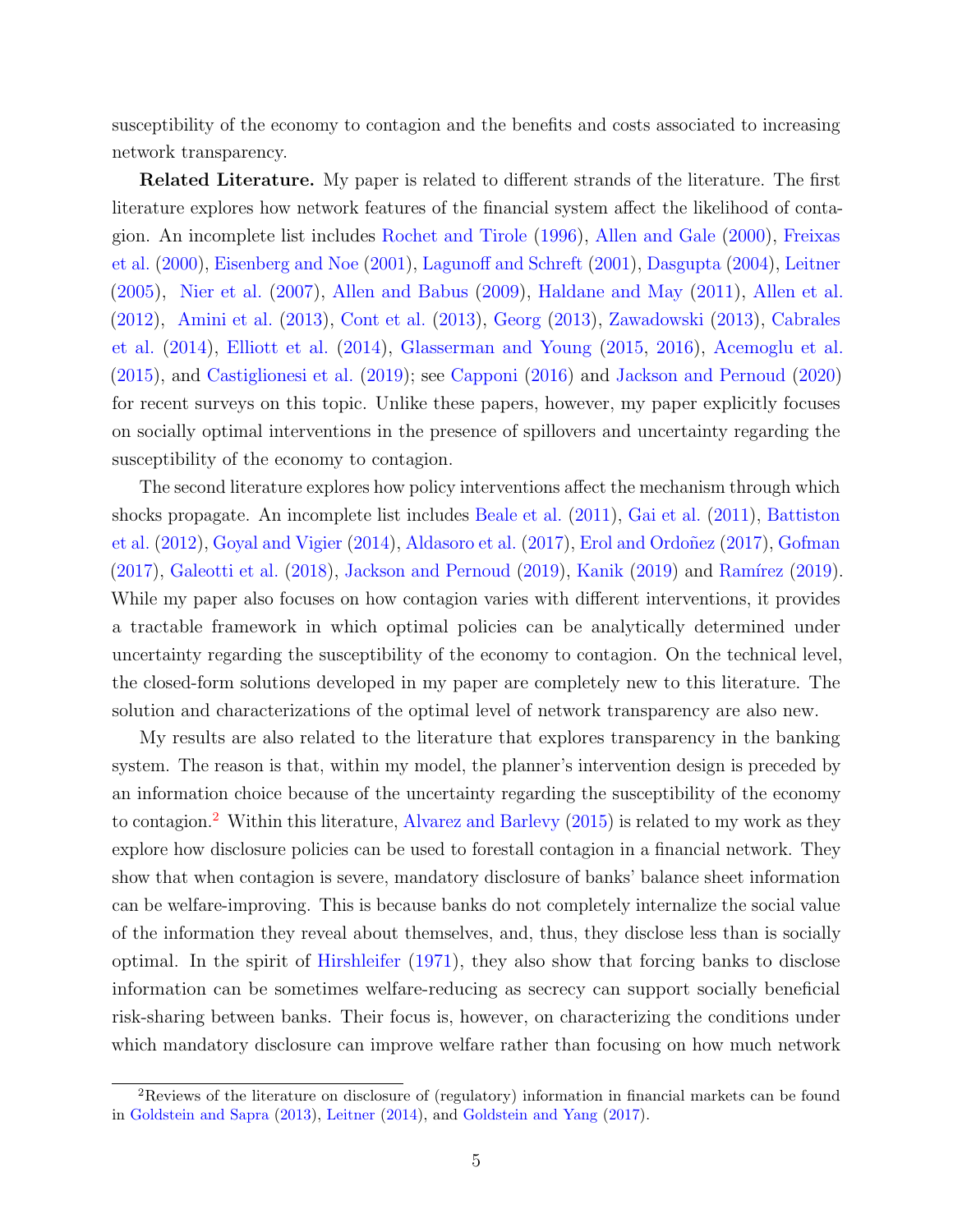transparency to attain and how to regulate banks with such information. Hence, their model is silent regarding the regulator's optimal intervention in face of uncertainty regarding the susceptibility of the economy to contagion.

The remainder of this paper is organized as follows. Section [I](#page-5-0) presents a simple and tractable model that helps to illustrate the need of regulation in network economies when their susceptibility to contagion is known. With these results in hand, section [II](#page-11-0) characterizes the main design problem of the paper: how to design interventions when policymakers are uncertain about the economy's susceptibility to contagion. By discussing comparative statics of this design problem, section [III](#page-15-0) characterizes how the optimal level of network transparency varies with the underlying characteristics of the economy. Section [IV](#page-19-0) discusses some assumptions and relevant extensions of the baseline model. Section [V](#page-22-0) concludes. For conciseness, proofs of propositions and corollaries are deferred to the appendix.

# I. Baseline Model

<span id="page-5-0"></span>This section describes a simple model that highlights the trade-offs that arise when regulating a network of interdependent financial institutions. My focus on this tractable model is primarily driven by expositional and notational simplicity. At the expense of additional notation, appendix  $\vec{A}$  $\vec{A}$  $\vec{A}$  shows that the properties derived from this baseline model continue to hold in a more general setting.

#### A. The economy

Consider a two-period economy consisting of  $n$  risk-neutral banks whose payoffs are linked through an exogenous network of financial exposures, which I represent via an undirected graph  $\mathcal{G}_n$ . Time is indexed by  $t \in \{0, 1\}$  and banks are indexed by  $i \in \{1, 2, \dots, n\}$ , with n potentially large.

While banks may differ in their number of exposures, they are ex ante identical in other respects. There are two types of assets: an illiquid asset and cash. The illiquid asset is meant to capture a risky investment opportunity that cannot be easily converted into cash, such as financing an entrepreneur's project. At  $t = 0$ , each bank is endowed with n dollars and invests a fraction of its endowment in the illiquid asset; the rest of its endowment is kept in cash. Due to limited liability, banks select their portfolios so as to maximize their expected payoffs, conditional on such payoffs being positive. At  $t = 1$ , economic conditions deteriorate and payoffs are realized. When economic conditions deteriorate, banks become more vulnerable to distress affecting related banks, and, thus, cascades of failures might occur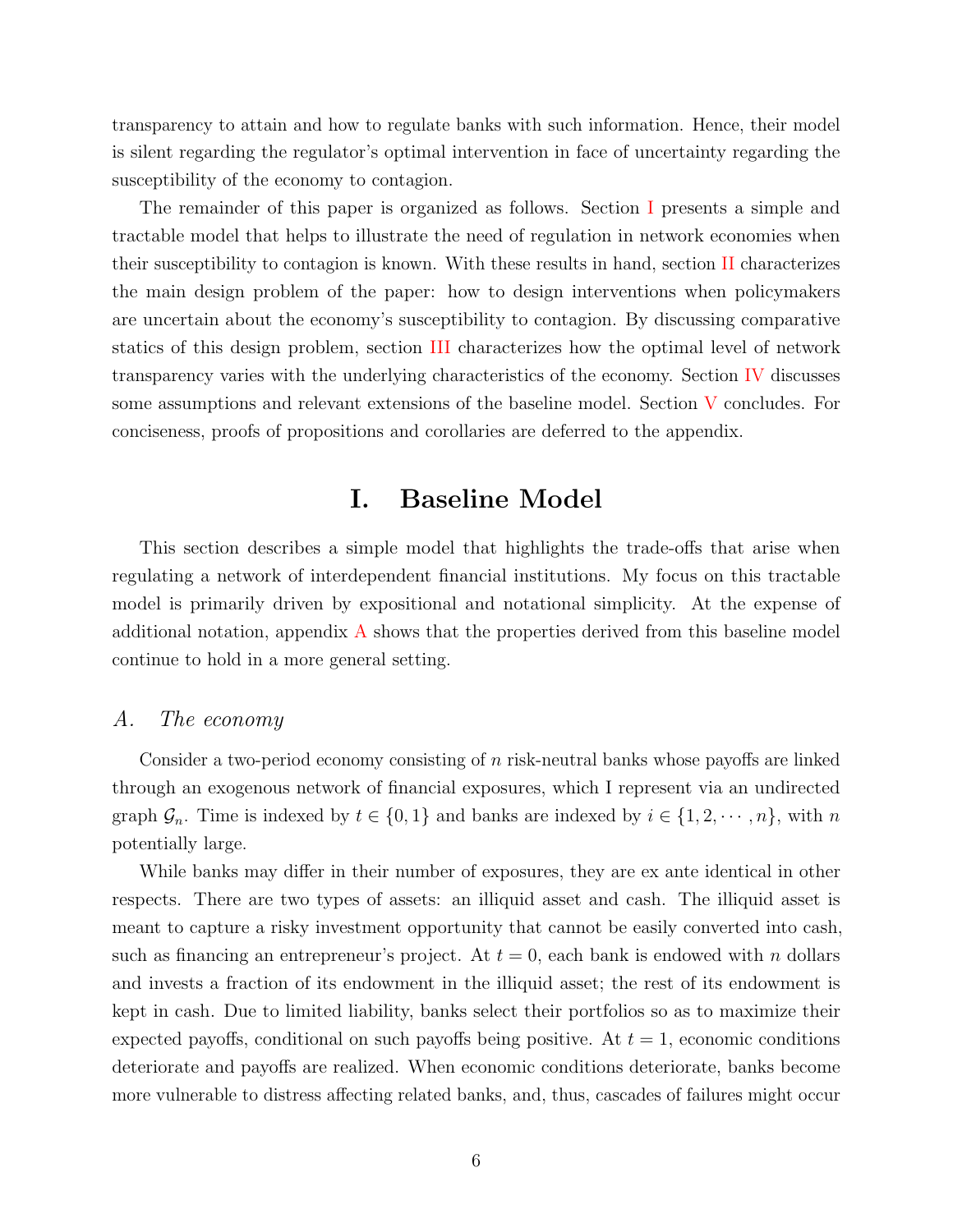as a result of contagion.

To focus on the impact of uncertainty on optimal interventions, I deliberately simplify the contagion process. In particular, the propagation of failures among banks is determined by the following stochastic process:

- One bank (chosen uniformly at random) is hit by an adverse liquidity shock  $\varepsilon \sim$  $U[-n, 0]^3$  $U[-n, 0]^3$  Because it is difficult to sell the illiquid asset when economic conditions deteriorate, such a bank fails if its cash holdings are smaller than  $\varepsilon$ . While a failed bank generates zero payoffs, there is a social cost associated to its failure,  $\kappa > 0$ . This bankruptcy cost aims to capture inefficiencies that arise due to bankruptcy proceedings. For example, during bankruptcy, banks' liabilities might be frozen. Consequently, creditors may not immediately receive payment, interrupting their ability to acquire inputs for production, thereby potentially leading to resource misallocation within the economy.
- While an arbitrary bank, say bank i, might not be initially affected by  $\varepsilon$ , i can still fail if there is a sequence of contagious exposures between  $i$  and the initially affected bank (assuming such a bank fails). As previously noted, each exposure is contagious with probability  $0 < p < 1$ . This implies that neighboring banks can fail independently of their cash holdings. As it becomes clear in section  $\mathbf{IV}$ , while this particular specification allows me to obtain closed-form solutions, my results do not hinge on this simplifying assumption.

The random selection of contagious exposures serves as a metaphor for market participants and regulators having difficulty assessing how exposures react in times of economic stress. At a fundamental level, cascades of failures can be broadly interpreted as liquidity-driven crises in which liquidity shocks affecting certain banks induce liquidity shocks for some of their neighbors. In times of stress, those neighbors may face a run due to solvency concerns, which, in turn, potentially causes solvency concerns about some of the neighbors' neighbors, possibly generating cascades of runs as in [Diamond and Rajan](#page-38-14) [\(2011\)](#page-38-14), [Caballero and Simsek](#page-37-11) [\(2013\)](#page-37-11), and [Stein](#page-40-5) [\(2013\)](#page-40-5). Consequently, cascades of failures could also be interpreted as crises of confidence as in [Zhou](#page-40-6) [\(2018\)](#page-40-6). Another example of cascades relates to situations in which liquidity shocks that affect some banks lead to write-downs in the balance sheets of some of their neighbors. If resulting losses exceed the capital of such neighbors, those neighbors will fail, which, in turn, may cause other banks to fail as well, as in [Elliott et al.](#page-38-6) [\(2014\)](#page-38-6).

Let  $\alpha \geq 0$  and  $\beta > 0$  denote the expected payoff of cash and the illiquid asset, respectively; hereinafter,  $\alpha$  is normalized to zero for notational simplicity. Let  $x_i$  and  $\pi_i$  denote the fraction

<span id="page-6-0"></span><sup>3</sup>My results continue to hold if, instead of one, an arbitrary set of banks is initially affected by the adverse liquidity shock.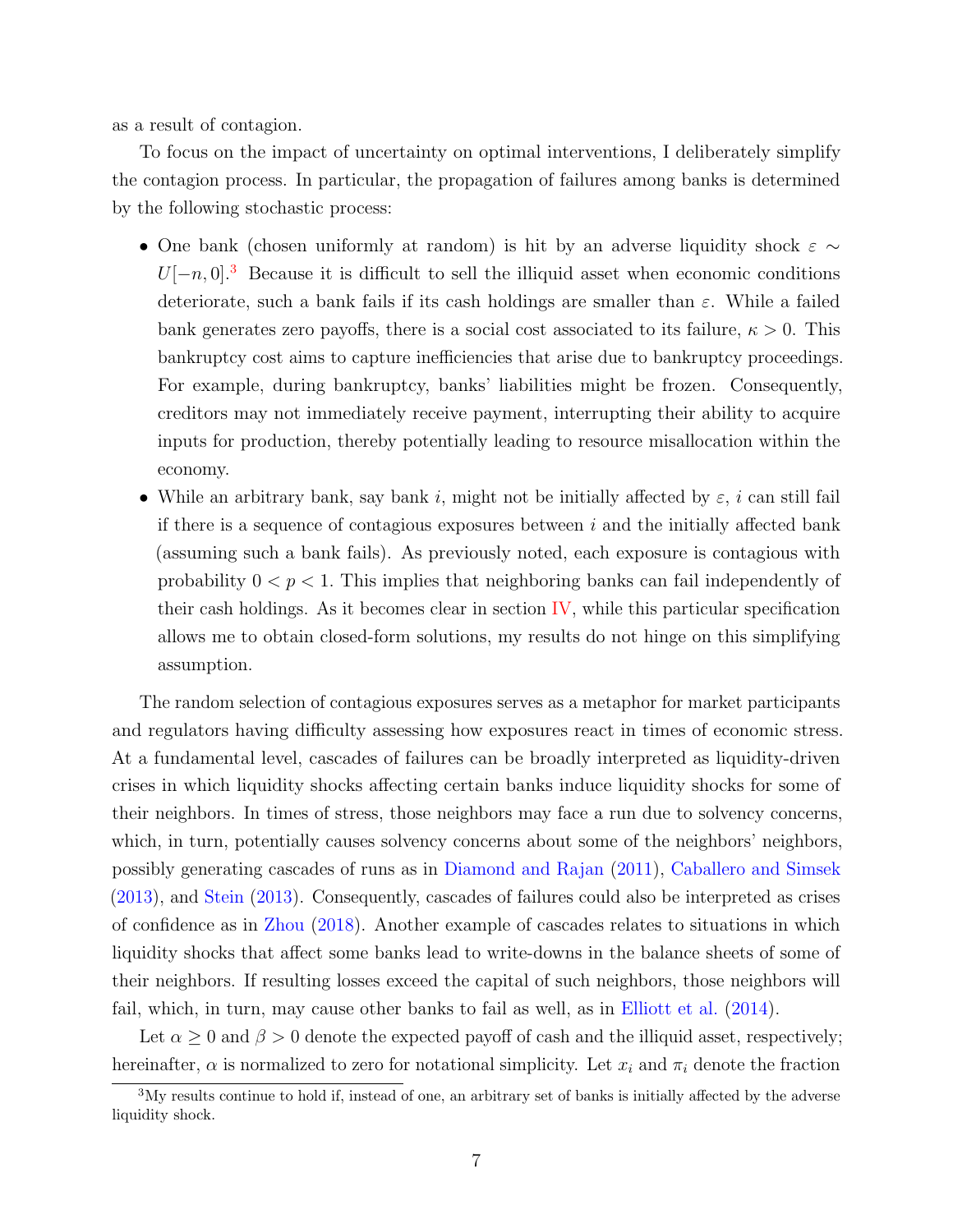of bank i's endowment invested in the illiquid asset and bank i's payoff at  $t = 1$ , respectively. If bank i does not fail at  $t = 1$ , then its expected payoff is given by

$$
\pi_i^e \equiv \mathbb{E} \left( \pi_i | i \text{ does not fail} \right) = \beta n x_i. \tag{1}
$$

Information. All features and parameters of the economy are common knowledge, with the exception of  $p$ , whose precise value is unknown. Beyond conceptually introducing uncertainty regarding the susceptibility of  $\mathcal{G}_n$  to contagion, allowing p to be unknown (rather than  $\mathcal{G}_n$ ) is mathematically convenient as it becomes clear in section [II.](#page-11-0)

**Notation.** Hereinafter I use the following notation. Let G denote the adjacency matrix of  $\mathcal{G}_n$ , I denote the  $n \times n$  identity matrix, 1 denote the  $n \times 1$  vector of ones, and  $e_i$  denote a  $1 \times n$  (selector) vector with a one in element i and zeros elsewhere. Define  $\mathbf{G}^k \equiv G^k - \text{diag}(G^k)$ , where  $G^k$  denotes the kth power of G and diag  $(G^k)$  denotes a diagonal matrix of  $G^k$ . I write  $\mathbf{x} \equiv$  $(x_1, \dots, x_n)'$  to denote the  $n \times 1$  vector representing banks' collective investment choice. For a given value of p, I write  $\mathbf{P}_p \equiv (\mathbb{P}_p \text{ (bank 1 fails)}, \mathbb{P}_p \text{ (bank 2 fails)}, \cdots, \mathbb{P}_p \text{ (bank } n \text{ fails)})'$ to denote the  $n \times 1$  vector of banks' failure probabilities.

#### B. The need for regulation

To better understand the reason the market equilibrium is not efficient and interventions possibly lead to a Pareto improvement, assume  $p$  is common knowledge; this assumption is relaxed at the end of this section. Working under this assumption, I now characterize banks' collective investment choice at the market equilibrium and the socially optimal investment choice.

**Market equilibrium.** Given how failures propagate throughout the network,

<span id="page-7-0"></span>
$$
\mathbb{P}_p\left(\text{bank } i \text{ fails}\right) = \left(\frac{1}{n}\right) nx_i + \left(1 - \frac{1}{n}\right) e_i \left(\left(\frac{n}{n-1}\right) \sum_{k=1}^{\infty} p^k \mathbf{G}^k \mathbf{x}\right). \tag{2}
$$

The first term on the right hand side of equation  $(2)$  captures the likelihood that bank i fails as a result of being initially affected by  $\varepsilon$ ; recall that each bank is hit by  $\varepsilon$  with probability  $\frac{1}{n}$ . The second term on the right hand side of equation [\(2\)](#page-7-0) relates to the case when  $\varepsilon$  initially affects a different bank. In particular, this term captures the likelihood that the initially affected bank fails, and, as a result of contagion, bank i fails. This is because  $G^k$  keeps track of the number of paths of length  $k$  between any two banks. Consequently, the second term in the right hand side of [\(2\)](#page-7-0) captures the likelihood of contagion as it keeps track of every path between i and any other bank in the economy. A path of length k from bank j to bank i is a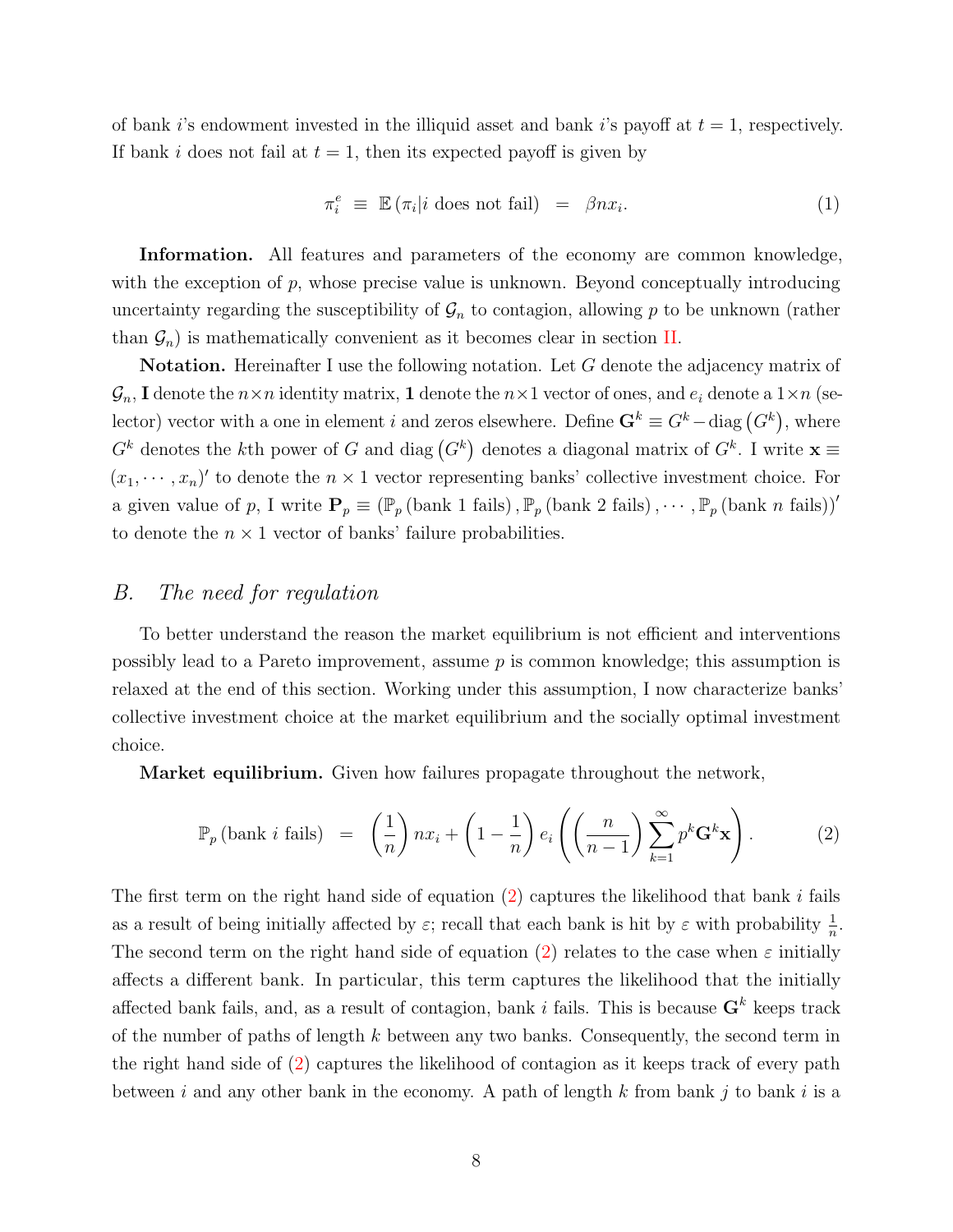sequence of banks  $(s_0, s_1, \dots, s_k)$  where  $s_0 = j$ ,  $s_k = i$ ,  $s_l \neq s_{l+1}$ , and  $(l, l + 1) \in \mathcal{G}_n$ .

Notably, equation  $(2)$  can be rewritten in matrix form as

$$
e_i \mathbf{P} = e_i (\mathbf{I} + p\mathbf{G} + p^2 \mathbf{G}^2 + p^3 \mathbf{G}^3 + \cdots) \mathbf{x} = e_i (\mathbf{I} - p\mathbf{G})^{-1} \mathbf{x},
$$
\n(3)

where p is assumed to be sufficiently small so that  $(I - pG)^{-1}$  is well defined.<sup>[4](#page-8-0)</sup> Therefore, bank i's optimal investment choice,  $x_i^*$ , is chosen so as to maximize its expected payoff,  $\mathcal{U}_i(\mathbf{x}, p)$ , defined as

<span id="page-8-1"></span>
$$
\mathcal{U}_i(\mathbf{x}, p) \equiv \pi_i^e \times (1 - \mathbb{P}_p(\text{bank } i \text{ fails})) = \beta nx_i (1 - e_i (\mathbf{I} - p\mathbf{G})^{-1} \mathbf{x}). \tag{4}
$$

Because bank i's probability of failure is reshaped by its portfolio decision (see equation  $(2)$ ), bank *i* faces the following trade-off when choosing  $x_i^*$ : the more liquid its portfolio, the higher its resilience to idiosyncratic liquidity shocks, but potentially the lower its future payoff. Importantly, the fact that bank i's failure probability is reshaped by its portfolio decision makes banks  $i$ 's and  $j$ 's actions strategic substitutes if there is a sequence of exposures between them. An increase in  $x_j^*$  triggers a downward shift in  $x_i^*$ . The higher  $x_j^*$ , the more likely bank j fails if initially affected by  $\varepsilon$ , and, thus, the higher the likelihood bank i is affected by contagion. To counteract this increase, bank  $i$  shifts to a more liquid portfolio so as to decrease its failure probability.

The next proposition characterizes the market equilibrium.

<span id="page-8-3"></span>PROPOSITION 1 (Market Equilibrium): Consider the simultaneous move n-bank game with payoffs described in  $(4)$ . Given p, banks' collective choice at the unique Nash-equilibrium,  $\boldsymbol{x}_e \equiv (x_1^*, \cdots, x_n^*)'$ , is given by

<span id="page-8-2"></span>
$$
\boldsymbol{x}_{e} = \left( \boldsymbol{I} + \left( \sum_{k=0}^{n-1} p^{k} \boldsymbol{G}^{k} \right)^{-1} \right)^{-1} \boldsymbol{I}.
$$
 (5)

That is, banks' equilibrium behavior is intimately linked to their position in  $\mathcal{G}_n$ , the network architecture, and the value of  $p$ . Equation  $(5)$  underscores that banks' portfolio decision not only depends on the decisions their direct neighbors but also depends on the decisions of their neighbors' neighbors (and so on and so forth). This is because the adverse liquidity shock that initially hits the economy can potentially propagate via long sequences of contagious exposures. As a result, when choosing their portfolio, banks must be mindful of their exposure to failures of other banks in the economy. Then, the higher the number

<span id="page-8-0"></span> $\frac{4 \text{Just}}{4 \text{Just}}$  take p to be smaller than the norm of the inverse of the largest eigenvalue of **G**.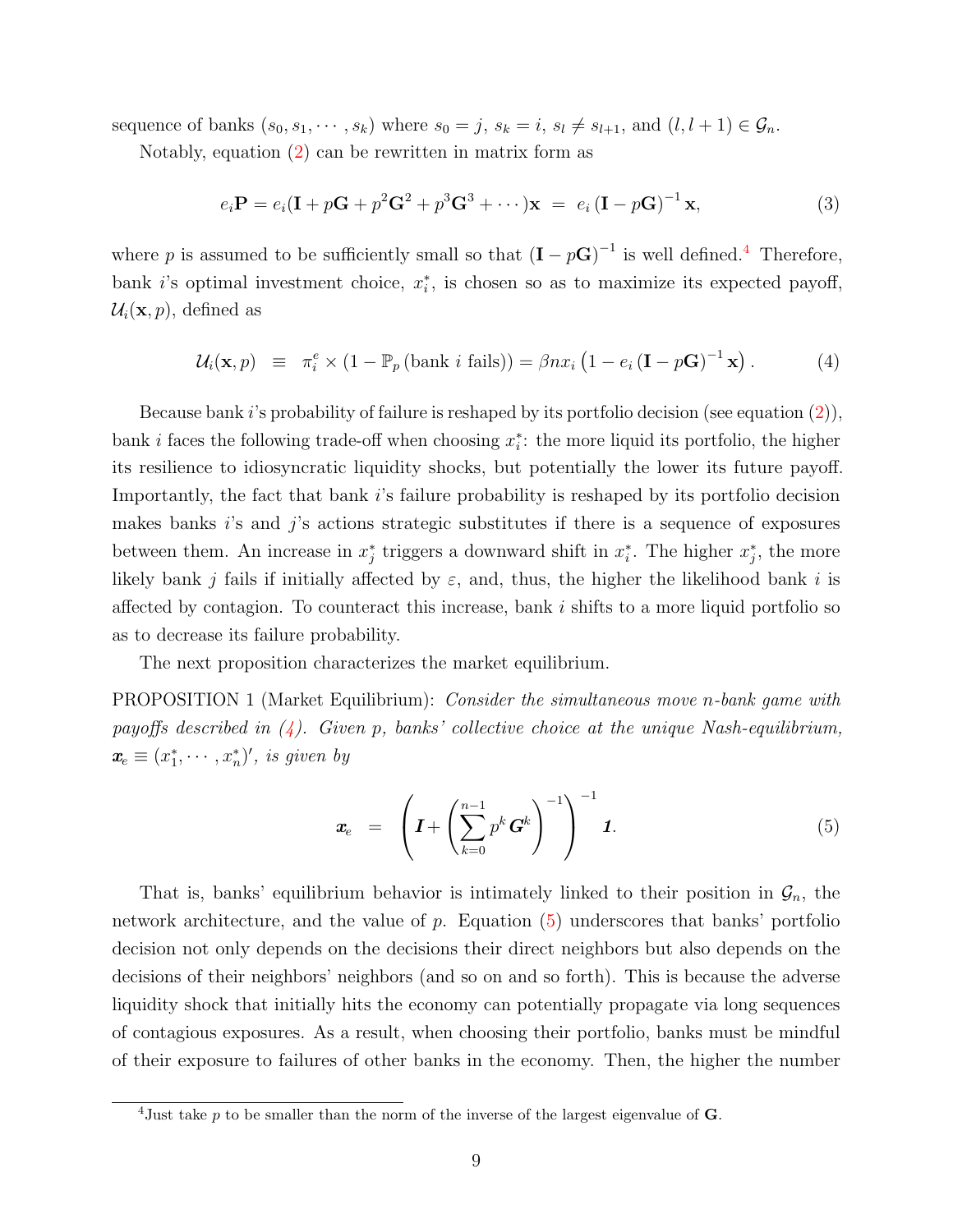of exposures of bank  $i$ , the smaller  $x_i^*$ , as the more likely bank  $i$  is affected by contagion. Similarly,  $x_i^*$  is a decreasing function of p. The higher p, the more likely failures propagate throughout the network. Consequently, banks preemptively hold more cash to decrease their failure probabilities. The next corollary summarizes the results above.

<span id="page-9-3"></span>COROLLARY 1:  $x_i^*$  is decreasing in both p and the number of exposures of bank i.

Socially optimal investment choice. Now consider the problem faced by a benevolent and risk-neutral social planner who understands the effect that both the network architecture and p play in how shocks propagate along the network. Let  $\Delta_n \equiv [0,1]^n$  denote the n-simplex. For a given value of p, the planner selects  $\mathbf{x} \in \Delta_n$  so as to maximize welfare,  $W(\mathbf{x}, p)$ , defined as

<span id="page-9-0"></span>
$$
W(\mathbf{x}, p) \equiv \sum_{j=1}^{n} \mathbb{E}_p(\pi_j|\mathbf{x}) = \sum_{j=1}^{n} \pi_j^e \mathbb{P}_p(j \text{ does not fail}) - \kappa \mathbb{P}_p(j \text{ fails}). \tag{6}
$$

Equation [\(6\)](#page-9-0) underscores that the planner also considers the impact of banks' actions on other agents in the economy as bankruptcy costs affect her objective function. The next proposition characterizes the socially optimal investment choice.

<span id="page-9-4"></span>**PROPOSITION 2** (Optimal interventions when  $p$  is known): *Given*  $p$ *, the socially optimal* investment choice,  $\mathbf{x}_{so} \equiv (x_1^{so}, \cdots, x_n^{so})'$ , is given by

<span id="page-9-2"></span>
$$
\boldsymbol{x}_{so} = \frac{1}{2} \left( \left( 1 - \frac{\kappa}{\beta n} \right) \boldsymbol{I} - p \boldsymbol{G} \right) \boldsymbol{1}.
$$
 (7)

That is, the socially optimal investment choice depends on the interplay between the network architecture, captured by matrix  $\bf{G}$ , the value of p, bankruptcy costs, and the expected payoff of the illiquid asset. For instance, the higher  $\frac{\kappa}{\beta}$ , the higher the relative social cost of bankruptcy. Hence, the smaller  $\mathbf{x}_{so}$  must be so as to reduce the likelihood of contagion. Similarly, the higher  $p$ , the higher the susceptibility of the economy to contagion. Thus, banks' portfolios must be more liquid to forestall contagion: If every bank's portfolio is more liquid, the less likely the initially affected bank fails. Following a similar argument, but at the bank level, the higher the number of exposures of bank  $i$ , the more liquid its portfolio must be. This is because, on average, the number of failures would be higher when bank  $i$ fails. The next corollary summarizes the results above.

<span id="page-9-5"></span>COROLLARY 2:  $x_i^{so}$  is decreasing in  $\frac{\kappa}{\beta}$ , p, and the number of exposures of bank i.

At the fundamental level,  $\mathbf{x}_{so}$  is deliberately selected so that the benefits of forcing

<span id="page-9-1"></span><sup>&</sup>lt;sup>5</sup>It is assumed that model parameters are within a region wherein  $\mathbf{x}_{so} \in \Delta_n$ .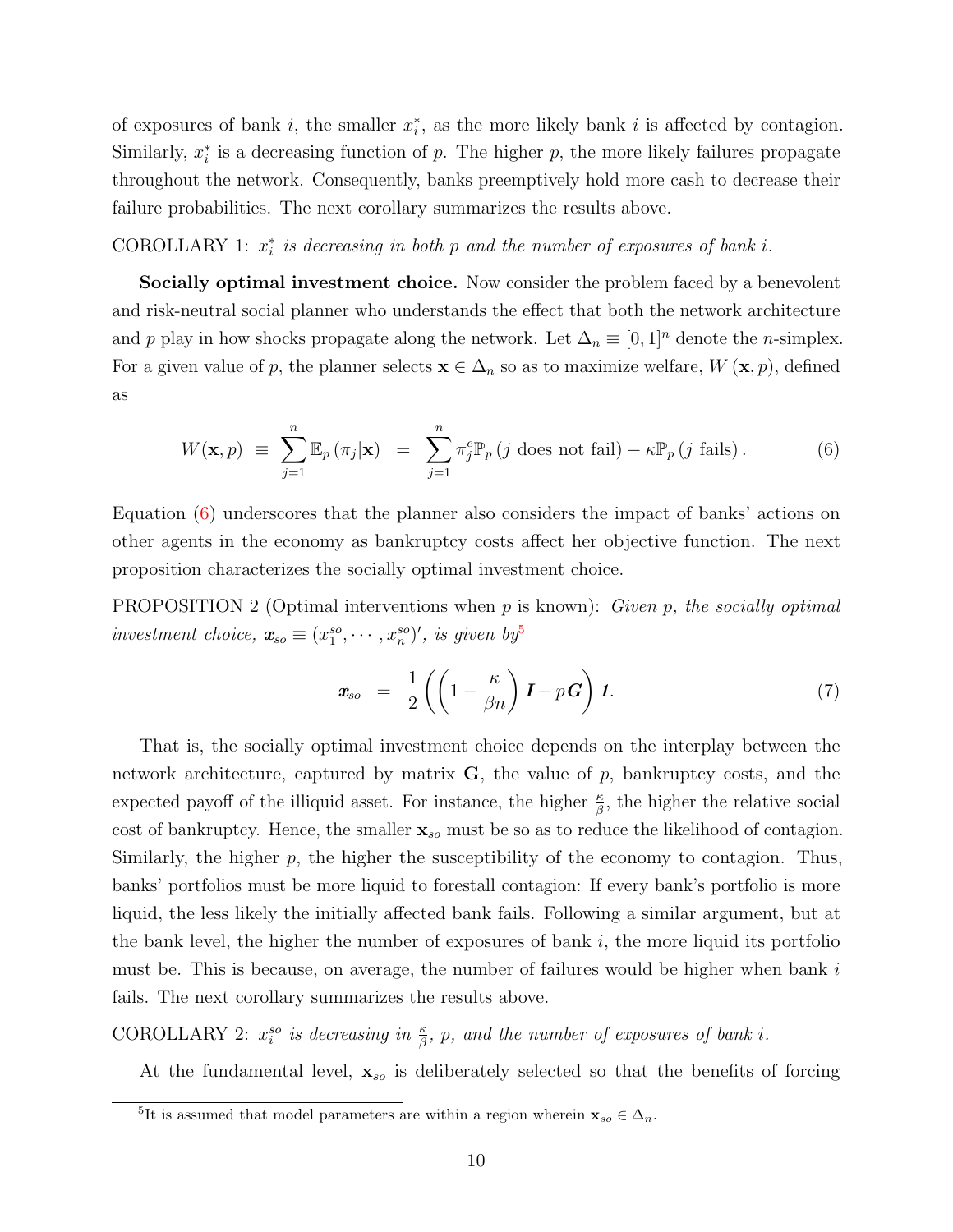a particular bank to hold a more liquid portfolio are equal to the losses associated with implementing such restrictions. Intuitively, these losses arise because banks are forced to allocate more funds toward assets that yield lower expected payoffs (as  $\beta > \alpha$ ). Benefits arise because forcing banks to hold more liquid portfolios not only increases banks' resilience to idiosyncratic shocks, but also decreases the likelihood that their (direct and indirect) neighbors fail, thereby decreasing the expected number of failures. In sum, the network-based policy characterized by equation [\(7\)](#page-9-2) ensures that banks fully internalize the impact of their portfolio choice on the likelihood that other banks fail as well as the social costs associated with bankruptcies.

The inefficiency of the market equilibrium. Due to limited liability and bankruptcy costs, there is a wedge between the market equilibrium and the socially optimal investment choice. The next corollary characterizes such a wedge.

<span id="page-10-1"></span>COROLLARY 3: Given p, the wedge between the market equilibrium and the socially optimal investment choice is given by

$$
\boldsymbol{x}_{e} - \boldsymbol{x}_{so} = \frac{1}{2} \left( \left( \frac{\kappa}{\beta n} \boldsymbol{I} + p \boldsymbol{G} \right) - \left( \boldsymbol{I} - \frac{p}{2} \boldsymbol{G} \right)^{-1} \right) \boldsymbol{1}.
$$
 (8)

Intuitively, when choosing its portfolio, bank i takes into account the likelihood that failures affecting other banks propagate along  $\mathcal{G}_n$ . However, bank i does not internalize (1) the impact of its investment choice on the likelihood that other banks fail as a result of cascades of failures that originate from i failing, and (2) the existence of bankruptcy costs. Consequently, the higher p, the larger the market equilibrium inefficiency. Because banks fail to internalize the externalities of their investment choices, the more likely failures propagate along the network, the higher the inefficiency. Similarly, the higher bankruptcy costs, the higher such an inefficiency, as banks do not bear these costs when failing.

To better understand the relevance of bankruptcy costs within the baseline model, it is worth analyzing the following limit

<span id="page-10-0"></span>
$$
\lim_{\kappa \to 0} (\mathbf{x}_e - \mathbf{x}_{so}) = \frac{1}{2} \left( p\mathbf{G} - \left( \mathbf{I} - \frac{p}{2} \mathbf{G} \right)^{-1} \right) \mathbf{1}.
$$
 (9)

That is, even without bankruptcy costs, the market equilibrium is not socially optimal (assuming  $\mathcal{G}_n$  is nonempty). Because of limited liability, when bank i fails, i is not liable for the failures of other banks that occur as a consequence of  $i$ 's failure. Hence, the existence of the network itself (joint with limited liability) is able to generate a positive wedge between the market equilibrium and the socially optimal investment choice. This, in turn, highlights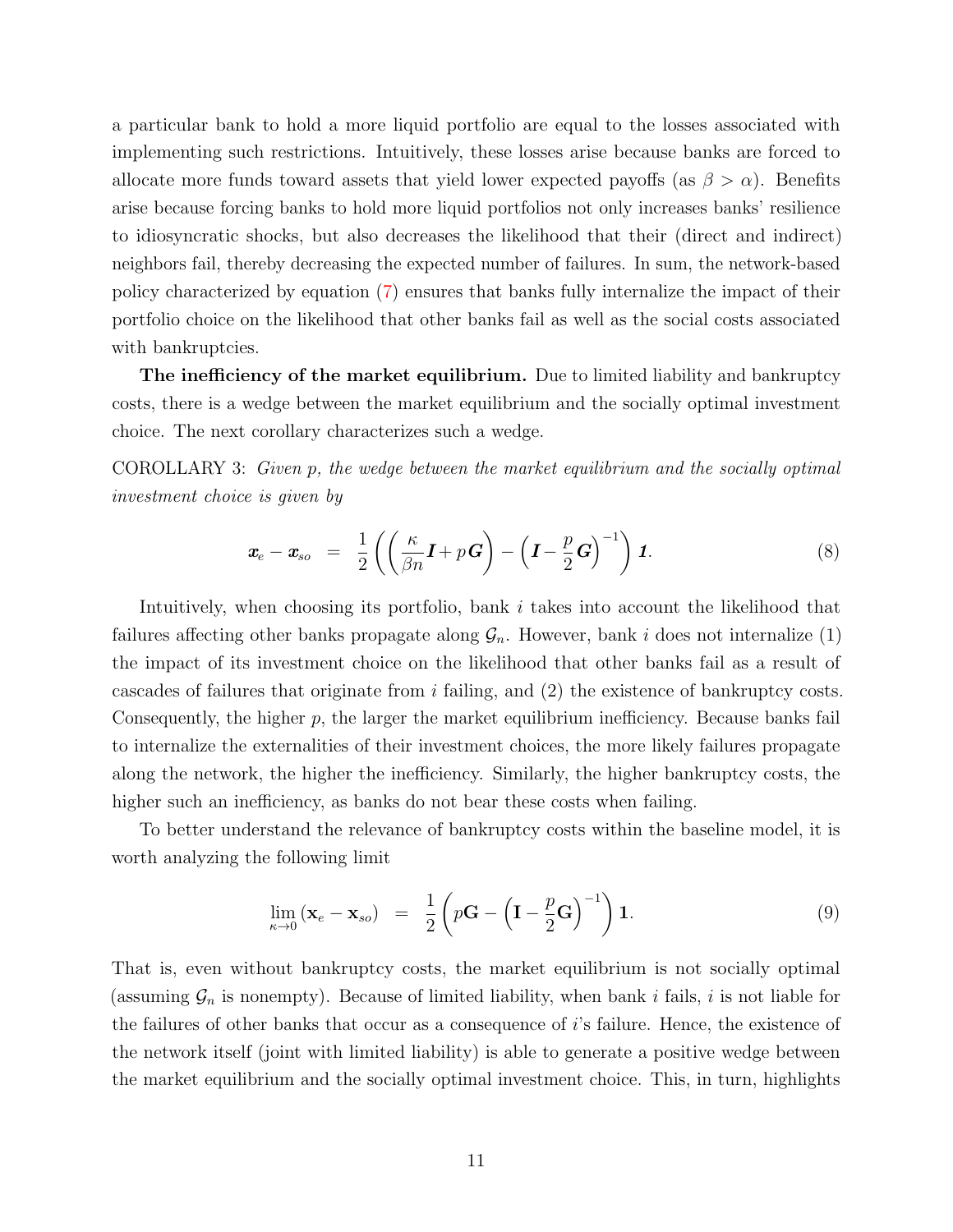<span id="page-11-0"></span>the importance of limited liability within the baseline model. $6$ 

# II. The Flying Blind Problem

While the previous analysis sheds light on the desirability of interventions in a network economy with limited liability and bankruptcy costs, it misses a fundamental point. In reality, lack of detailed information, coupled with the opacity and complexity of interbank exposures, makes it hard to assess how such exposures react in stressful conditions. Thus, it is reasonable to think that, when designing interventions, regulators are unable to ascertain the susceptibility of the economy to contagion.

#### A. Optimal interventions when flying blind

Within my model, the susceptibility of the economy to contagion is jointly determined by the architecture of  $\mathcal{G}_n$  and p. Provided how shocks propagate throughout the network, the simplest way to introduce uncertainty regarding such susceptibility is by making  $p$  random.

In what follows, I explore the optimal policy intervention when  $p$  is unknown. Absent any other information, suppose the planner believes  $p \sim F[p_L, p_H]$ , where F denotes an arbitrary continuous distribution, with  $0 < p_L < p_H \leq 1$ . Hereinafter,  $f \equiv dF$  denotes p's probability density function and  $\mu_k$  denotes the kth (raw) moment of F, that is,  $\mu_k \equiv \int_{p_L}^{p_H} p^k f(p) dp$ , with  $\mu_0 = 1$ . Provided those beliefs, the planner selects  $\mathbf{x} \in \Delta_n$  so as to maximize

$$
\mathbb{E}_F\left(W\left(\mathbf{x},p\right)\right) \equiv \int_{p_L}^{p_H} W\left(\mathbf{x},p\right) f(p) dp, \tag{10}
$$

where  $W(\mathbf{x}, p)$  is defined as in equation [\(6\)](#page-9-0). The next proposition characterizes the optimal policy intervention when p is unknown.

<span id="page-11-3"></span>PROPOSITION 3 (Optimal Interventions When Flying Blind):  $Suppose \bar{\mu} \equiv \max_{k \in \{1, \dots, n-1\}} \mu_k$ is smaller than the norm of the largest eigenvalue of  $G$ . Absent any other information, the socially optimal investment choice under uncertainty regarding p,  $\mathbf{x}_{so}^u \equiv (x_{so,1}^u, \cdots, x_{so,n}^u)'$ , is given by

<span id="page-11-2"></span>
$$
\mathbf{x}_{so}^u = \frac{1}{2} \left( \left( 1 - \frac{\kappa}{\beta n} \right) \mathbf{I} - \left( \mathbf{I} + \left( \sum_{k=1}^{n-1} \mu_k \mathbf{G}^k \right)^{-1} \right) \right) \mathbf{1}.
$$
 (11)

<span id="page-11-1"></span><sup>6</sup>Note that  $\lim_{n\to\infty} (\mathbf{x}_e - \mathbf{x}_{so})$  yields the same result than equation [\(9\)](#page-10-0). This implies that, within the baseline model, limited liability would represent the main source of the market equilibrium inefficiency in large economies.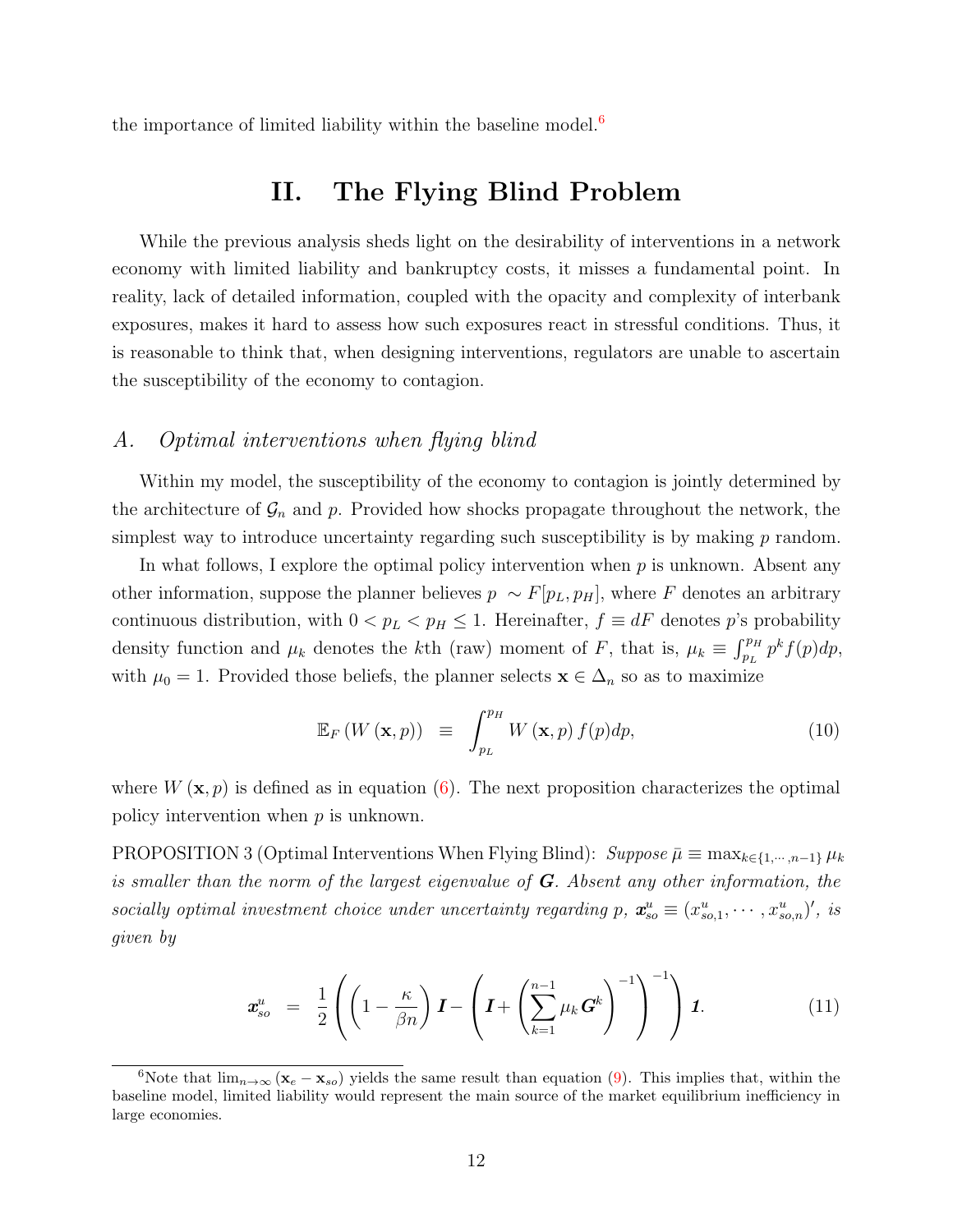The comparison between equations [\(7\)](#page-9-2) and [\(11\)](#page-11-2) underscores that both the network architecture and the knowledge available to the planner play a crucial role in determining the socially optimal investment choice when regulators are flying blind. While the first terms on the right hand side of both equations are equal, the second terms are markedly different. In particular, the second term on the right hand side of equation  $(7)$  is only affected by p and the number of direct neighbors of a bank (captured by matrix  $\bf{G}$ ). However, the second term on the right hand side of equation [\(11\)](#page-11-2) is affected by both the complete architecture of  $\mathcal{G}_n$ (captured by the powers of matrix  $\bf{G}$ ) and the shape of F (captured by its moments).

To better appreciate how the interplay between the network architecture and  $F$  reshapes the optimal intervention, it is worth noting that equation  $(11)$  can be rewritten as

<span id="page-12-0"></span>
$$
\mathbf{x}_{so}^u = \frac{1}{2} \left( \mathbf{U}_F^{-1} - \left( \frac{\kappa}{\beta n} \right) \mathbf{I} \right) \mathbf{1},\tag{12}
$$

where  $U_F$  is a  $n \times n$  matrix defined in terms of the moments of F and the powers of G as the following sum

<span id="page-12-2"></span>
$$
\mathbf{U}_F \equiv \int_{p_L}^{p_H} (\mathbf{I} + p\mathbf{G} + p^2 \mathbf{G}^2 + p^3 \mathbf{G}^3 + \cdots) f(p) dp
$$
\n
$$
= \underbrace{\left(\int_{p_L}^{p_H} f(p) dp\right)}_{\mu_0 = 1} \mathbf{I} + \underbrace{\left(\int_{p_L}^{p_H} p f(p) dp\right)}_{\mu_1} \mathbf{G} + \underbrace{\left(\int_{p_L}^{p_H} p^2 f(p) dp\right)}_{\mu_2} \mathbf{G}^2 + \cdots
$$
\n(13)

Define  $\mathbf{B} \equiv \mu_1 \mathbf{G} + \mu_2 \mathbf{G}^2 + \cdots$ . Then, matrix  $\mathbf{U}_F^{-1}$  can be rewritten as

$$
\mathbf{U}_F^{-1} = (\mathbf{I} + \mathbf{B})^{-1}.
$$
 (14)

For ease of exposition, assume that  $\mathbf{G}^2 \neq \mathbf{0}$  and  $||\mathbf{B}|| < 1$ , where  $|| \cdot ||$  denotes the euclidean norm operator. Because  $||\mathbf{B}|| < 1$ , it follows from applying a Taylor series expansion to the above expression that

<span id="page-12-1"></span>
$$
U_F^{-1} = (I + B)^{-1} = I - B + \mathcal{O}(B^2) \approx I - B.
$$
 (15)

It then directly follows from equations [\(12\)](#page-12-0) and [\(15\)](#page-12-1) that the higher  $\mu_2$ , the larger the elements in **B**, and, thus, the smaller  $\mathbf{x}_{so}^u$ . Intuitively, the larger  $\mu_2$ , the less precise is the knowledge available to the planner. While the planner is risk neutral, she understands she might make non-optimal decisions ex-ante as a result of not knowing the precise value of  $p$ . Therefore, she preemptively requires banks to hold more liquid portfolios so as to prevent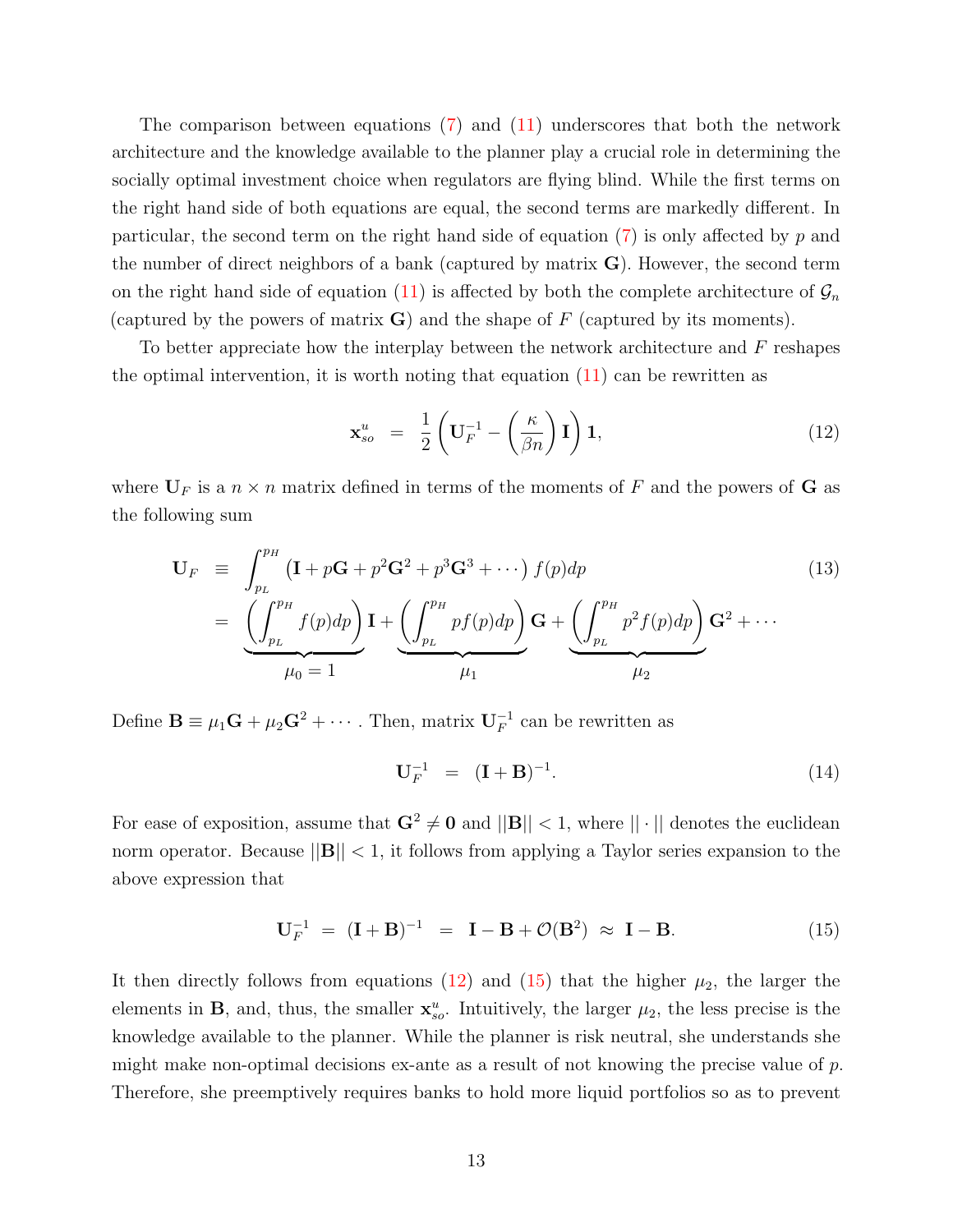contagion in case  $p$  is larger than expected. In other words, uncertainty pushes the planner toward more caution.

In addition, it follows from equation [\(13\)](#page-12-2) that the k<sup>th</sup> moment of F only alters  $\mathbf{x}_{so}^u$  as long as there are paths of length k within  $\mathcal{G}_n$ . This is because (1) the kth moment of F only affects  $\mathbf{x}_{so}^u$  when  $\mathbf{G}^k \neq \mathbf{0}$  and (2)  $\mathbf{G}^k$  captures the number of paths of length k between any pair of banks. In sum, in face of uncertainty regarding  $p$ , the higher the number of paths of length  $k$ , the more relevant the kth moment of  $F$  becomes for the design of optimal interventions. At the fundamental level, the higher the number of paths in the economy, the more likely it is that shocks have far-reaching implications. Consequently, the larger the negative welfare effect of ineffective interventions. Thus, the planner must pay closer attention to higher moments of  $F$  as they allow her to quantitatively assess the likelihood of large cascades of failures.

#### B. Improving network transparency

While regulators might be flying blind, they can gather detailed bank information before designing their interventions so as to better understand how financial exposures react in times of economic stress. For instance, in the United States, banks are examined periodically and are required to file comprehensive reports containing granular balance sheet information while large banks have also formal on-site exams conducted at least once every year.<sup>[7](#page-13-0)</sup> Besides these supervisory tools, there are two important recent examples in which regulators assess the soundness of banks: the Comprehensive Liquidity Assessment and Review (CLAR) and the Dodd-Frank Act supervisory stress test, run annually by the Federal Reserve. In these programs, regulators evaluate the liquidity risk profile of Bank Holding Companies (BHCs) through a range of metrics and project whether BHCs would be vulnerable during times of weak economic conditions. Other recent examples include programs implemented by the SEC such as forms N-MFP and PF. Form N-MFP requires registered money market funds to report their portfolio holdings and other information on a monthly basis, while form PF requires private funds to report assets under management.

Although improving network transparency generates benefits, as it helps regulators to better assess the susceptibility of the economy to contagion, it can also be socially costly. These costs can be direct, as gathering and processing detailed bank information is expensive for both regulators and banks, and they can also be indirect, as more transparency might decrease banks' confidentiality.<sup>[8](#page-13-1)</sup> As confidentiality is valuable to banks, improving transparency could

<span id="page-13-0"></span><sup>7</sup>See [Spong](#page-40-7) [\(2000\)](#page-40-7) and [Tarullo](#page-40-1) [\(2019\)](#page-40-1) for reviews of the U.S. banking system and its supervisory and regulatory framework.

<span id="page-13-1"></span><sup>8</sup>For example, according to [Prescott](#page-40-8) [\(2008\)](#page-40-8), federal and state regulators spent nearly three billion dollars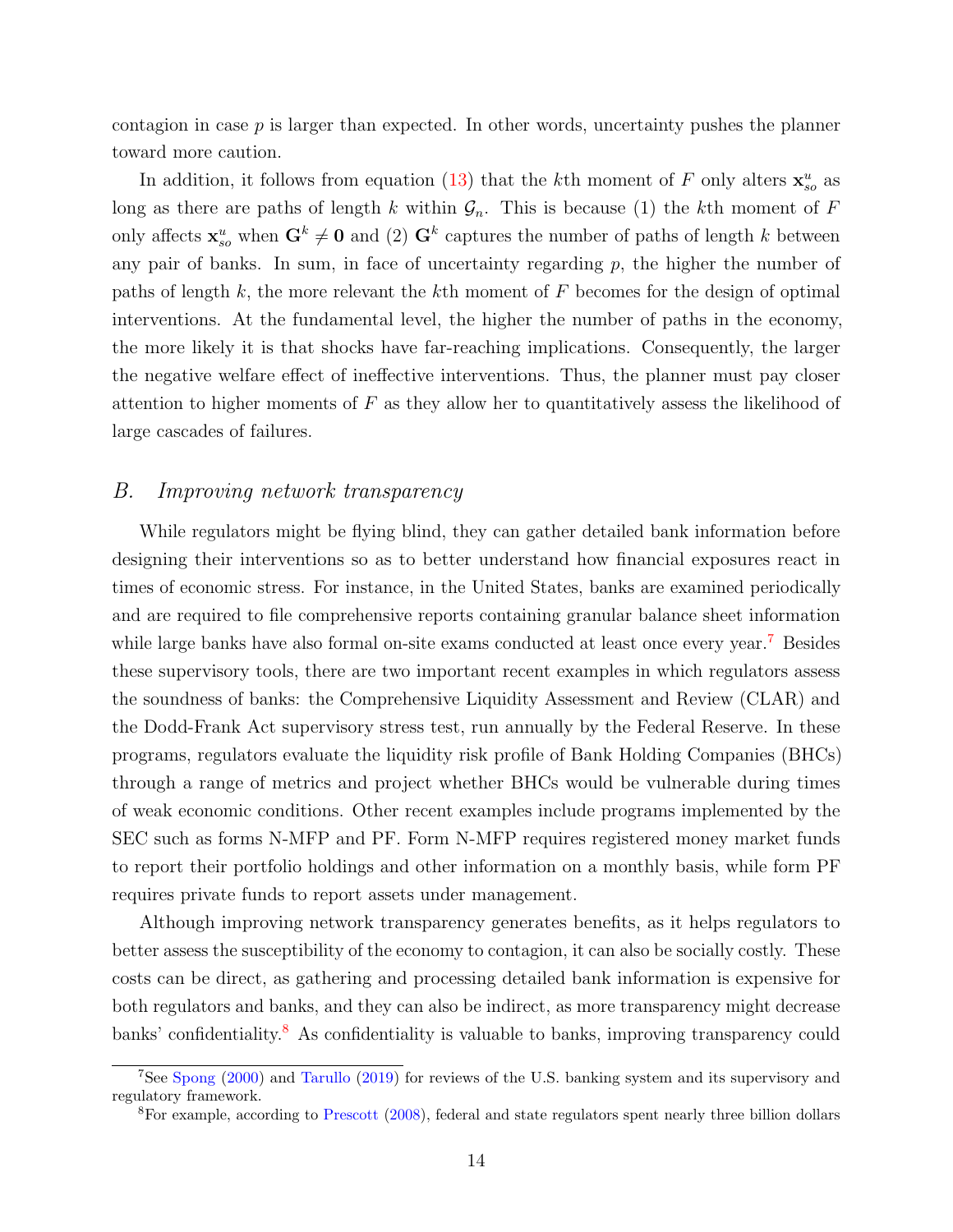compromise their market position and potentially decrease market efficiency. Increasing transparency can also generate other problems. For instance, it can decrease regulators' ability to collect bank information (see, [Prescott](#page-40-8) [\(2008\)](#page-40-8) and [Leitner](#page-39-14) [\(2012\)](#page-39-14)), promote window dressing among banks or lead market participants to put too much attention on public signals (see, [Morris and Shin](#page-39-15) [\(2002\)](#page-39-15) and [Angeletos and Pavan](#page-37-12) [\(2007\)](#page-37-12)), reduce the ability of regulators to learn from asset prices (see, [Bond and Goldstein](#page-37-13) [\(2015\)](#page-37-13)), decrease banks' ability to produce money-like safe liquidity (see, [Dang et al.](#page-38-15) [\(2017\)](#page-38-15)), or reduce future risk-sharing opportunities for market participants (see, [Hirshleifer](#page-39-10) [\(1971\)](#page-39-10) and [Goldstein and Leitner](#page-39-16) [\(2018\)](#page-39-16)).

How much network transparency is then optimal? To answer this question, assume the planner can actively decide how much transparency to acquire before designing regulation. For simplicity, suppose she has access to a costly information technology—similar, in spirit, to the policies mentioned above—which improves the precision of her prior information regarding p. Assume that after paying  $c(\tau)$ —where  $\tau \geq 0$  captures the extent of network transparency—the planner believes  $p \sim H_{\tau}[a(\tau), b(\tau)],$  with  $p_L \leq a(\tau) < b(\tau) \leq p_H$ . Thus, the smallest and largest value that p takes—with positive probability under  $H_{\tau}$ —are allowed to potentially depend on  $\tau$ . While the cost function  $c(\tau)$  is exogenously determined,  $c(\tau)$ aims to capture some of the above problems associated with increasing transparency.

For ease of exposition, the (infinite) sequence of distributions  $\{H_{\tau}\}_{\tau\geq 0}$  generated by (marginal) changes in  $\tau$  is assumed to satisfy the following property:  $H_{\tau+\epsilon}$  is a meanpreserving contraction of  $H_{\tau}$ , with  $H_0 \equiv F$  and  $\epsilon > 0$  arbitrarily small. Assume further that  $c(\tau)$  is convex and  $c(0) = 0$ . Assumptions on  $c(\tau)$  and sequence  ${H_{\tau}}_{\tau\geq 0}$  aim to capture the idea that higher levels of transparency are more costly to attain but less noisy. This is because  $H_{\tau}$  is a mean-preserving spread of  $H_{\tau+\epsilon}$  so that  $H_{\tau}$  can be thought of as being formed by spreading out one or more portions of  $H_{\tau+\epsilon}$  while keeping the same average.

The value to the planner of improving transparency depend on how useful such transparency is for increasing the effectiveness of her intervention. Consequently, the social value of attaining a level of transparency,  $\tau$ , is defined as

$$
V(\tau) \equiv \max_{\mathbf{x} \in \Delta_n} \mathbb{E}_{H_{\tau}} \left( W(\mathbf{x}, p) - W(\mathbf{x}_F^*, p) \right) = \max_{\mathbf{x} \in \Delta_n} \int_{a(\tau)}^{b(\tau)} \underbrace{\left( W(\mathbf{x}, p) - W(\mathbf{x}_F^*, p) \right)}_{\Delta W(\mathbf{x}, \mathbf{x}_F^*, p)}, h_{\tau}(p) dp \tag{16}
$$

with  $\mathbf{x}_{F}^{*} \equiv \arg \max_{\mathbf{x} \in \Delta_{n}} \mathbb{E}_{F} \left( W(\mathbf{x}, p) \right)$  and  $h_{\tau} \equiv dH_{\tau}$ .

The value function  $V(\tau)$  captures the welfare gains from increasing transparency as increments in transparency allow the planner to dampen contagion more efficiently on average.

collecting bank supervisory information (and banks spent substantially more complying with regulation) in 2005 in the United States.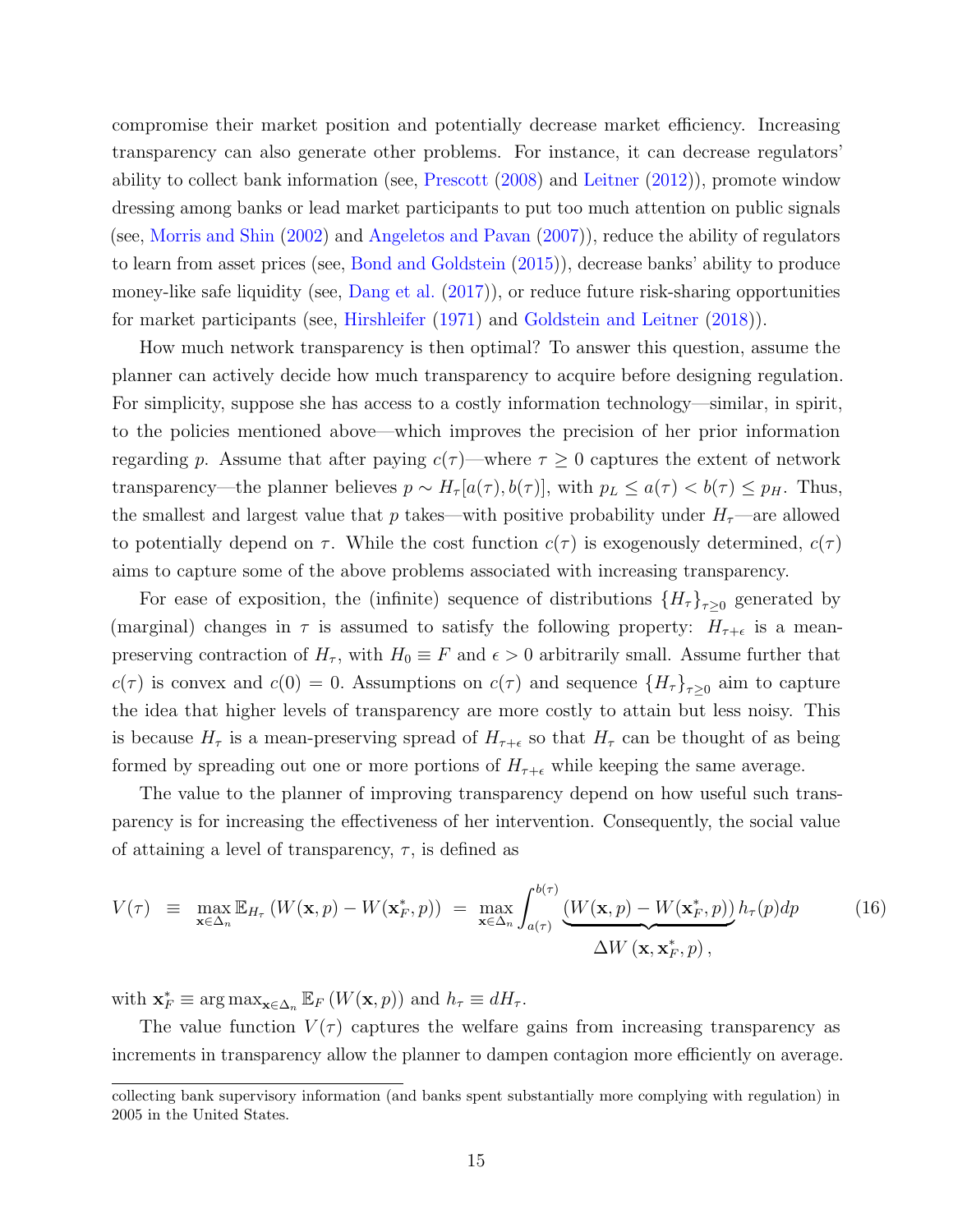These gains have two main sources. First, more effective interventions decrease, on average, the losses associated with forcing weakly connected banks to hold an excessively high fraction of their portfolio in assets that yield lower expected payoffs. Second, more effective interventions decrease, on average, the losses associated with failing to force highly connected banks to hold more liquid portfolios so as to forestall large cascades of failures.

Here, variable  $\tau$ —which jointly with  $H_{\tau}$ , measures the planner's uncertainty about p after paying  $c(\tau)$ —is not random. It is the choice variable that summarizes the planner's optimal information decision. If  $\mathbf{x}_{\tau}^* \equiv \arg \max_{\mathbf{x}} \mathbb{E}_{H_{\tau}}(W(\mathbf{x}, p))$ , the marginal social value of increasing network transparency is then given by

$$
\frac{\partial}{\partial \tau} V(\tau) = \frac{\partial}{\partial \tau} \left( \int_{a(\tau)}^{b(\tau)} \Delta W \left( \mathbf{x}_{\tau}^*, \mathbf{x}_{F}^*, p \right) h_{\tau}(p) dp \right)
$$
\n
$$
= \Delta W \left( \mathbf{x}_{\tau}^*, \mathbf{x}_{F}^*, b(\tau) \right) \frac{\partial b(\tau)}{\partial \tau} - \Delta W \left( \mathbf{x}_{\tau}^*, \mathbf{x}_{F}^*, a(\tau) \right) \frac{\partial a(\tau)}{\partial \tau} + \int_{a(\tau)}^{b(\tau)} \Delta W \left( \mathbf{x}_{\tau}^*, \mathbf{x}_{F}^*, p \right) \frac{\partial h_{\tau}(p)}{\partial \tau} dp.
$$
\n(17)

Given the above assumptions, the condition that pins down the socially optimal level of network transparency,  $\tau^*$ , is given by

<span id="page-15-1"></span>
$$
\left. \frac{\partial}{\partial \tau} V(\tau) \right|_{\tau = \tau^*} = \left. \frac{\partial c(\tau)}{\partial \tau} \right|_{\tau = \tau^*} . \tag{18}
$$

That is,  $\tau^*$  critically depends on a delicate balance. While improving network transparency is costly, not improving transparency is also costly, as it results in welfare losses associated with implementing ineffective bank regulation. The socially optimal level of network transparency ensures these two forces balance each other. Importantly, as it becomes clear in the next section, because  $\frac{\partial}{\partial \tau}V(\tau)$  depends on both  $\mathcal{G}_n$  and the precision of the information technology,  ${H_{\tau}}_{\tau\geq0}$ , the above tradeoff is shaped by the network architecture and the knowledge available to the planner.

### III. Comparative Statics

<span id="page-15-0"></span>Comparative statics on the solution of equation [\(18\)](#page-15-1) provides several insights on the role that both the network architecture and the knowledge available to the planner play in determining  $\tau^*$ . The next proposition characterizes how the socially optimal level of transparency varies with the underlying characteristics of the economy.

<span id="page-15-2"></span>PROPOSITION 4 (Comparative Statics): The socially optimal level of network transparency satisfies the following properties.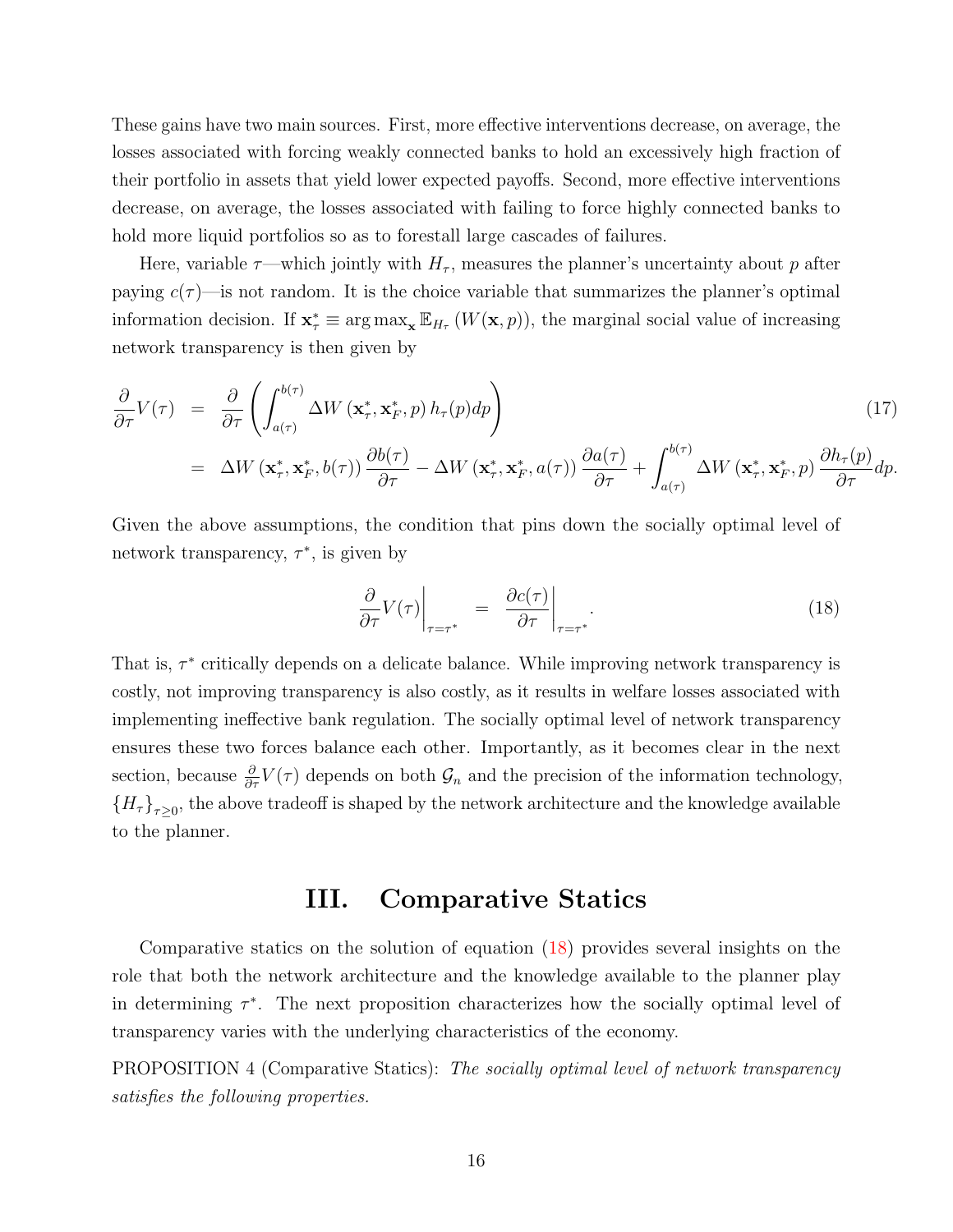- Let  $\mathcal{G}_n^1$  and  $\mathcal{G}_n^2$  denote two networks defined over n banks. If for every pair of banks  $(i, j)$  the total number of paths between i and j in  $\mathcal{G}_n^2$  is greater than or equal to the total number of paths in  $\mathcal{G}_n^1$ , then  $\tau^*(\mathcal{G}_n^2) \geq \tau^*(\mathcal{G}_n^1)$ .
- Let  $(H_{\tau})_{\tau\geq0}$  and  $(H_{\tau}')_{\tau\geq0}$  denote two information technologies available to the planner, with  $H_0 = H_0' = F$ . For distributions  $H_{\tau+\epsilon}$  and  $H_{\tau}$ , let  $D_{KL}(H_{\tau+\epsilon}|H_{\tau})$  denote the Kullback-Leibler divergence measure defined as

$$
D_{KL}(H_{\tau+\epsilon}|H_{\tau}) = \int_{p_L}^{p_H} h_{\tau+\epsilon}(p) \log\left(\frac{h_{\tau+\epsilon}(p)}{h_{\tau}(p)}\right) dp.
$$

If for any  $\tau \geq 0$  and arbitrary small  $\epsilon > 0$ ,  $D_{KL}(H_{\tau+\epsilon}|H_{\tau}) \geq D_{KL}(H_{\tau+\epsilon}'|H_{\tau}')$ , then  $\tau^*$ is higher when the planner uses  $(H_{\tau})_{\tau\geq0}$  than when she uses  $(H'_{\tau})_{\tau\geq0}$ .

- $\tau^*$  is an increasing function of  $\beta$  and  $\kappa$ .
- $\tau^*$  is a decreasing function of  $\frac{\partial c}{\partial \tau}$ .

That is, the socially optimal level of transparency is reshaped by the interplay between the network architecture, the knowledge available to the planner, and her information technology. The first result of proposition [4](#page-15-2) establishes that the higher the connectivity of the economy (via higher number of paths), the more transparency is needed. As connectivity increases, the higher the susceptibility of the economy to contagion, and, thus, the higher the social value of effective interventions.

The second result emphasizes the key role of the information technology available to the planner. Because the Kullback-Leibler divergence between distributions  $P$  and  $Q$ ,  $D_{KL}(P|Q)$ , can be interpreted as a measure of the information gained from using  $P$  rather than  $Q$ , the second result highlights the fact that the more information is gained by improving transparency, the more effective interventions are on average. This is because the more effective the information technology, the higher the level of transparency that can be achieved per unit cost. Importantly, using this result in conjunction with the first result implies that the higher the network connectivity, the more relevant is the effectiveness of the information technology available to the planner.

The third result shows that the higher  $\beta$  or  $\kappa$ , the more costly ineffective interventions are, and thus, the more transparency is needed. This is because the higher  $\beta$ , the higher the costs of forcing a bank to hold a more liquid portfolio. Because such an intervention is only warranted as long as it generates a sufficiently large drop in the likelihood of contagion, the higher  $\beta$ , the higher the planner's incentives to increase transparency as so to improve the effectiveness of her interventions. Similarly, the higher  $\kappa$ , the higher the social costs associated to bankruptcies. Hence, the higher the planner's incentives to prevent contagion, and, thus, the higher the social value of network transparency. Finally, the fourth result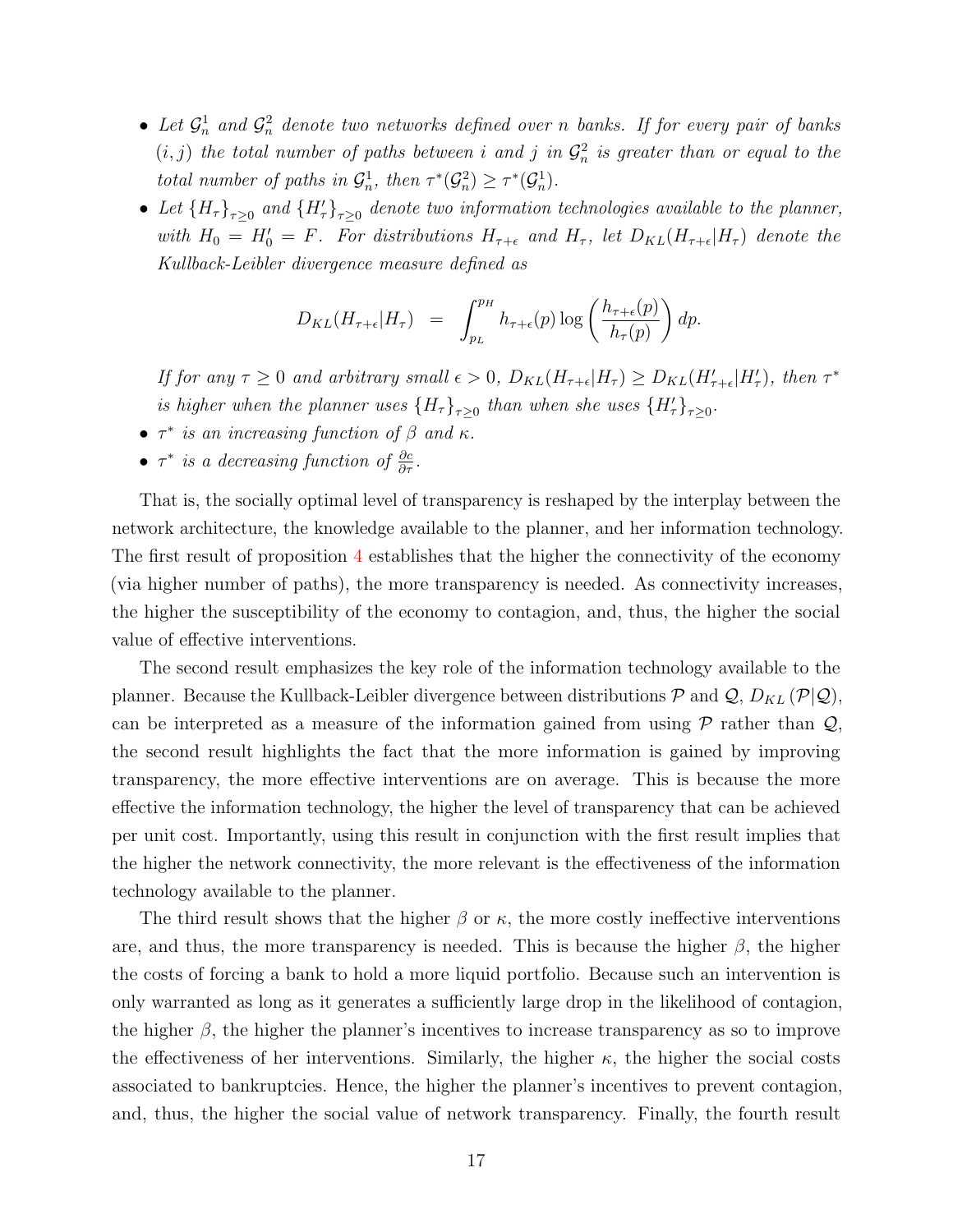establishes a simple point. The more costly it is to improve transparency, the lower is the socially optimal level of transparency.

While proposition [4](#page-15-2) provides general properties of  $\tau^*$ , I now consider a few simple examples so as to emphasize how changes in the network architecture and the knowledge available to the planner can affect the extent of network transparency that is socially optimal. Suppose  $\mathcal{G}_n$  is as in figure [1\(a\),](#page-17-0)  $c(\tau) \equiv \frac{3\gamma}{2}$  $\frac{3\gamma}{2}\tau^2$ ,  $F \equiv U\left[\frac{1}{5} - \frac{1}{2\times 1}\right]$  $\frac{1}{2\times 5}, \frac{1}{5} + \frac{1}{2\times}$  $\frac{1}{2\times 5}$ ,  $H_{\tau} \equiv U \left[ \frac{1}{5} - \frac{1}{2\times 5} \right]$  $\frac{1}{2\times\tau},\frac{1}{5}+\frac{1}{2\times\tau}$  $\frac{1}{2\times\tau}\Big]$ , with  $\tau \ge 5$ ,  $\kappa = 0$ ,  $\beta = 1$ , and  $\gamma = 10^{-9}$ . In both panels of figures [2](#page-17-1) and [4,](#page-19-1)  $\tau_0^*$  represents the optimal level of network transparency under this benchmark parameterizarion.

<span id="page-17-0"></span>

<span id="page-17-3"></span>Figure 1. Two network architectures among three banks.

<span id="page-17-2"></span><span id="page-17-1"></span>

<span id="page-17-4"></span>**Figure 2.** Comparative Statics when changing  $\mathcal{G}_n$  and F. Marginal benefit (MB) functions refer to  $\frac{\partial V(\tau)}{\partial \tau}$  while marginal cost (MC) functions refers to  $\frac{\partial c(\tau)}{\partial \tau}$ . As parameters change, the optimal level of network transparency transitions from  $\tau_0^*$  to  $\tau_1^*$ .

Relevance of the network architecture. Figure  $2(a)$  illustrates the pivotal role the network architecture plays in determining  $\tau^*$ .  $\tau_1^*$  represents the optimal level of network transparency should the network be as in figure  $1(b)$  rather than as in  $1(a)$ . Why is the optimal level of transparency lower in  $1(a)$  than in  $1(b)$ ? In  $1(b)$ , the network is more susceptible to contagion because there are more paths through which failures can propagate.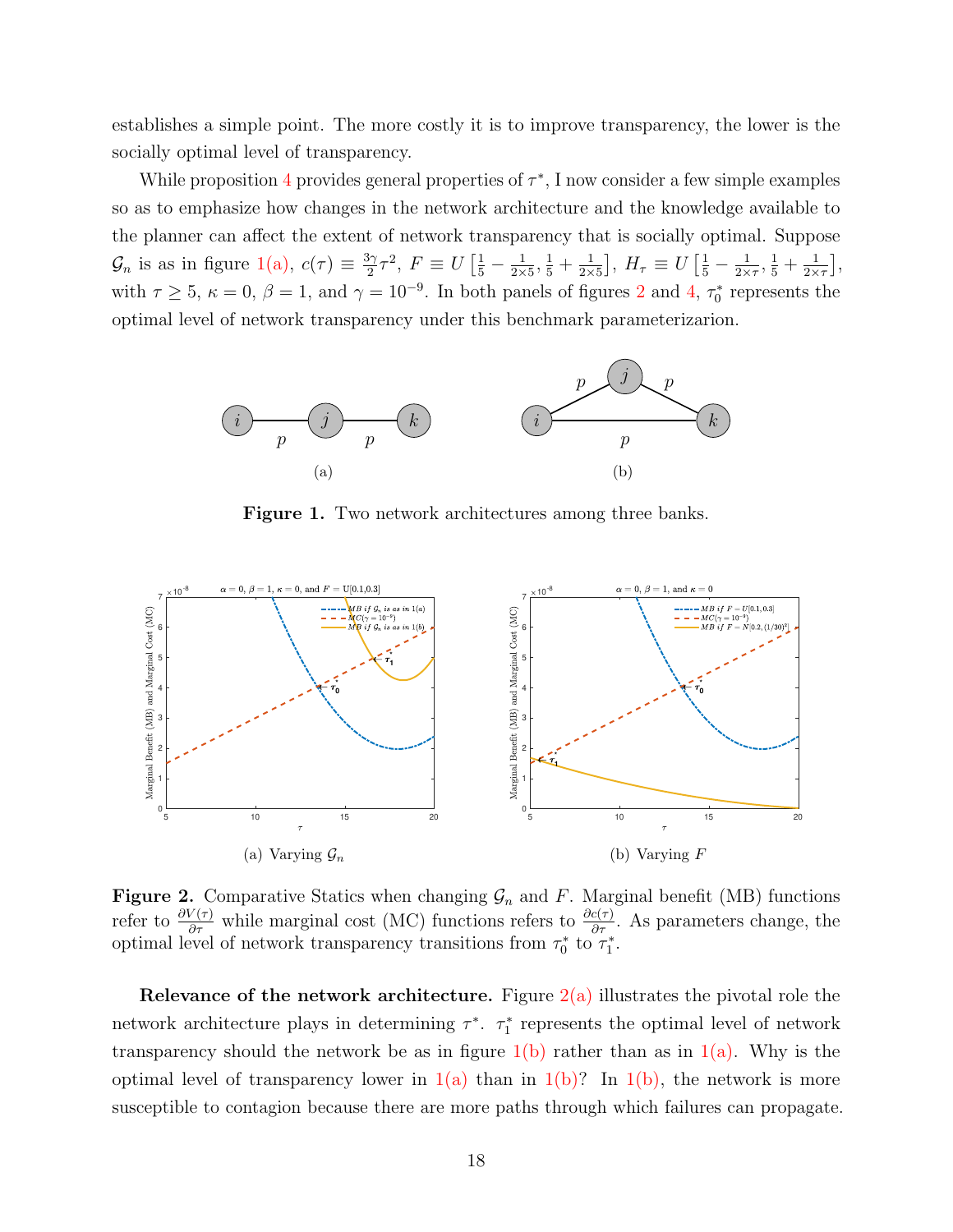Consequently, in [1\(b\),](#page-17-3) transparency commands a higher social value because it allows the planner to design interventions that are more effective on average. As a result, the marginal benefit of increasing transparency is larger than in the benchmark parameterization, and, thus,  $\tau_1^* > \tau_0^*$ .

<span id="page-18-0"></span>

**Figure 3.** Planner's prior beliefs,  $F \in \{U[0.1, 0.3], \mathcal{N}(0.2, (1/30)^2)\}\.$ 

Relevance of the information technology available to the planner. Figure  $2(b)$ highlights the importance of the shape of F when determining  $\tau^*$ .  $\tau_1^*$  represents the optimal level of network transparency should F and  $H_{\tau}$  be  $\mathcal{N}\left(\frac{1}{5}\right)$  $\frac{1}{5}$ ,  $(\frac{1}{30})^2$  and  $\mathcal{N}$   $(\frac{1}{5})$  $\frac{1}{5}, \left(\frac{1}{6},\right)$  $(\frac{1}{6\tau})^2$ , respectively; figure [3](#page-18-0) illustrates the difference between uniform and (truncated) normal priors. Intuitively, when priors are normally distributed, they are more precise to begin with than when they are uniformly distributed. This is because the uniform distribution on an interval  $[p_L, p_H]$  is the maximum entropy distribution among all continuous distributions supported in  $[p_L, p_H]$ . That is, in the uniform case, all values of  $p$  are equally likely, while, in the normal case, values closer to  $p<sub>L</sub>$  or  $p<sub>H</sub>$  are considerably less likely. Consequently, increasing transparency when priors are uniformly distributed provides more valuable information to the planner. This is why the marginal benefits of increasing transparency are smaller in the normal case than in the uniform case, and, thus,  $\tau_1^* < \tau_0^*$ .

Relevance of payoffs and the costs of improving transparency. Figure [4](#page-19-1) illustrates how  $\tau^*$  varies with changes in the spread between expected assets payoffs,  $\beta$ , and the social costs associated with improving transparency. A higher  $\beta$  makes ineffective interventions more costly, as they force weakly connected banks to hold a higher than optimal fraction of their portfolio in assets yielding low expected payoffs. As a result, an increase in  $\beta$  increases the value of transparency to the extent to which such transparency allows the planner to implement more effective interventions on average. Hence, an increase in  $\beta$  generates an increase in  $\tau^*$ . Finally, figure [4\(b\)](#page-19-2) illustrates how  $\tau^*$  changes with  $\gamma$ . The intuition here is simple. The higher  $\gamma$ , the more costly it is to achieve higher levels of transparency, and, thus, the lower is  $\tau^*$ .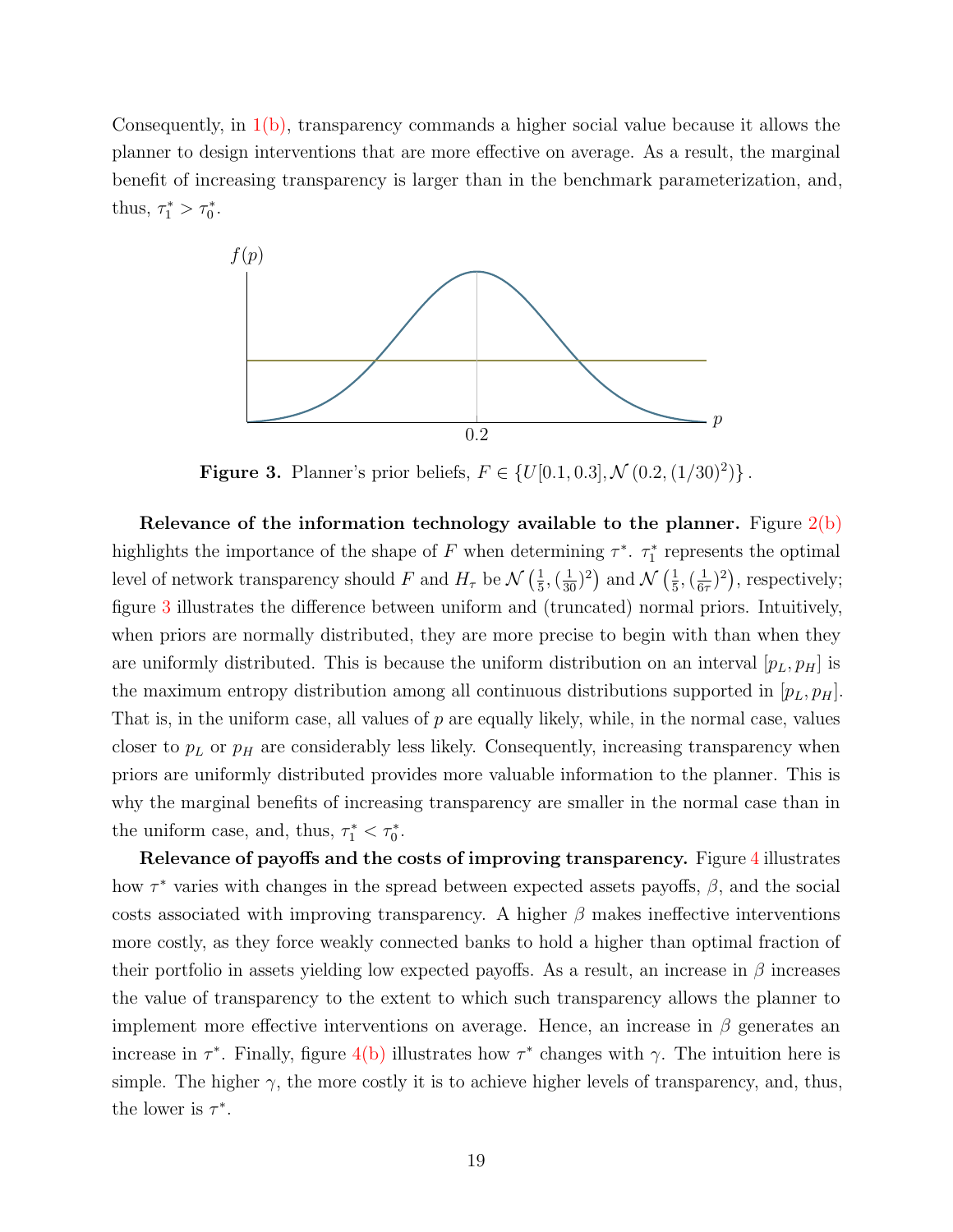<span id="page-19-1"></span>

**Figure 4.** Comparative Statics when changing  $\beta$  and  $\gamma$ . Marginal benefit (MB) functions refer to  $\frac{\partial V(\tau)}{\partial \tau}$  while marginal cost (MC) functions refers to  $\frac{\partial c(\tau)}{\partial \tau}$ . As parameters change, the optimal level of network transparency transitions from  $\tau_0^*$  to  $\tau_1^*$ .

# <span id="page-19-2"></span>IV. Discussion

<span id="page-19-0"></span>To highlight the applicability of the above results, this section discusses some assumptions and possible extensions of the baseline model.

#### A. A more flexible shock propagation mechanism

Within the baseline model, a bank's portfolio liquidity matters for its survival when it is directly hit by the adverse liquidity shock,  $\varepsilon$ . Yet, it does not matter when a bank is indirectly affected by  $\varepsilon$  through its network exposures. While this simplifying assumption helps the baseline model to deliver closed-form solutions, it does not drive the main results. Having a bank's portfolio liquidity matter for its resilience to idiosyncratic shocks already brings most of the relevant trade-offs into the model. This is because a bank's failure probability not only depends on the likelihood of contagion, but also depends on the likelihood of being directly hit by  $\varepsilon$ . Consequently, a bank's failure probability can be reshaped by its portfolio decision (see equation [2\)](#page-7-0). Appendix [A](#page-22-1) shows that the results of the baseline model continue to hold in a more flexible setting in which a bank's portfolio decision alters its failure probability, independently of which bank is initially affected by  $\varepsilon$ .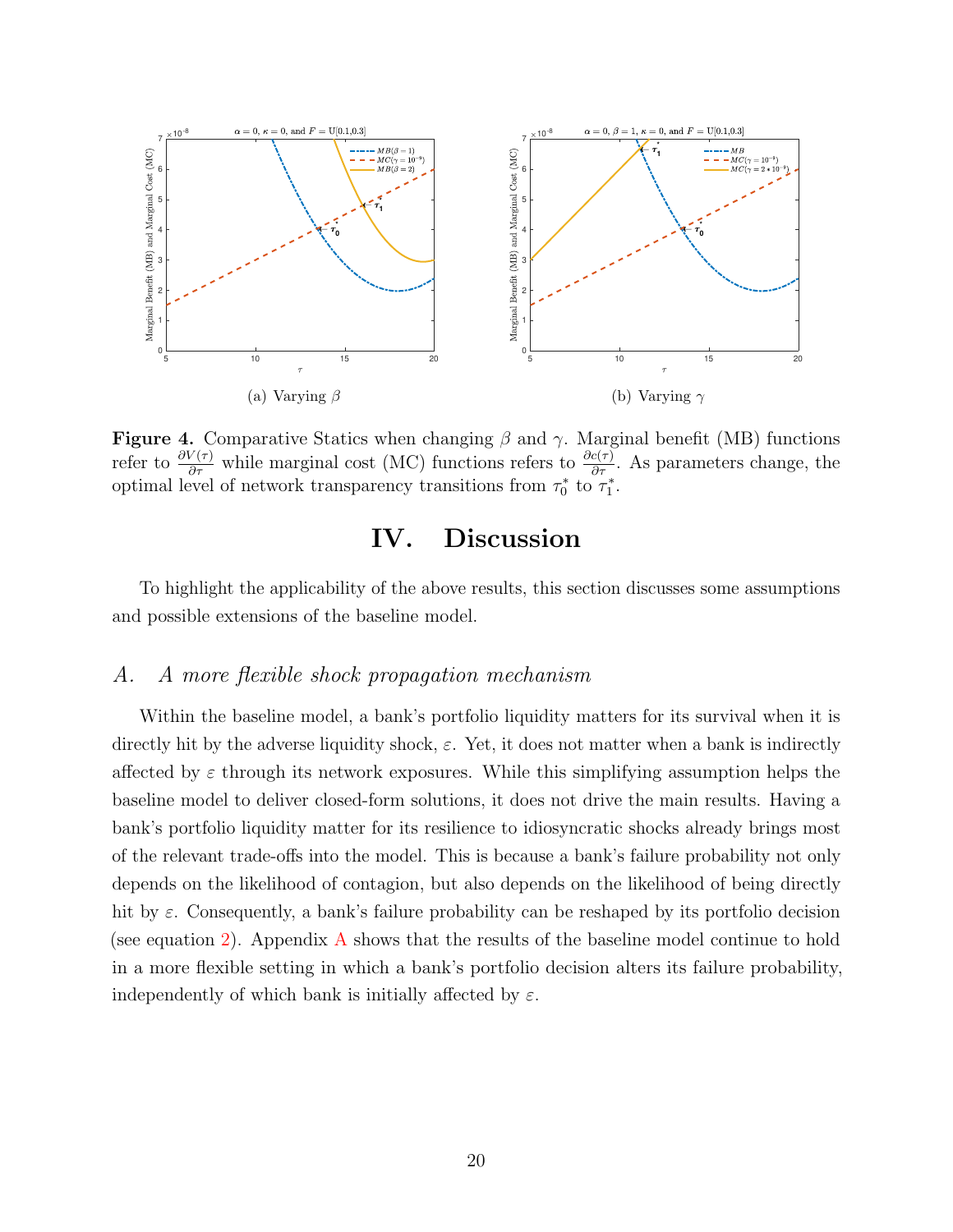#### B. Heterogeneity across banks

With the exception of their number of exposures, banks are ex-ante identical within the baseline model. While the baseline model considers bankruptcy costs so as to capture the impact of banks' decisions on economic agents outside the banking sector, the model can be extended so that different banks could potentially impose distinct externalities when failing. For example, suppose that if bank i fails, society suffers some exogenous loss  $l(n_i)$ , where  $n_i$  denotes the number of exposures of i and  $l(\cdot)$  is a non-decreasing function of  $n_i$ . After including  $l(\cdot)$  into the regulator's objective, optimal prudential and transparency policies can be computed. In this case, the regulator will have a stronger motive to increase the liquidity of highly connected banks because of two reasons. First, the failure of a highly connected bank not only exposes many other banks to failure but also increases the losses of many other economic agents outside the banking sector. Second, in face of uncertainty regarding  $p$ , the regulator cares about events in which p turns out to be higher than expected and the failure of a single bank can have far-reaching negative economic effects. This uncertainty induces the regulator to force highly connected banks to hold even more liquid portfolios. Notably, these results are consistent with the idea behind capital surcharges on global systemically important banks (G-SIBs) implemented in several countries in recent years.

#### C. Costs of transparency

While the costs associated to improving network transparency are exogenously determined within the baseline model, the nature of my results remains the same as long as higher levels of transparency are more socially costly to attain. Although the particular functional form associated to  $c(\tau)$  will clearly vary with the underlying economic model, at the fundamental level, higher levels of transparency would also be more socially costly to attain in the following environments:

- Consider an economy wherein (1) regulators need banks' cooperation to receive information and (2) banks' profits depend on investors' expectations—which, in turn, are affected by transparency—as banks raise funds from investors to finance private investments opportunities. As illustrated in [Prescott](#page-40-8) [\(2008\)](#page-40-8), higher transparency in such environments will increase the cost of cooperation for banks, potentially reducing the quality of information regulators receive, thereby increasing the amount of resources regulators spend to collect information.
- Consider an economy wherein (1) regulators not only use information about the network but also use information from banks' stock prices when designing interventions, and (2) changes in network transparency alter the incentives of private investors to gather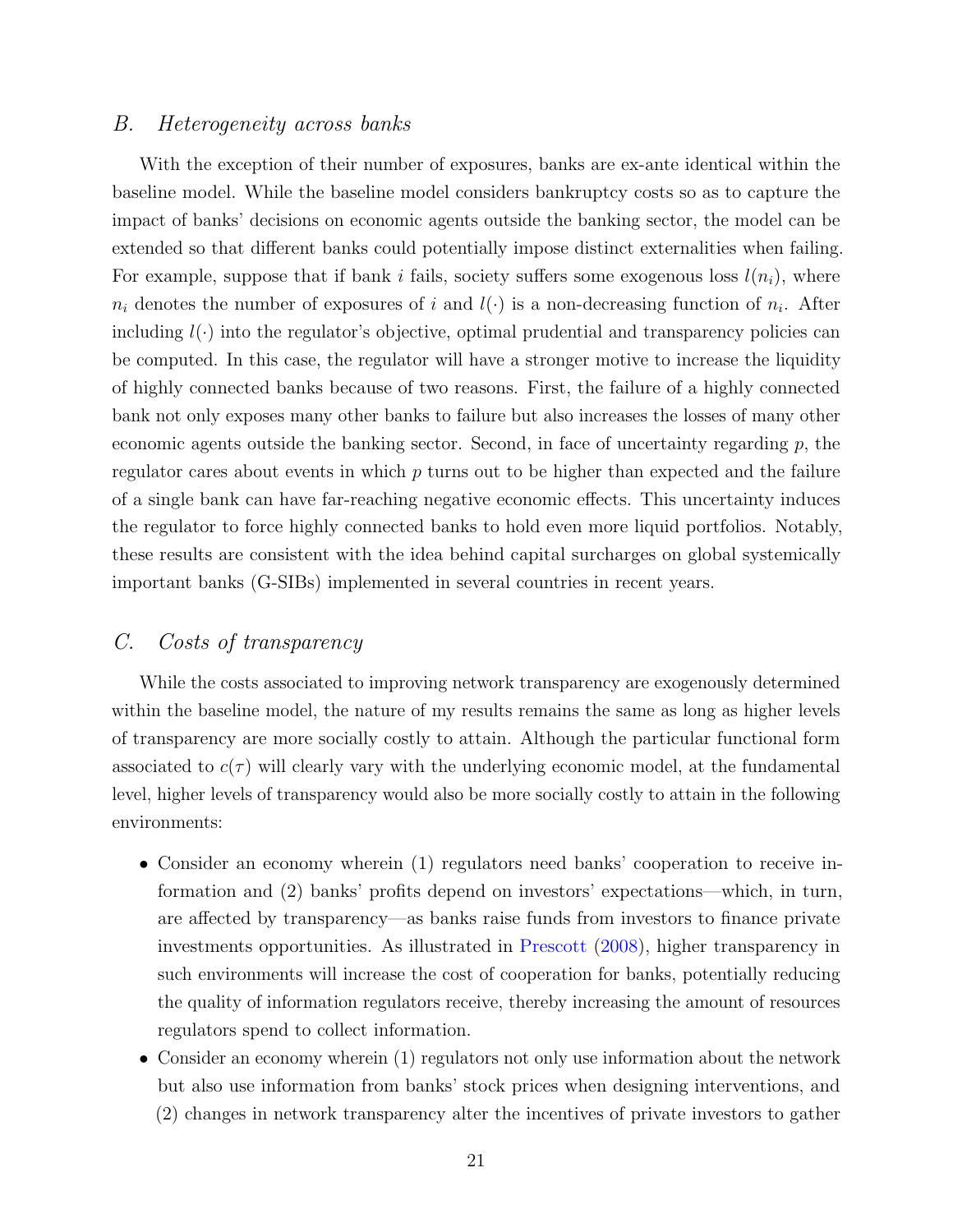detailed bank information. As illustrated in [Bond and Goldstein](#page-37-13) [\(2015\)](#page-37-13) and [Goldstein](#page-39-13) [and Yang](#page-39-13) [\(2017\)](#page-39-13), under certain circumstances, more transparency can weaken the incentives of investors to acquire more precise bank information. Intuitively, as both network transparency and detailed bank information produced by investors are two pieces of information about banks' fundamentals, they are substitutes. Consequently, more transparency motivates investors to decrease their expenses to generate more precise bank information. In other words, more transparency crowds out the production of private information. As less information is produced by private investors, banks' asset prices become less informative, and, as a consequence, less useful for regulators.

• Consider an economy similar to the one described above in which changes in network transparency alter the incentives of private investors to produce detailed bank information. Rather than assuming regulators use information from banks' stock prices, assume that their decision-making is only based on network information. Assume further that information conveyed by asset prices guides corporate decisions of agents outside the banking sector. For example, firms might pay attention to variation on assets prices in order to evaluate their investment decisions or to assess when is the best time to seek external financing.<sup>[9](#page-21-0)</sup> As before, under certain conditions, the more transparency, the lower the informativeness of assets prices, as transparency crowds out the production of private information. As a result, the higher the resource misallocation outside the banking sector as firms based their corporate decisions on less precise information. In sum, higher levels of transparency are more socially costly to attain as they reduce the ability of prices to aggregate information from market participants, which, in turn, might decrease the efficiency of corporate decisions.

### D. Nature of contagion

While exposures within the baseline model aim to capture interdependencies among financial institutions, the proposed framework can also be applied to other settings wherein regulators are fundamentally uncertain about the susceptibility of a complex system to contagion. An important example is the ongoing COVID-19 pandemic. Importantly, the lesson that network uncertainty pushes regulators toward more caution applies both for financial network contagion and epidemic contagion, and for similar reasons.

<span id="page-21-0"></span><sup>9</sup>See [Bond et al.](#page-37-14) [\(2012\)](#page-37-14) for a survey on the literature exploring the interplay between financial markets and real efficiency.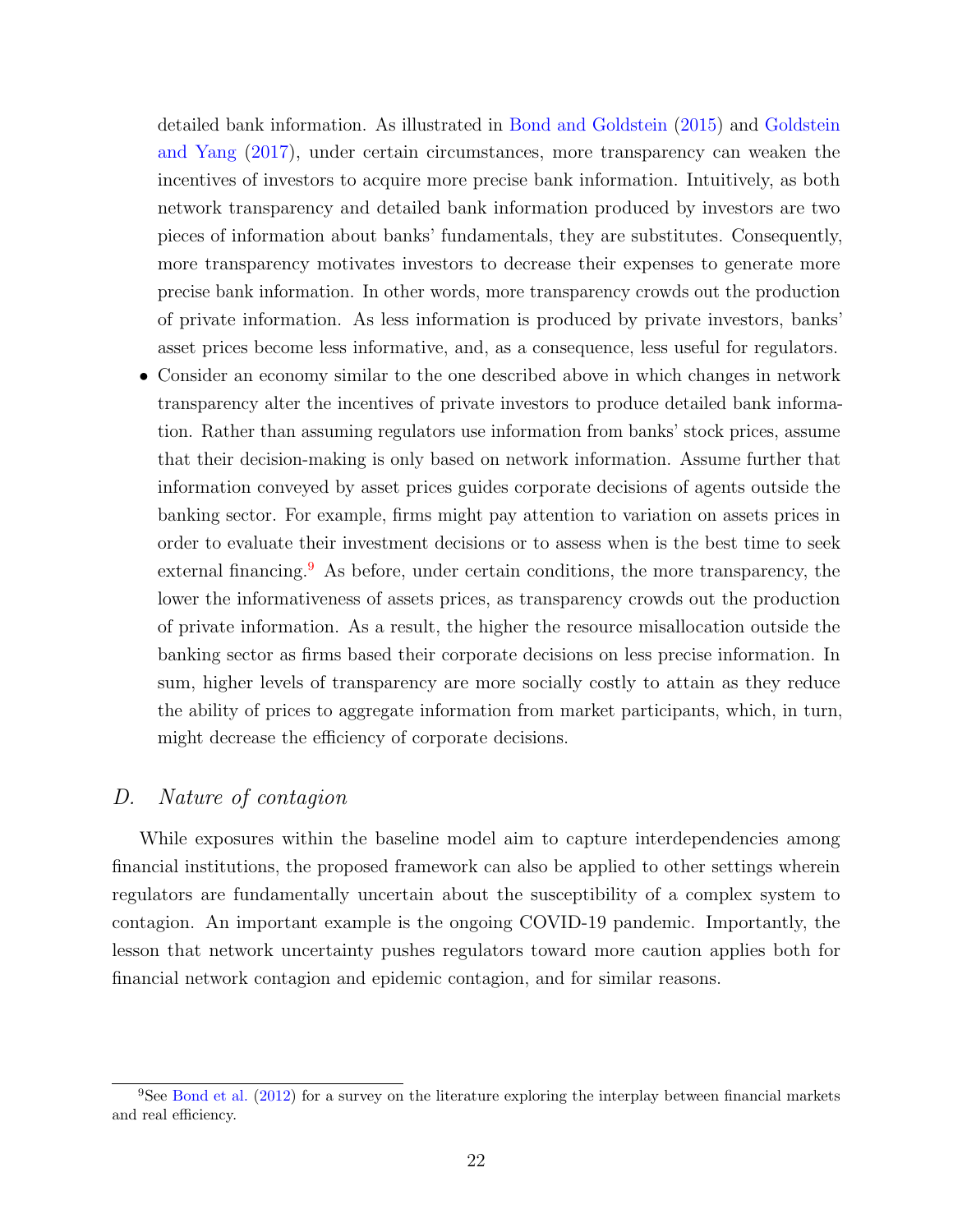# V. Conclusion

<span id="page-22-0"></span>This paper develops a simple and tractable conceptual framework to study the problem of regulating a network of interdependent financial institutions when there is uncertainty regarding its susceptibility to contagion. With this framework in hand, I characterize optimal interventions as a function of the network architecture and the knowledge available to policymakers.

While the proposed framework does not capture the incentives underlying the formation of linkages among financial institutions, it provides a tractable approximation of the problem faced by policymakers nowadays, where the lack of detailed information and the complexity of interactions among financial institutions besets their regulation and supervision. In doing so, this framework provides a benchmark to which other models can be compared to.

A key takeaway from this analysis is that optimal interventions are fundamentally about striking the right balance among various dimensions. While improving network transparency can be costly, as processing and gathering detailed information is costly for both policymakers and financial institutions, improving transparency might be worth the cost. This is because transparency has an intrinsic social value to the extent that it helps policymakers increase the effectiveness of their interventions. Importantly, this value, which dictates how much transparency is socially optimal within my model, is reshaped by the interplay between the network architecture and the precision of information technologies available to policymakers.

Finally, my emphasis on the relevance of network uncertainty should not be understood as downplaying the role that leverage, size, and short-term funding play in the design of optimal policies. As the network architecture interacts with these variables, regulation should be mindful of such an interaction so as to take into consideration how financial (and non financial) institutions react to regulation and how such reactions contribute to financial stability.

# Appendix A Robustness

<span id="page-22-1"></span>This appendix shows that the properties derived from the stylized model of section [I](#page-5-0) continue to hold in a more general setting.

#### A A more general shock propagation process.

Take the same environment of the baseline model with one exception. Now assume that the following events happen simultaneously in times of economic stress.

• Every bank is hit by an adverse idiosyncratic liquidity shock. Let  $\epsilon_i \sim \mathcal{E}(0,\bar{\epsilon})$  denote bank i's idiosyncratic shock;  $\mathcal E$  denotes the cumulative distribution function of  $\epsilon_i$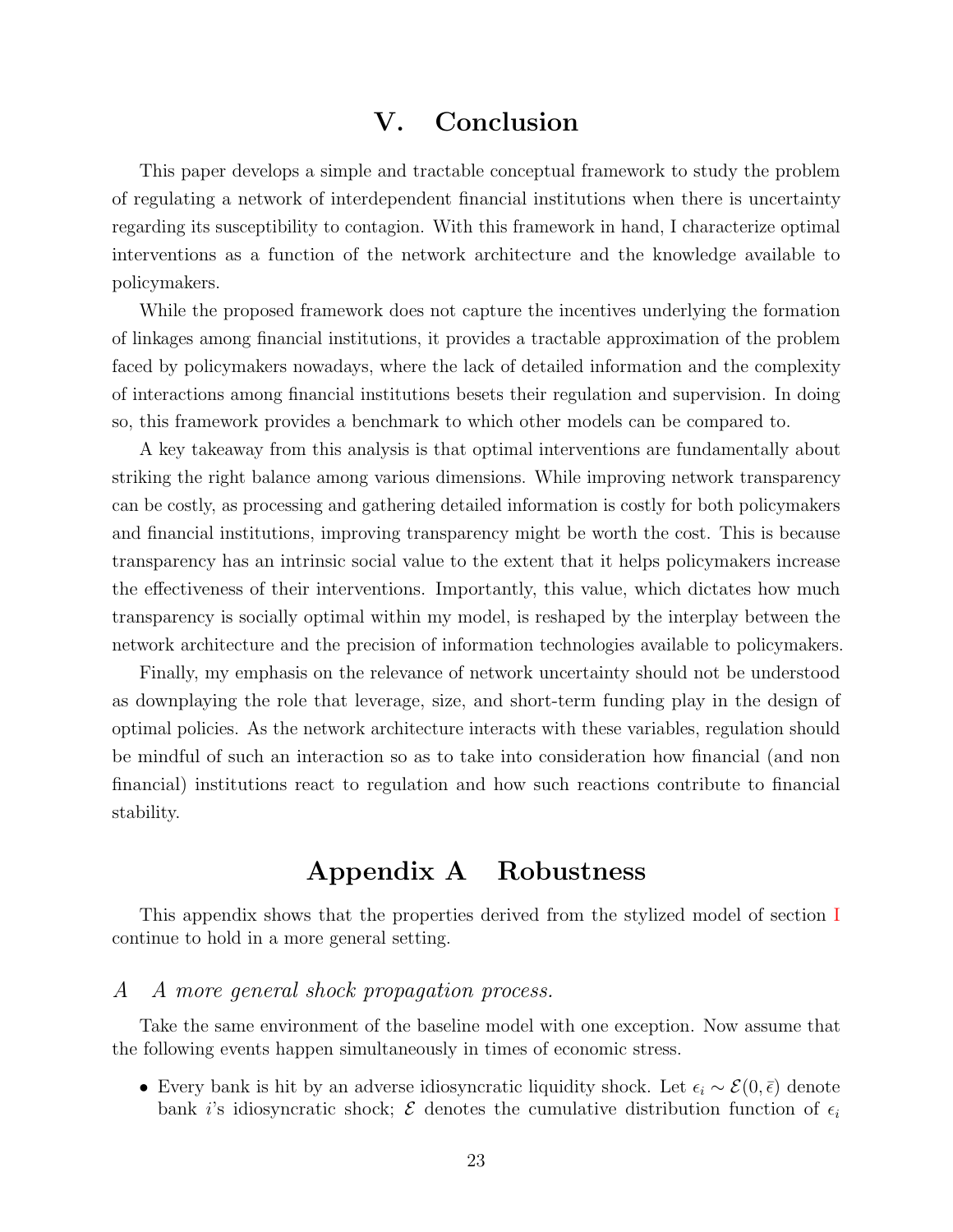with  $0 < \bar{\epsilon} < 1$ . I assume function  $\mathcal E$  is continuous and variables  $\{\epsilon_1, \epsilon_2, \cdots, \epsilon_n\}$  are independent and identically distributed.

• Exposures propagate idiosyncratic shocks from one bank to another. In particular, if there is a path of length k from bank i to bank j, the fraction of  $\epsilon_i$  that percolates from i to j is  $p^k h(x_i) \epsilon_i$ , where  $h(x_i)$  is an increasing function of  $x_i$  with  $0 < h(x_i) < 1$ ,  $\forall x_i$ ; as in the baseline model,  $x_i$  denotes the fraction of bank i's portfolio invested in the illiquid asset. Then, the overall size of the liquidity shock that hits bank  $i$  in times of economic stress is given by

$$
z_i = \epsilon_i + \sum_{j \in \mathcal{G}_i} \omega_{ij} h(x_j) \epsilon_j,
$$
\n(A1)

where  $\mathcal{G}_i$  denotes the set of banks that are (directly or indirectly) connected to bank i and  $\omega_{ij}$  is a function of p and the architecture of  $\mathcal{G}_n$ . Given how shocks propagate along the network,  $\omega_{ij}$  equals

<span id="page-23-1"></span>
$$
\omega_{ij} = \sum_{k=1}^{\infty} n_k(i,j) p^k, \qquad (A2)
$$

where  $n_k(i, j)$  denotes the number of paths of length k between banks i and j.

• A bank fails if its holdings of liquid assets are smaller than the size of its liquidity shock. Namely, bank *i* fails if, and only if,  $z_i > (1 - x_i)$ .

A couple of properties of the aforementioned mechanism are worth noting. First, the more distant banks i and j are from each other, the less likely shocks to i affect j (and vice-versa). For example, if there is only one path between i and j, then  $\omega_{ij} = p^k$ , where k denotes the length of such a path. Second, the fraction of  $\epsilon_i$  that percolates from i to its (direct and indirect) neighbors is an increasing function of  $x_i$ . This formulation aims to capture a simple idea. The higher the liquidity of bank  $i$ 's portfolio, the more resilient to liquidity shocks bank  $i$  must be, and, thus, the less prone bank  $i$  is to propagate shocks.

The next assumption ensures that a bank's portfolio decision alters its default probability.

<span id="page-23-0"></span>ASSUMPTION 1: Given p and the network  $\mathcal{G}_n$ ,  $\overline{\epsilon}$  is sufficiently small so that

$$
\mathbb{P}_p[0 \le z_i < 1] = 1 \quad \forall i \in \{1, 2, \cdots, n\} \,. \tag{A3}
$$

The following condition is a direct implication of assumption [1,](#page-23-0)

$$
\lim_{x_i \to 0} \mathbb{P}[z_i > (1 - x_i)] = 0 \quad \forall i \in \{1, 2, \cdots, n\}.
$$
 (A4)

That is, a bank eventually becomes resilient to adverse liquidity shocks as its portfolio becomes highly liquid. This assumption implies that a bank's liquidity matters for its survival. The higher the liquidity of a bank's portfolio, the higher the chances such a bank is able to weather negative idiosyncratic shocks as well as negative shocks that propagate throughout the network. Notably, this is not the case within the stylized model of section [I.](#page-5-0) The reason is that, within the baseline model, a bank's liquidity only matters if a bank is directly hit by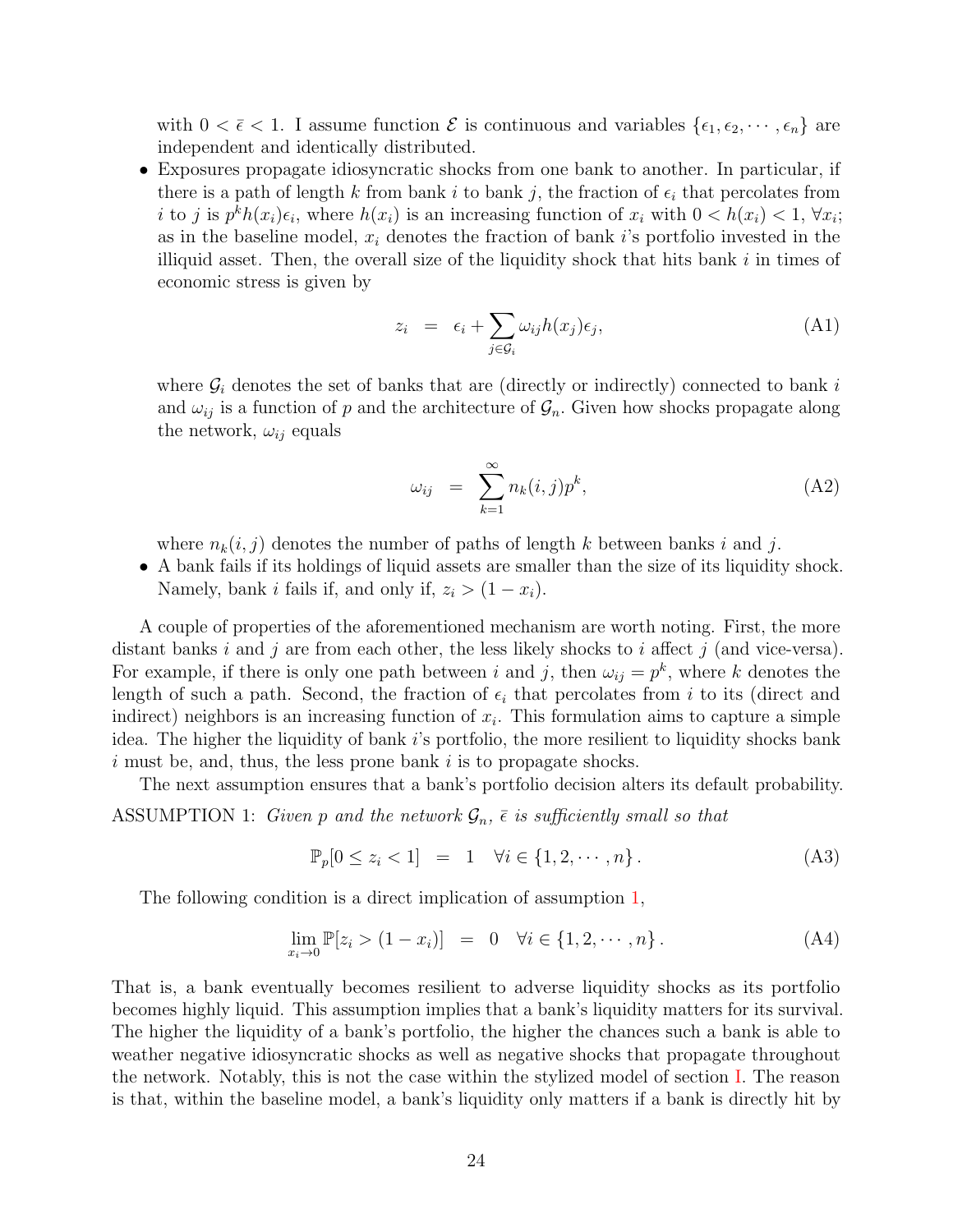a shock. When a bank is indirectly hit by a shock that propagates through network linkages, its liquidity does not alter its default probability.

EXAMPLE 1: To illustrate the key properties of the above shock propagation mechanism, suppose the network is as in figure  $1(a)$ . Then,

$$
z_i = \epsilon_i + ph(x_j)\epsilon_j + p^2h(x_k)\epsilon_k,
$$
  
\n
$$
z_j = \epsilon_j + ph(x_i)\epsilon_i + ph(x_k)\epsilon_k,
$$
  
\n
$$
z_k = \epsilon_k + ph(x_j)\epsilon_j + p^2h(x_i)\epsilon_i.
$$
\n(A5)

That is, the higher p the higher  $z$ 's, all else equal. The higher the susceptibility of the network to contagion, the higher the fraction of shocks that propagate throughout the network, and, thus, the higher the size of liquidity shocks affecting banks. In addition, the higher  $x_i$  (or  $x_k$ ), the higher  $z_i$ . The less liquid bank j's portfolio, the more exposed banks i and k are to idiosyncratic shocks affecting bank j.

Let  $\vec{\epsilon}$  denote the  $n \times 1$  vector of idiosyncratic liquidity shocks. Hereinafter, I write  $\vec{a} \circ \vec{b}$ to denote the Hadamard product of vectors  $\vec{a}$  and  $\vec{b}$ . Provided that the kth power of G keeps track of the number of paths of length k between every pair of banks, the size of the shock affecting bank  $i, z_i$ , can be rewritten as

<span id="page-24-0"></span>
$$
z_i = \epsilon_i + \sum_{j \in \mathcal{G}_i} \omega_{ij} h(x_j) \epsilon_j
$$
\n
$$
= e_i \vec{\epsilon} + e_i p \mathbf{G} h(\mathbf{x}) \circ \vec{\epsilon} + e_i p^2 \mathbf{G}^2 h(\mathbf{x}) \circ \vec{\epsilon} + \cdots
$$
\n
$$
= e_i \vec{\epsilon} + e_i (p \mathbf{G} + p^2 \mathbf{G}^2 + \cdots) h(\mathbf{x}) \circ \vec{\epsilon}
$$
\n
$$
= e_i \vec{\epsilon} - e_i h(\mathbf{x}) \circ \vec{\epsilon} + e_i (\mathbf{I} + p \mathbf{G} + p^2 \mathbf{G}^2 + \cdots) h(\mathbf{x}) \circ \vec{\epsilon}
$$
\n
$$
= e_i ((\mathbf{I} - h(\mathbf{x})) + (\mathbf{I} - p \mathbf{G})^{-1} h(\mathbf{x})) \circ \vec{\epsilon}
$$
\n
$$
(A6)
$$

where  $h(\mathbf{x})$  denotes the  $n \times 1$  vector whose i element corresponds to  $h(x_i)$ ; as before, p is assumed to be sufficiently small so that the matrix  $(I - pG)^{-1}$  is well-defined.

Let  $F_i$  and  $f_i$  denote the cumulative distribution function and the probability density function of  $z_i$ , respectively. Given  $\mathcal{E}$ ,  $h(\cdot)$ , **x**,  $p$ , and **G**, equation [\(A6\)](#page-24-0) shows how  $F_i$  and  $f_i$ can be derived for each bank in the economy.

#### B Market equilibrium

Given the aforementioned shock propagation mechanism, a value for  $p$ , and a collective investment choice  $x$ , the utility of bank i is then

<span id="page-24-1"></span>
$$
\mathcal{U}_i(\mathbf{x}^*, p) \equiv \beta x_i \mathbb{P}_p \text{ (bank } i \text{ does not fail)}
$$
\n
$$
= \beta x_i \mathbb{P}_p \left( z_i \le (1 - x_i) \right) = \beta x_i F_i (1 - x_i). \tag{A7}
$$

An interior Nash-equilibrium for the simultaneous move *n*-bank game with payoffs as in  $(A7)$ satisfies  $\frac{\partial \mathcal{U}_i(\mathbf{x}^*, p)}{\partial x}$  $\frac{i(\mathbf{x}^*,p)}{\partial x_i} = 0$  with  $0 < x_i^* < 1$  for all  $i \in \{1, 2, \cdots, n\}$ . Provided that the shape of the distribution of  $z_i$  does not depend on  $x_i$  (see equation  $(A6)$ ), the first order condition of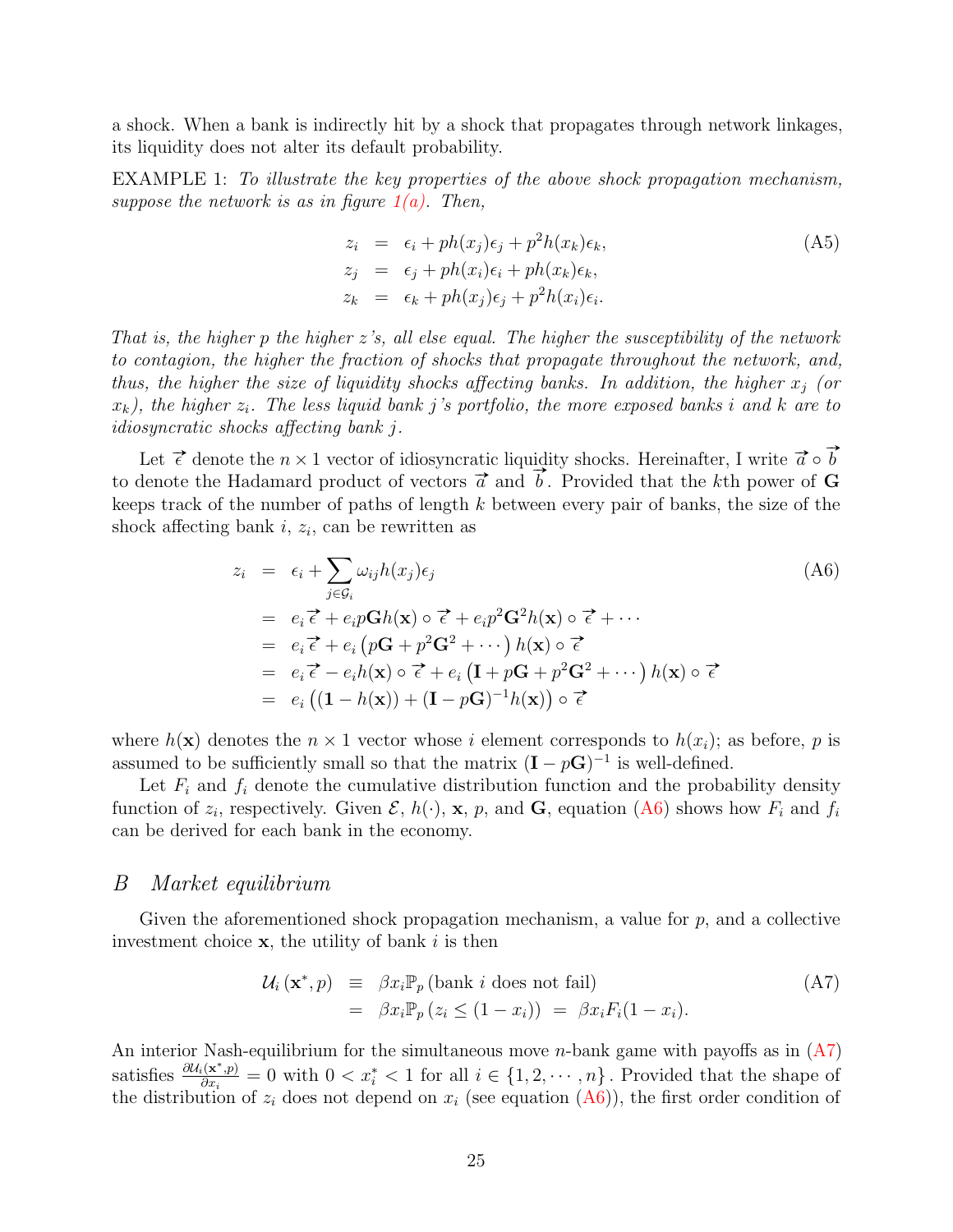bank i can be written as

<span id="page-25-0"></span>
$$
\frac{\partial \mathcal{U}_i\left(\mathbf{x}^*,p\right)}{\partial x_i} = \beta F_i(1-x_i^*) - \beta x_i^* f_i(1-x_i^*) = 0 \implies x_i^* = \frac{F_i(1-x_i^*)}{f_i(1-x_i^*)}. \tag{A8}
$$

<span id="page-25-2"></span><span id="page-25-1"></span>The next assumption ensures that there exists a unique solution of equation  $(A8)$  for all i. ASSUMPTION 2: Define  $Q_i(z) \equiv \frac{F_i(z)}{f_i(z)}$  $\frac{f_i(z)}{f_i(z)}$ . Assume that  $\mathcal{E}, h(\cdot), p$ , and  $\mathcal{G}$  are such that  $Q_i(z)$ is an strictly increasing function of z, for all  $i \in \{1, 2, \dots, n\}$ .



Figure 5. Solution of bank i's first order condition.

With assumptions [1](#page-23-0) and [2](#page-25-1) in hand, it is simple to show that the equilibrium is unique. First, note that  $Q_i(0) = 0$  because  $\epsilon_i \sim \mathcal{E}(0,\bar{\epsilon})$ . Assumption [1](#page-23-0) ensures that  $Q_i(1) > 0$ . Assumption [2](#page-25-1) ensures that  $Q_i(1-x_i)$  is a strictly decreasing function of  $x_i$ . Consequently, there exists a unique point  $0 < x_i^* < 1$  such that  $x_i^* = Q_i(1 - x_i^*)$  (see figure [5\)](#page-25-2).

<span id="page-25-4"></span>EXAMPLE 2: To illustrate the generality of above framework, suppose that  $\epsilon_i \sim \mathcal{N}(\mu, \sigma^2)$ ,  $\forall i$ . To keep things simple, assume that  $\mu$  and  $\sigma$  are chosen so that  $\mathbb{P}_p$   $[0 < \epsilon_i < \bar{\epsilon}] \approx 1$ . Thus,  $z_i$  is approximately normally distributed with mean  $\mathbb{E}_p[z_i]$  and variance  $\mathbb{V}_p[z_i]$ , where

$$
\mathbb{E}_p[z_i] = \mu \left( 1 + \sum_{j \in \mathcal{G}_i} \omega_{ij} h(x_j) \right) \quad and \quad \mathbb{V}_p[z_i] = \sigma^2 \left( 1 + \sum_{j \in \mathcal{G}_i} \omega_{ij}^2 h^2(x_j) \right). \tag{A9}
$$

Therefore,

<span id="page-25-3"></span>
$$
Q_i(z) = \frac{\frac{1}{2} \left( 1 + erf\left(\frac{z - \mathbb{E}_p[z_i]}{\sqrt{2 \mathbb{V}_p[z_i]}}\right) \right)}{\frac{1}{\sqrt{2 \pi \mathbb{V}_p[z_i]}} exp\left(-\frac{1}{2} \left(\frac{z - \mathbb{E}_p[z_i]}{\sqrt{\mathbb{V}_p[z_i]}}\right)^2\right)},
$$
(A10)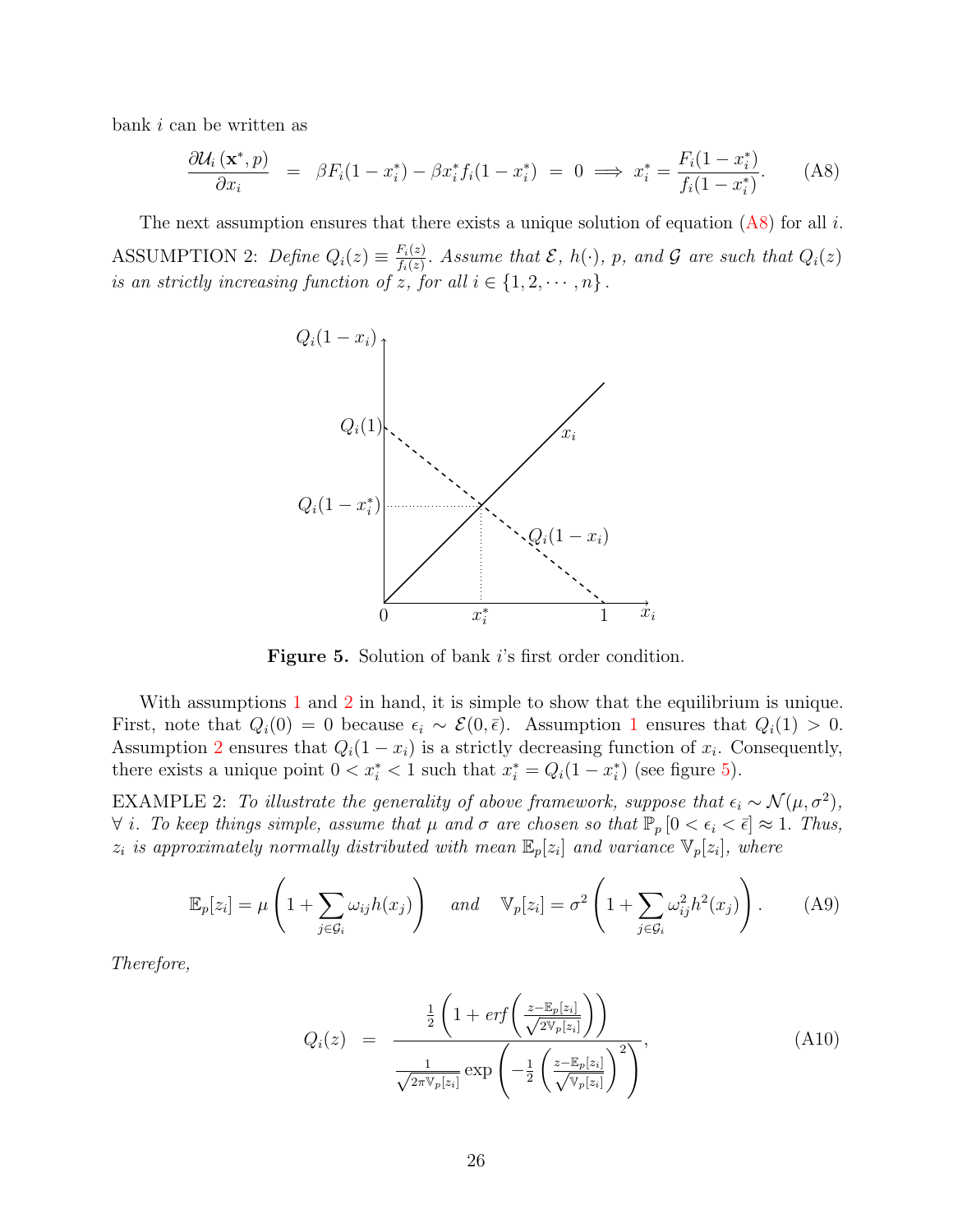where  $erf(y) = \frac{2}{\sqrt{2}}$  $\frac{d}{dt} \int_0^y e^{-t^2} dt$  denotes the error function.

It directly follows from equation [\(A10\)](#page-25-3) that  $Q_i(z)$  is an increasing function of z. Consequently, there exists a unique solution of the market equilibrium problem and the optimal  $investment$  choice of bank  $i, x_i^*$ , approximately satisfies

$$
x_{i}^{*} = \frac{\frac{1}{2} \left( 1 + erf\left(\frac{(1-x_{i}^{*}) - \mathbb{E}_{p}[z_{i}]}{\sqrt{2 \mathbb{V}_{p}[z_{i}]}}\right) \right)}{\frac{1}{\sqrt{2 \pi \mathbb{V}_{p}[z_{i}]}} exp\left(-\frac{1}{2} \left(\frac{(1-x_{i}^{*}) - \mathbb{E}_{p}[z_{i}]}{\sqrt{\mathbb{V}_{p}[z_{i}]}}\right)^{2}\right)}.
$$
(A11)

#### C Properties of the market equilibrium

While the next assumption is not critical for the results, it helps to illustrate that the properties exhibited by the market equilibrium in the baseline model are also satisfied by the market equilibrium within the more general framework.

<span id="page-26-1"></span>ASSUMPTION 3: Assume that  $\mathcal{E}$ ,  $h(\cdot)$ , and **G** are such that

$$
\frac{\partial}{\partial w} \left( \mathbb{P}_p(z_i \le z) \right) \le \frac{\partial}{\partial w} \left( \mathbb{P}_p(z_i = z) \right), \tag{A12}
$$

with  $w \in \{p, n_i\}$ , for all  $i \in \{1, 2, \dots, n\}$  and  $z \in (0, 1)$ ;  $n_i$  denotes the number of exposures of bank i.

The following example emphasizes that the above assumption does not necessarily impose severe restrictions on (1) the network architecture, (2) function  $h(\cdot)$ , or (3) function  $\mathcal{E}$ .

<span id="page-26-0"></span>EXAMPLE 3: As in example [2,](#page-25-4) suppose  $\epsilon_i \sim \mathcal{N}(\mu, \sigma^2)$ ,  $\forall$  i, where  $\mu$  and  $\sigma$  are chosen so that  $\mathbb{P}_p$   $[0 < \epsilon_i < \bar{\epsilon}] \approx 1$ . Thus,  $z_i$  is approximately normally distributed. It directly follows from equation [\(A6\)](#page-24-0) that  $z_i$  is an increasing function of both p and  $n_i$ , all else equal. To fix ideas, suppose  $w = p$ . Figure [6](#page-26-0) illustrates how functions  $F_i$  and  $f_i$  change as one varies p from  $p_0$  to  $p_1$ , with  $p_0 < p_1$ .



**Figure 6.** Variation in  $F_i$  and  $f_i$  due to changes in p when  $\epsilon_i$ 's are normally distributed.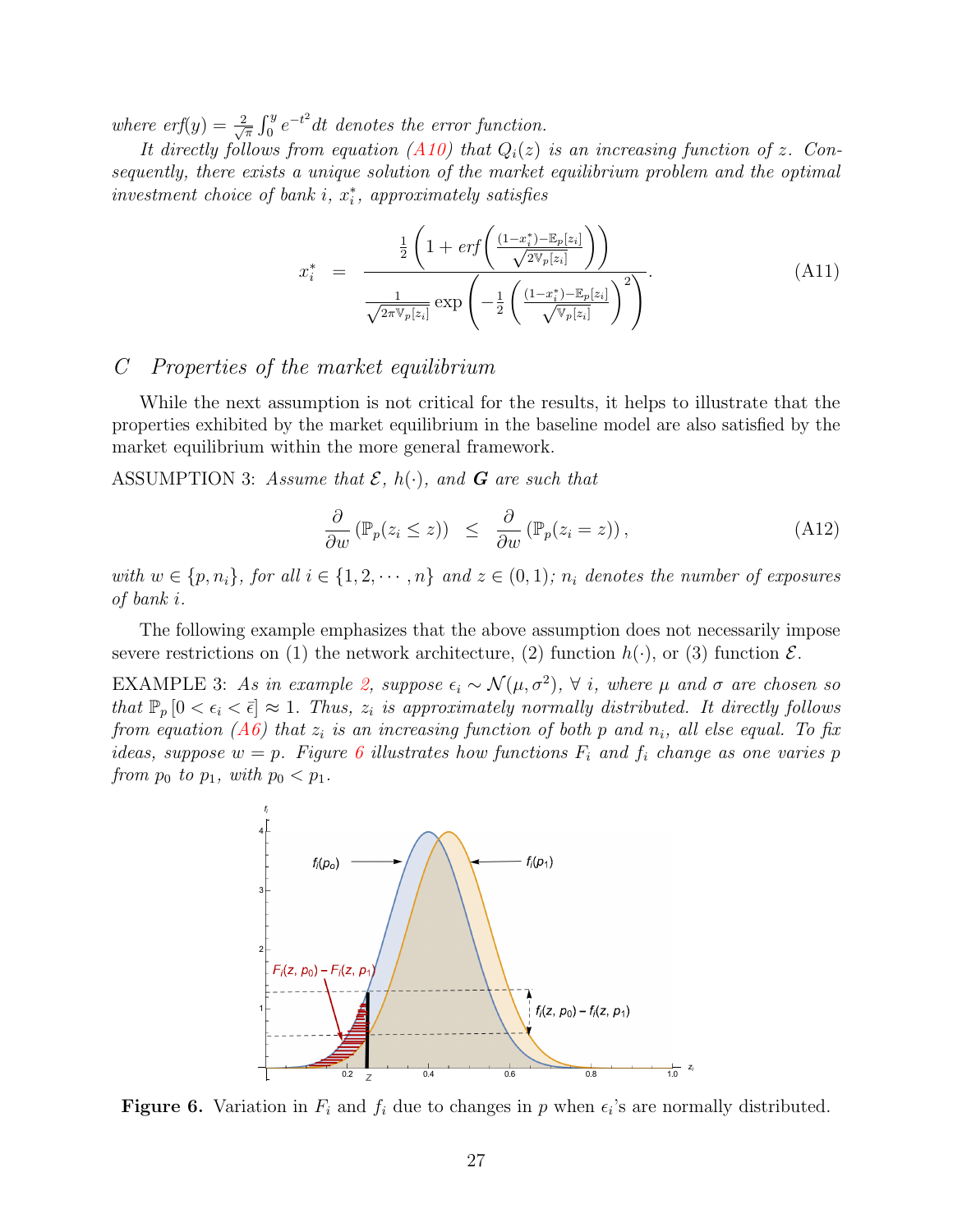The higher p, the more likely failures propagate along the network. Consequently, the higher the values that  $z_i$  can take. As functions  $F_i$  and  $f_i$  vary with p, assumption [3](#page-26-1) ensures that the rate at which pdfs  $f_i$  change is higher than the rate at which CDFs  $F_i$  change. As figure [6](#page-26-0) shows, assumption [3](#page-26-1) is satisfied when  $z_i$ 's are approximately normally distributed.

<span id="page-27-0"></span>Before studying the properties of the market equilibrium, let me briefly discuss the intuition behind assumption [3.](#page-26-1) Assumption [3](#page-26-1) implies that banks preemptively hold more cash to decrease their failure probabilities in face of an increment in  $p$ . This is because an increase in  $p$  makes the network more prone to contagion. The reason behind this result is that assumption [3](#page-26-1) ensures that  $Q_i$  is decreasing in p. Figure [7](#page-27-0) illustrates the mechanism.



**Figure 7.** Solution of bank i's first order condition as p moves from  $p_0$  to  $p_1$ , with  $p_0 < p_1$ .

Taking into consideration the above discussion, it is easy to show that  $x_i^*$  is decreasing in both p and  $n_i$ . First, note that  $x_i^*$  is a function of p, and, thus, function  $Q_i$  is an implicit function of  $p$ . Thus, in equilibrium, the following equality holds

$$
x_i^*(p) = Q_i(x_i^*(p), p) \implies \frac{\partial x_i^*}{\partial p} = \frac{\partial Q_i}{\partial x_i^*} \frac{\partial x_i^*}{\partial p} + \frac{\partial Q_i}{\partial p} \implies \frac{\partial x_i^*}{\partial p} \left(1 - \frac{\partial Q_i}{\partial x_i^*}\right) = \frac{\partial Q_i}{\partial p}. \tag{A13}
$$

Given how shocks propagate, the shape of  $Q_i$  does not depend on  $x_i^*$  (see equation [\(A6\)](#page-24-0)). Therefore,

$$
\frac{\partial x_i^*}{\partial p} = \frac{\partial Q_i}{\partial p} = \frac{\partial}{\partial p} \left( \frac{\mathbb{P}_p(z_i \le z)}{\mathbb{P}_p(z_i = z)} \right).
$$
\n(A14)

It follows from equations [\(A2\)](#page-23-1) and [\(A6\)](#page-24-0) that  $z_i$  increases as p increases. This, in turn, implies that  $\mathbb{P}_p(z_i \leq z)$  is a decreasing function of p. Assumption [3](#page-26-1) ensures that  $\frac{\partial}{\partial p}(\mathbb{P}_p(z_i \leq z)) \mathbb{P}_p(z_i = z) - \mathbb{P}_p(z_i \leq z) \frac{\partial}{\partial p}(\mathbb{P}_p(z_i = z)) \leq 0$ , and, thus,  $\frac{\partial Q_i}{\partial p} \leq 0$ . Therefore,  $x_i^*$ is a decreasing function of  $p$ .

Following a similar argument, it can be shown that  $x_i^*$  is decreasing in  $n_i$ . As the number of exposures of bank i increases,  $z_i$  increases, thereby decreasing  $\mathbb{P}_p(z_i \leq z)$ . Because  $x_i^*$  is a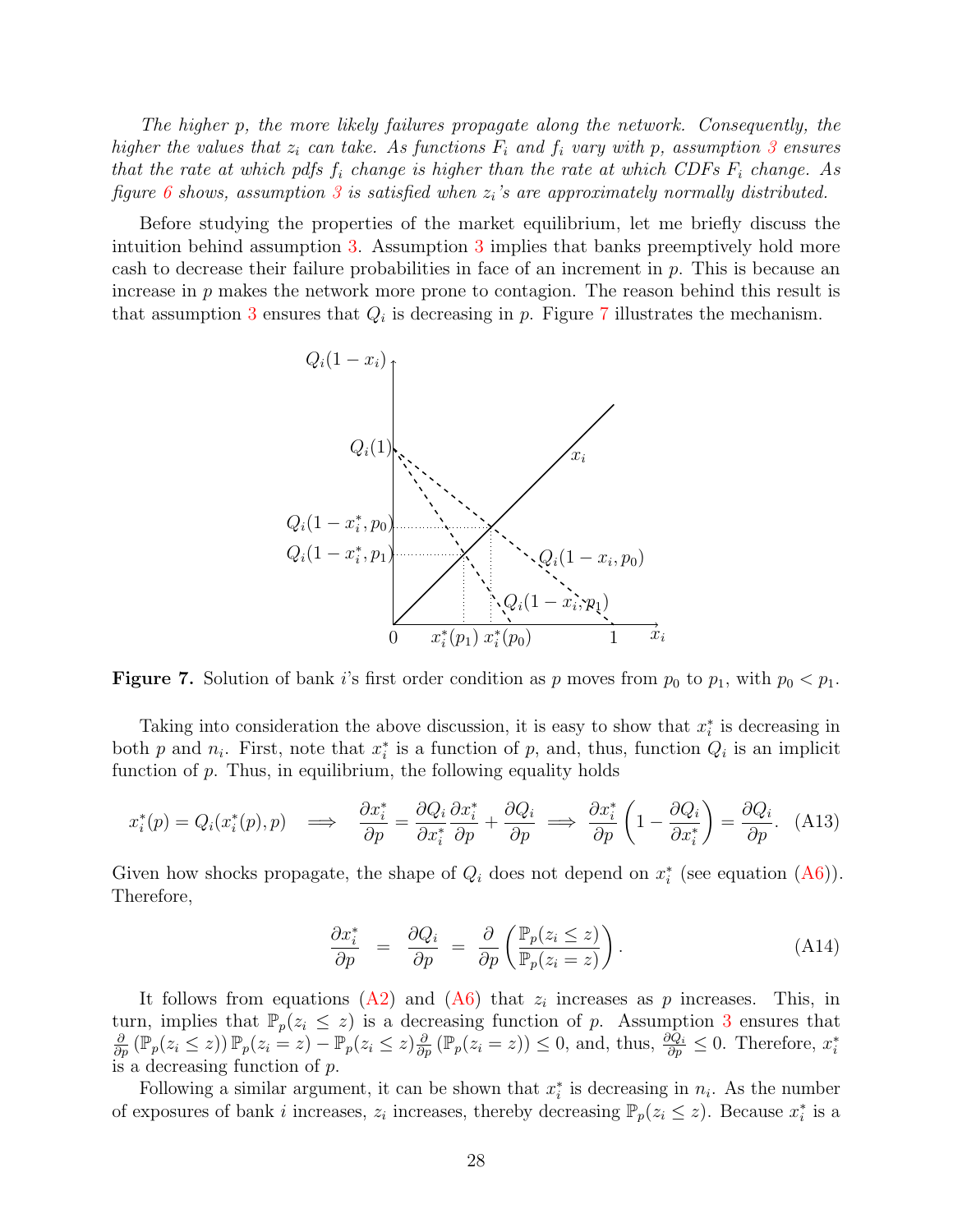function of  $n_i$ ,  $Q_i$  is an implicit function of  $n_i$  so that

$$
x_i^*(n_i) = Q_i(x_i^*(n_i), n_i) \implies \frac{\partial x_i^*}{\partial n_i} = \frac{\partial Q_i}{\partial x_i^*} \frac{\partial x_i^*}{\partial n_i} + \frac{\partial Q_i}{\partial n_i} \implies \frac{\partial x_i^*}{\partial n_i} \left(1 - \frac{\partial Q_i}{\partial x_i^*}\right) = \frac{\partial Q_i}{\partial n_i}.\tag{A15}
$$

Assumption [3](#page-26-1) ensures that  $\frac{\partial Q_i}{\partial n_i} \leq 0$ , and, thus,  $x_i^*$  decreases as  $n_i$  increases.

#### D Market equilibrium inefficiency

As in the baseline model, the market equilibrium is also inefficient within the more general framework. This can be shown by analyzing the social planner's problem. The planner selects  ${x_i}_{i=1\cdots n}$  so as to maximize

$$
W(\mathbf{x}, p) = \sum_{j=1}^{n} \beta x_j F_j (1 - x_j) - \kappa (1 - F_j (1 - x_j)). \tag{A16}
$$

Consequently, the ith first order condition is given by

<span id="page-28-0"></span>
$$
\beta F_i(1 - x_i) - (\beta x_i + \kappa) f_i(1 - x_i) + \sum_{j \in \mathcal{G}_i} (\beta x_j + \kappa) \frac{\partial F_j}{\partial x_i}\Big|_{(1 - x_j)} = 0. \tag{A17}
$$

It is worth noting that  $\frac{\partial F_j}{\partial x_i}\Big|_{(1-x_j)} \leq 0$ . This is because an increase in  $x_i$  increases  $z_j$ , thereby decreasing the probability mass in the left tail of  $f_j$ . As a result,  $F_j$  is decreasing in  $x_i$ . Equation [\(A17\)](#page-28-0) then implies that bank i's socially optimal investment choice,  $x_i^{so}$ , satisfies

<span id="page-28-1"></span>
$$
x_i^{so} + \frac{\kappa}{\beta} + \delta_i = Q_i(1 - x_i^{so}), \tag{A18}
$$

with  $\delta_i \equiv \frac{-1}{\beta f_i(1-\beta)}$  $\frac{-1}{\beta f_i(1-x_i^{so})}\sum_{j\in\mathcal{G}_i}(\beta x_j^{so}+\kappa)\frac{\partial F_j}{\partial x_i}$  $\frac{\partial F_j}{\partial x_i}\Big|_{(1-x_j^{so})} \geq 0.$ 

Figure [8](#page-29-0) illustrates the wedge between bank  $i$ 's socially optimal investment choice and  $i$ 's investment choice at the market equilibrium. The higher bankruptcy costs, the higher the market equilibrium inefficiency as banks do not bear these costs when failing. Importantly, even when  $\kappa = 0$ , the market equilibrium is inefficient because  $\delta_i > 0$  as long as  $\mathcal{G}_i$  is nonempty. In the market equilibrium, bank  $i$  fails to internalize the effect of its investment choice on the likelihood that its (direct and indirect) neighbors fail. Consequently, the more prone to contagion the network is, the higher the market inefficiency (which is exactly what happens when *p* increases).

#### E Optimal interventions when flying blind

As in the baseline model, uncertainty can push the planner toward more caution depite the fact that she is risk-neutral. Continue to assume that the planner believes  $p \sim F[p_L, p_H]$ , where F denotes an arbitrary continuous distribution, with  $0 < p_L < p_H \le 1$ ,  $f(p)$  denotes p's probability density function, and  $\mu_k$  denotes the kth (raw) moment of F, with  $\mu_0 = 1$ .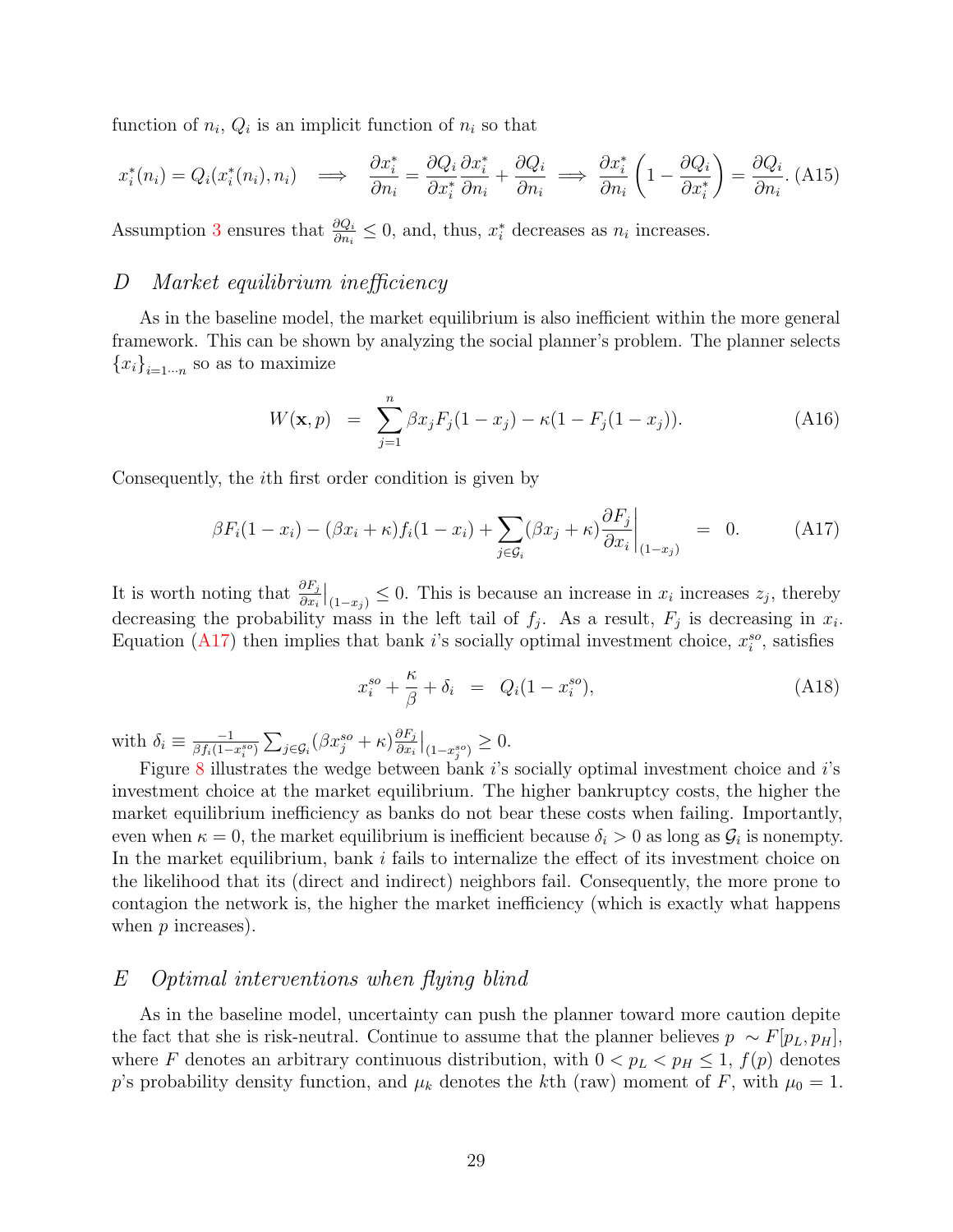<span id="page-29-0"></span>

Figure 8. Comparison between the socially optimal portfolio allocation and the market equilibrium allocation within the general framework.

Provided those beliefs, the planner selects  $\mathbf{x} \in \Delta_n$  so as to maximize

$$
\mathbb{E}_F\left(W\left(\mathbf{x},p\right)\right) \equiv \int_{p_L}^{p_H} W\left(\mathbf{x},p\right) f(p) dp. \tag{A19}
$$

Consequently, the ith first order condition is given by

$$
\int_{p_L}^{p_H} \left\{ \beta F_i (1 - x_i, p) - (\beta x_i + \kappa) f_i (1 - x_i, p) + \sum_{j \in \mathcal{G}_i} (\beta x_j + \kappa) \frac{\partial F_j(\cdot, p)}{\partial x_i} \bigg|_{(1 - x_j)} \right\} f(p) dp = 0, \quad (A20)
$$

where  $F_i$ ,  $f_i$ , and  $F_j$  are explicitly written as functions of p to emphasize the importance of uncertainty regarding the precise value of  $p$  for selecting the socially optimal investment choice. Therefore, bank i's socially optimal investment choice under uncertainty,  $x_{so,i}^u$ , satisfies

<span id="page-29-1"></span>
$$
x_{so,i}^u + \frac{\kappa}{\beta} + \overline{\delta}_i = \overline{Q}_i (1 - x_{so,i}^u), \tag{A21}
$$

with

$$
\overline{\delta}_{i} \equiv \frac{-\sum_{j \in \mathcal{G}_{i}} (\beta x_{so,j}^{u} + \kappa) \int_{p_{L}}^{p_{H}} \frac{\partial F_{j}(1 - x_{so,j}^{u}, p)}{\partial x_{i}} f(p) dp}{\beta \int_{p_{L}}^{p_{H}} f_{i}(1 - x_{so,i}^{u}, p) f(p) dp} \quad \text{and} \quad \overline{Q}_{i}(1 - x_{so,i}^{u}) \equiv \frac{\int_{p_{L}}^{p_{H}} F_{i}(1 - x_{so,i}^{u}, p) f(p) dp}{\int_{p_{L}}^{p_{H}} f_{i}(1 - x_{so,i}^{u}, p) f(p) dp}.
$$

To appreciate how uncertainty alters the planner's problem, it is illustrative to analyze the difference between equations  $(A18)$  and  $(A21)$ . For ease of exposition, suppose one focuses on a particular bank, say bank *i*, for which  $Q_i(1-x_i, p=\mu_1) = Q_i(1-x_i)$ . If  $\delta_i(p=\mu_1) = \delta_i$ , bank i's socially optimal investment choice is equivalent to the one obtained after solving the planner's problem assuming  $p$  equals  $\mu_1$  with certainty. In this case, the regulator only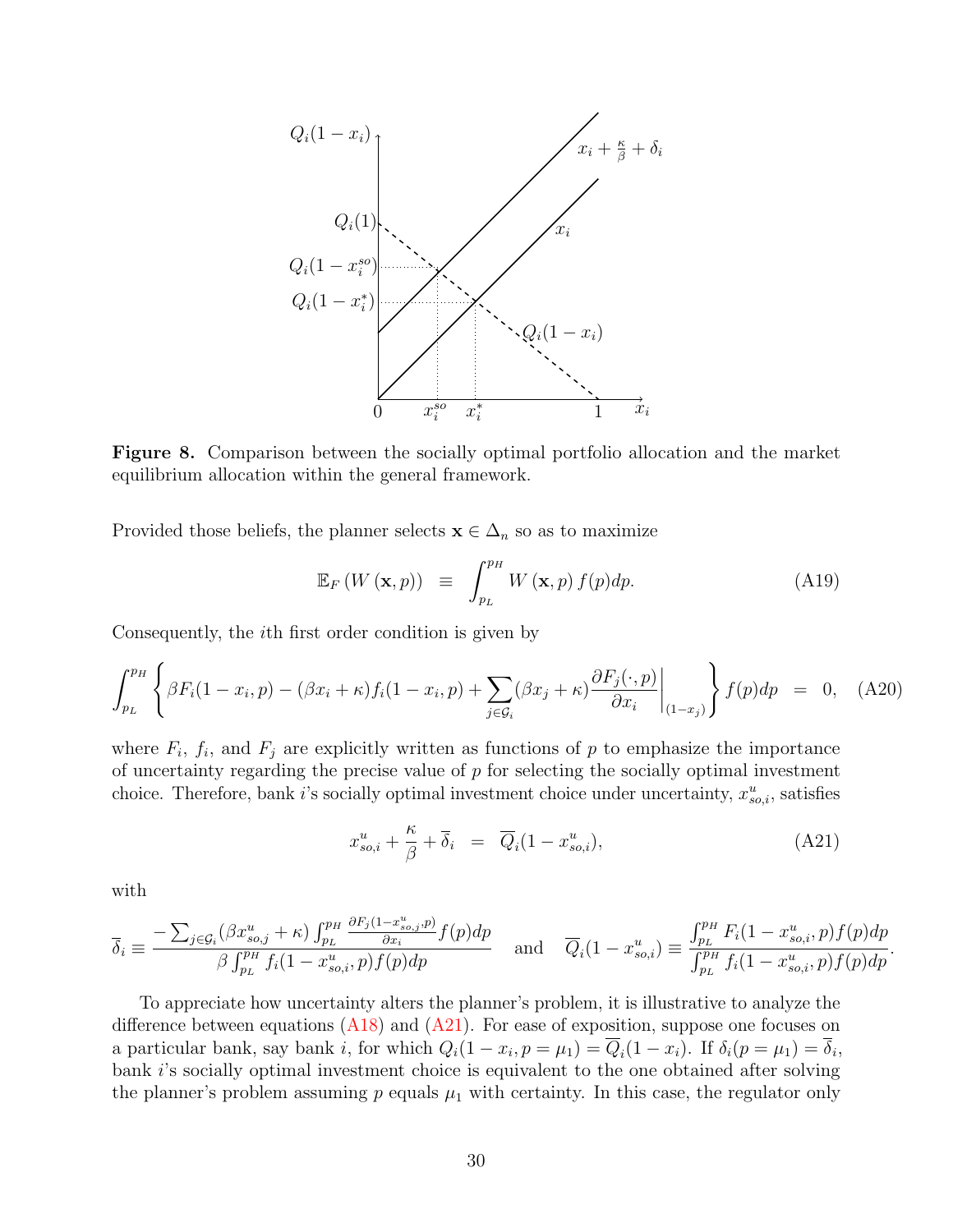<span id="page-30-0"></span>cares about  $\mu_1$  as all other moments of F are irrelevant from her perspective. However, if  $\delta_i(p = \mu_1) \neq \delta_i$ , uncertainty might push the regulator toward more caution, despite that she is risk-neutral. For example, if  $p$  can take certain values under which default probabilities of some banks are highly affected by *i*'s portfolio allocation, then  $\delta_i(p = \mu_1) < \delta_i$ . Consequently,  $x_{so,i}^u < x_i^{so}$ . Figure [9](#page-30-0) illustrates the mechanism.



Figure 9. Comparison between socially optimal portfolio allocations and the market equilibrium allocation within the general framework.

### Appendix B Proofs

This appendix contains derivations of propositions and corollaries mentioned in the body of the paper.

*Proof of proposition [1.](#page-8-3)* An interior Nash-equilibrium for the simultaneous move  $n$ -bank game with payoffs described in [\(4\)](#page-8-1) satisfies  $\frac{\partial U_i(\mathbf{x}^*,p)}{\partial x_i}$  $\frac{i(\mathbf{x}^*,p)}{\partial x_i} = 0$  with  $0 < x_i^* < 1$  for all  $i \in \{1, 2, \dots, n\}$ . The first order condition of bank  $i$  can be written as

<span id="page-30-1"></span>
$$
\beta(1 - e_i \mathbf{P}) = \beta x_i \tag{B1}
$$

because  $\frac{\partial e_i \mathbf{P}}{\partial x_i} = 1$ . Equation [\(B1\)](#page-30-1) can be rewritten in matrix notation as

$$
(\mathbf{1} - \mathbf{P}) = \mathbf{x}.\tag{B2}
$$

Define  $\mathbf{C}_p \equiv p\mathbf{G}$ . Because  $\mathbf{P} = (\mathbf{I} - \mathbf{C}_p)^{-1}\mathbf{x}$ , banks' collective investment choice at equilibrium,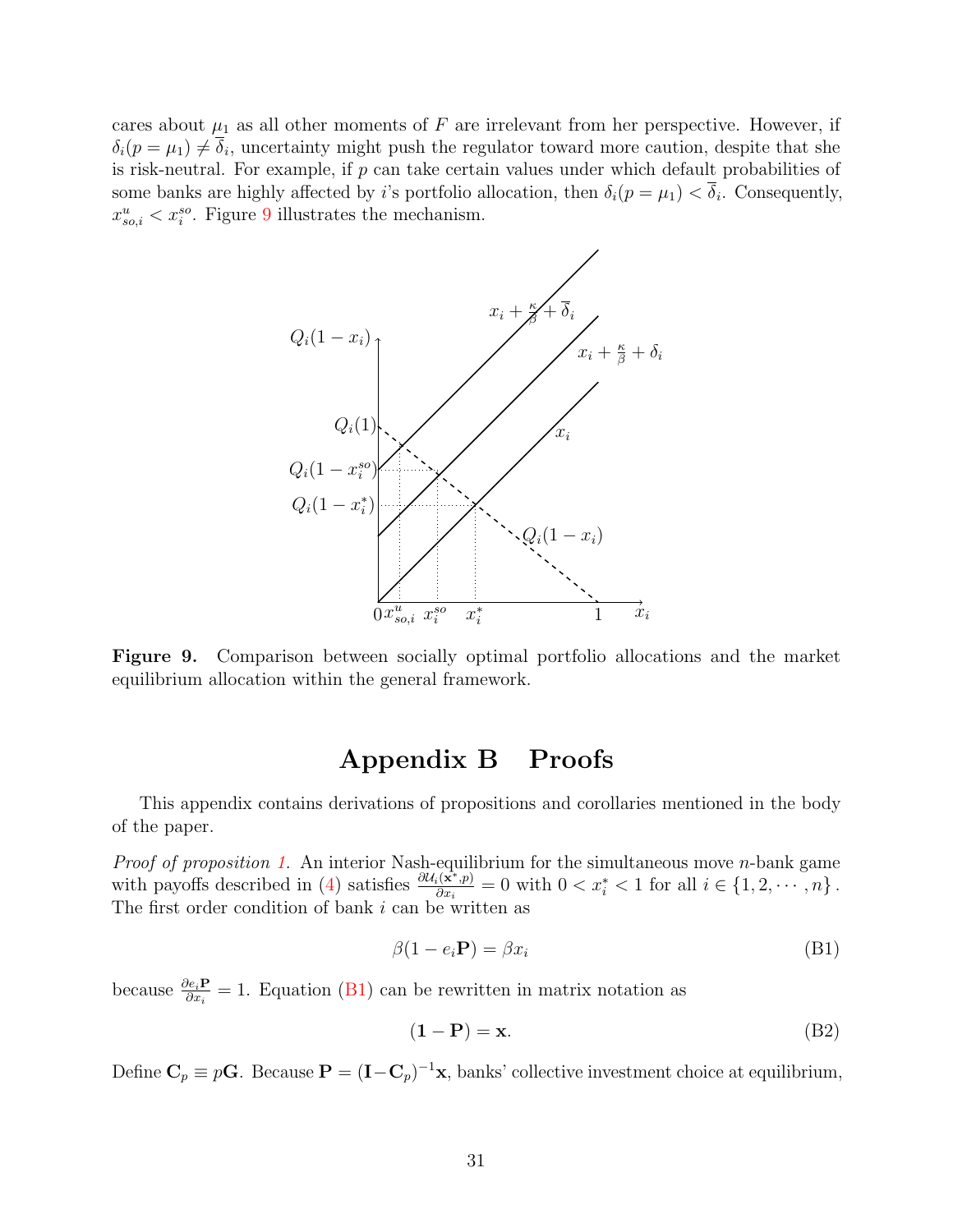$\mathbf{x}_e$ , is given by

$$
\mathbf{x}_e = (\mathbf{I} + (\mathbf{I} - \mathbf{C}_p)^{-1})^{-1} \mathbf{1},\tag{B3}
$$

which is the unique interior equilibrium. Because the maximum length of a path in a network of size n is  $(n-1)$ ,  $G^k = 0$ , for all  $k \geq n-1$ , where 0 denotes the  $n \times n$  matrix of zeros. As a result, the above equation can be rewritten as,

<span id="page-31-0"></span>
$$
\mathbf{x}_e = \left( \mathbf{I} + \left( \sum_{k=0}^{n-1} p^k \mathbf{G}^k \right)^{-1} \right)^{-1} \mathbf{1}.
$$
 (B4)

The existence of a non-interior Nash-equilibrium can be disregarded using a contradiction argument as in [Ballester et al.](#page-37-15) [\(2006\)](#page-37-15).  $\Box$ 

*Proof of corollary 1*. It directly follows from  $(B4)$  that  $x_i^*$  is an increasing function of  $\beta$ . To see why  $x_i^*$  is a decreasing function of p, it is worth noting that  $(I+(I-C_p)^{-1})^{-1}(I+(I-C_p)^{-1}) = I$ . Hence,

$$
(\mathbf{I} + (\mathbf{I} - \mathbf{C}_p)^{-1})^{-1} = \mathbf{I} - (2\mathbf{I} - \mathbf{C}_p)^{-1},
$$
\n(B5)

so that  $\mathbf{x}_e$  can be rewritten as

$$
\mathbf{x}_e = (\mathbf{I} - (2\mathbf{I} - \mathbf{C}_p)^{-1})\mathbf{1}.
$$
 (B6)

As a result,

$$
\frac{\partial e_i \mathbf{x}_e}{\partial p} = -e_i \frac{\partial}{\partial p} (2\mathbf{I} - \mathbf{C}_p)^{-1} \mathbf{1}
$$
\n
$$
= e_i (2\mathbf{I} - \mathbf{C}_p)^{-1} \left( \frac{\partial}{\partial p} (2\mathbf{I} - \mathbf{C}_p) \right) (2\mathbf{I} - \mathbf{C}_p)^{-1} \mathbf{1}
$$
\n
$$
= -e_i (2\mathbf{I} - \mathbf{C}_p)^{-1} \mathbf{G} (2\mathbf{I} - \mathbf{C}_p)^{-1} \mathbf{1} < 0.
$$
\n(B7)

Hence,  $x_i^*$  is a decreasing function of  $p$ .

Let  $G'$  denote the adjacency matrix  $G$  after adding an extra exposure between bank  $i$ and any other bank. Let  $x^{**}$  denote the market equilibrium in a network whose adjacency matrix is G'. It is illustrative to analyze the difference  $e_i (\mathbf{x}^* - \mathbf{x}^{**})$ . It follows from the above computations that

$$
e_i(\mathbf{x}^* - \mathbf{x}^{**}) = -e_i((2\mathbf{I} - \mathbf{C}_p)^{-1} - (2\mathbf{I} - \mathbf{C}_p')^{-1})\mathbf{1}
$$
  
= 
$$
-\frac{1}{2}e_i((\mathbf{I} - \frac{p}{2}\mathbf{G})^{-1} - (\mathbf{I} - \frac{p}{2}\mathbf{G}')^{-1})\mathbf{1}
$$
(B8)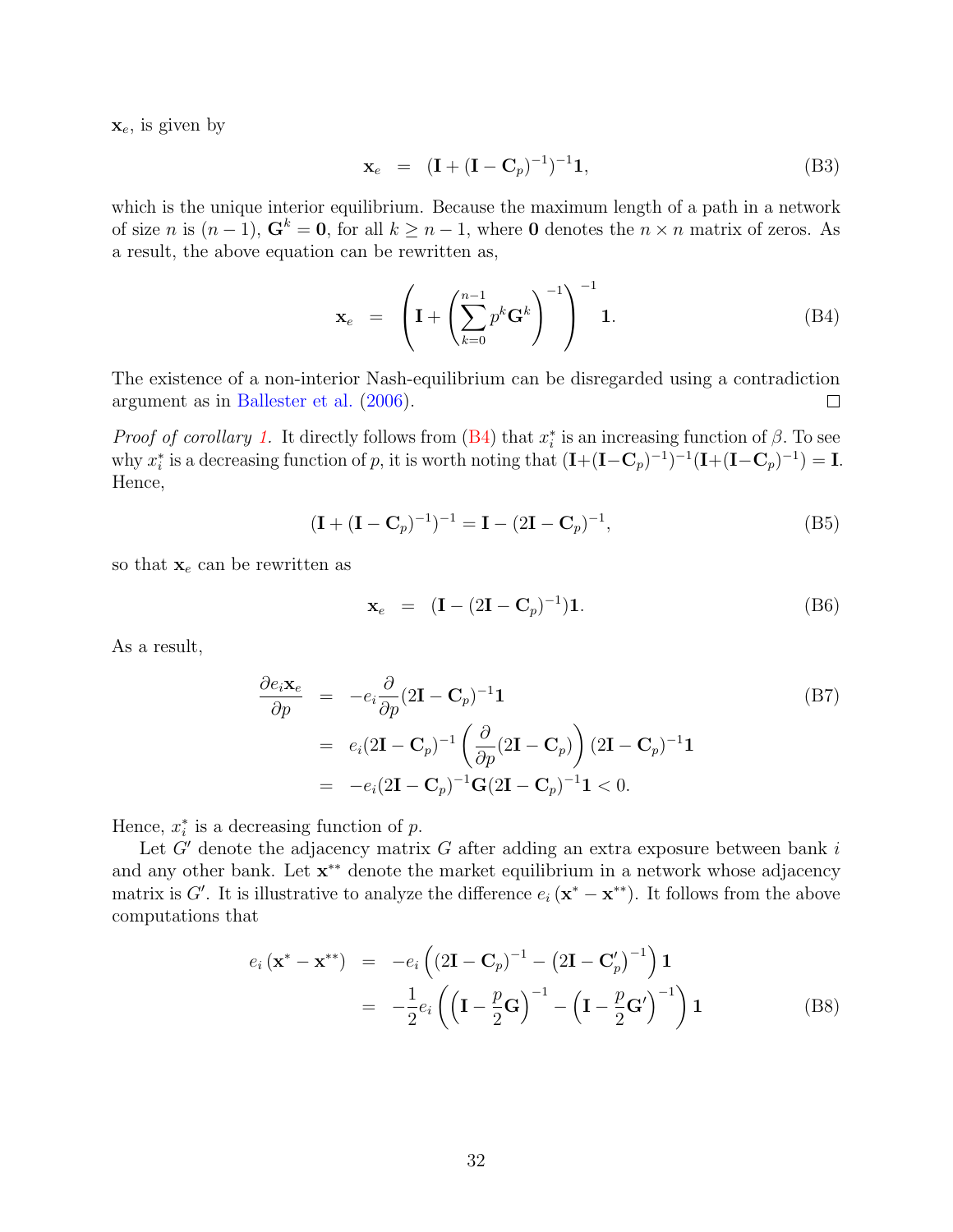For p sufficiently small,  $(I - \frac{p}{2}G)^{-1}$  can be rewritten as

$$
\left(\mathbf{I} - \frac{p}{2}\mathbf{G}\right)^{-1} = \mathbf{I} + \frac{p}{2}\mathbf{G} + \left(\frac{p}{2}\right)^2\mathbf{G}^2 + \cdots
$$
 (B9)

Hence,

$$
\left(\mathbf{I} - \frac{p}{2}\mathbf{G}\right)^{-1} - \left(\mathbf{I} - \frac{p}{2}\mathbf{G}'\right)^{-1} = \frac{p}{2}\left(\mathbf{G} - \mathbf{G}'\right) + \left(\frac{p}{2}\right)^2\left(\mathbf{G}^2 - \mathbf{G}'^2\right) + \cdots \tag{B10}
$$

Consequently,

$$
e_i(\mathbf{x}^* - \mathbf{x}^{**}) = -\frac{p}{4}e_i((\mathbf{G} - \mathbf{G}') + \frac{p}{2}(\mathbf{G}^2 - \mathbf{G}'^2) + \cdots) \mathbf{1} > 0.
$$
 (B11)

Thus, the higher the number of exposures of bank  $i$ , the smaller  $x_i^*$ .  $\Box$ 

*Proof of proposition [2.](#page-9-4)* The planner selects  $x$  so as to maximize

$$
W(\mathbf{x}, p) \equiv \sum_{j=1}^{n} \mathbb{E}_p(\pi_j|\mathbf{x}) = \sum_{j=1}^{n} \pi_j^e \mathbb{P}_p(j \text{ does not fail}) - \kappa \mathbb{P}_p(j \text{ fails}). \tag{B12}
$$

The above equation can be rewritten as

$$
W(\mathbf{x}, p) = n \left( \sum_{j=1}^{n} (\beta x_j) - \sum_{j=1}^{n} (\beta x_j) e_j \mathbf{P} \right)
$$
  
=  $n (\mathbf{1}' \beta \mathbf{x} - \beta \mathbf{x}' \mathbf{P})$   
=  $n (\beta \mathbf{1}' \mathbf{x} - \frac{\kappa}{n} \mathbf{1}' (\mathbf{I} - \mathbf{C}_p)^{-1} \mathbf{x} - \beta \mathbf{x}' (\mathbf{I} - \mathbf{C}_p)^{-1} \mathbf{x}).$  (B13)

Consequently, the first order condition of the social planner is given by

$$
\beta \mathbf{1}' - \frac{\kappa}{n} \mathbf{1}' (\mathbf{I} - \mathbf{C}_p)^{-1} - 2\beta \mathbf{x}' (\mathbf{I} - \mathbf{C}_p)^{-1} = 0, \tag{B14}
$$

which implies that the socially optimal investment choice,  $\mathbf{x}_{so}$ , is given by

<span id="page-32-0"></span>
$$
\mathbf{x}_{so} = \frac{1}{2} \left( \left( 1 - \frac{\kappa}{\beta n} \right) \mathbf{I} - \mathbf{C}_p \right) \mathbf{1}.
$$
 (B15)

 $\Box$ 

*Proof of corollary [2.](#page-9-5)* It directly follows from [\(B15\)](#page-32-0) that  $x_i^{so}$  is a decreasing function of  $\kappa$ while it is an increasing function of  $\beta$ . Additionally,

$$
\frac{\partial e_i \mathbf{x}_{so}}{\partial p} = -\frac{1}{2} e_i \mathbf{G} \mathbf{1} < 0. \tag{B16}
$$

Hence,  $x_i^{so}$  is a decreasing function of  $p$ .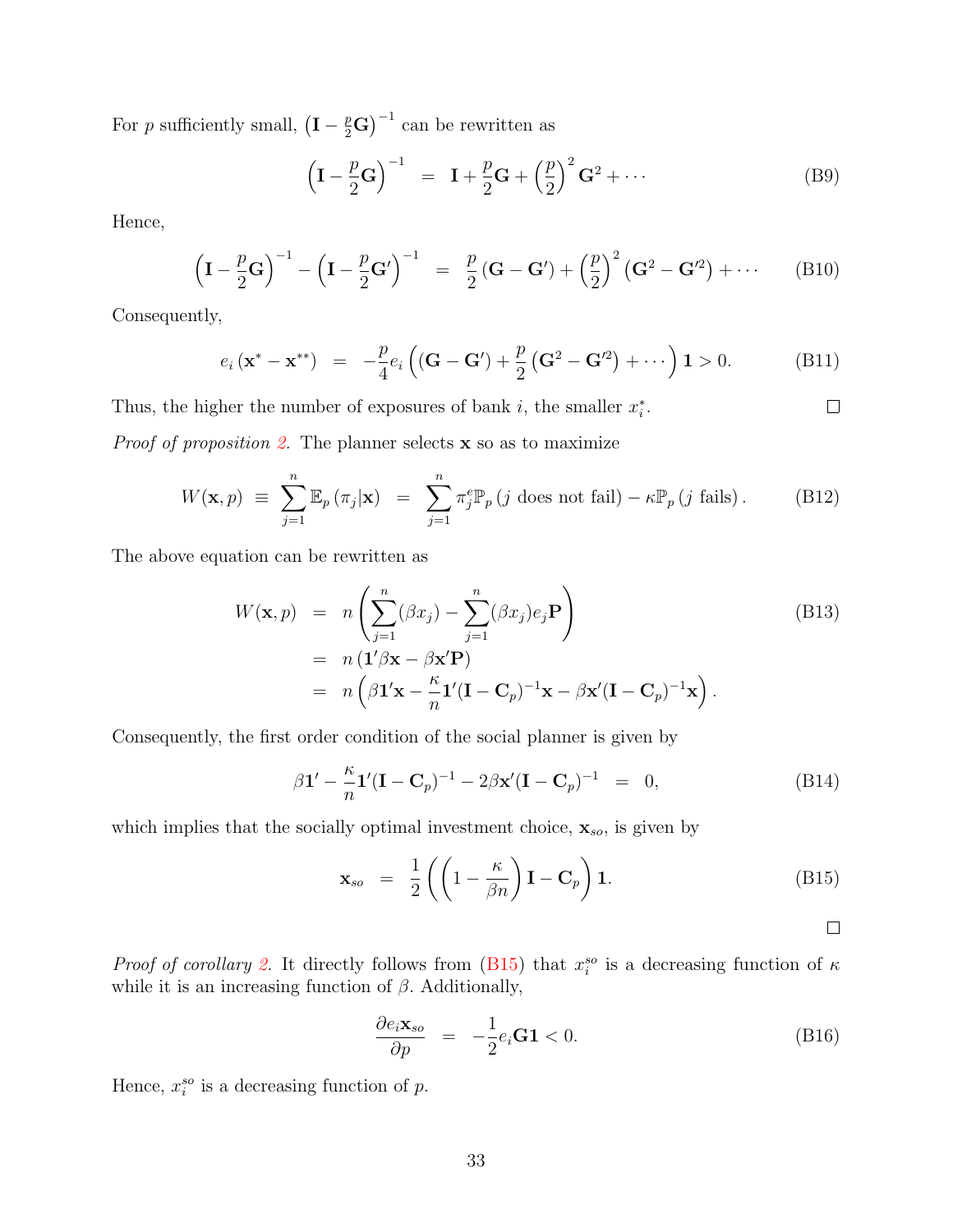As before, let  $G'$  denote the adjacency matrix  $G$  after adding an extra exposure between bank i and any other bank. Let  $\mathbf{x}'_{so}$  denote the socially optimal investment choice when the adjacency matrix of the network is G'. It is illustrative to analyze the difference  $e_i (\mathbf{x}_{so} - \mathbf{x}'_{so})$ . It follows from the above computations that

$$
e_i\left(\mathbf{x}_{so} - \mathbf{x}'_{so}\right) = -\frac{p}{2}e_i\left(\mathbf{G} - \mathbf{G}'\right)\mathbf{1} > 0. \tag{B17}
$$

Hence, the higher the number of exposures of bank i, the smaller  $e_i \mathbf{x}_{so}$ .  $\Box$ 

*Proof of corollary [3.](#page-10-1)* It directly follows from propositions [1](#page-8-3) and [2](#page-9-4) that the wedge between the market equilibrium and the socially optimal investment choice is given by

<span id="page-33-0"></span>
$$
\mathbf{x}_e - \mathbf{x}_{so} = (\mathbf{I} + (\mathbf{I} - \mathbf{C}_p)^{-1})^{-1} \mathbf{1} - \frac{1}{2} \left( \left( 1 - \frac{\kappa}{\beta n} \right) \mathbf{I} - \mathbf{C}_p \right) \mathbf{1}
$$
(B18)  

$$
= \left( \frac{1}{2} \left( 1 + \frac{\kappa}{\beta n} \right) \mathbf{I} - (2\mathbf{I} - \mathbf{C}_p)^{-1} + \frac{1}{2} \mathbf{C}_p \right) \mathbf{1}.
$$

Suppose  $\kappa = 0$ . It directly follows from the above equation that the market equilibrium becomes socially optimal as  $p \to 0$ . This is because the likelihood of contagion becomes negligible as  $p \to 0$ .

It directly follows from differentiating  $e_i(\mathbf{x}_e - \mathbf{x}_{so})$  with respect to p that,

$$
\frac{\partial e_i(\mathbf{x}_e - \mathbf{x}_{so})}{\partial p} = -e_i \frac{\partial}{\partial p} (2\mathbf{I} - \mathbf{C}_p)^{-1} \mathbf{1} + \frac{1}{2} e_i \mathbf{G} \mathbf{1}
$$
\n
$$
= -e_i (2\mathbf{I} - \mathbf{C}_p)^{-1} \mathbf{G} (2\mathbf{I} - \mathbf{C}_p)^{-1} \mathbf{1} + \frac{1}{2} e_i \mathbf{G} \mathbf{1}
$$
\n
$$
= \frac{1}{2} e_i \left( \mathbf{G} - \frac{1}{2} \left( \mathbf{I} - \frac{1}{2} \mathbf{C}_p \right)^{-1} \mathbf{G} \left( \mathbf{I} - \frac{1}{2} \mathbf{C}_p \right)^{-1} \right) \mathbf{1} > 0.
$$
\n(B19)

Finally, the wedge between the market equilibrium and the socially optimal investment choice is increasing in  $\kappa$ . The result directly follows from differentiating [\(B18\)](#page-33-0) with respect to κ.  $\Box$ 

Proof of proposition [3.](#page-11-3) It directly follows from its definition that

$$
\mathbb{E}_{F}\left[W\left(\mathbf{x},p\right)\right] = \int_{p_{L}}^{p_{H}} W\left(\mathbf{x},p\right) f(p) dp
$$
  
\n
$$
= \int_{p_{L}}^{p_{H}} n\left(\beta \mathbf{1}^{\prime} \mathbf{x} - \frac{\kappa}{n} \mathbf{1}^{\prime} (\mathbf{I} - \mathbf{C}_{p})^{-1} \mathbf{x} - \beta \mathbf{x}^{\prime} (\mathbf{I} - \mathbf{C}_{p})^{-1} \mathbf{x}\right) f(p) dp
$$
  
\n
$$
= n \underbrace{\left(\int_{p_{L}}^{p_{H}} f(p) dp\right)}_{= 1} (\beta \mathbf{1}^{\prime} \mathbf{x}) - n \left(\int_{p_{L}}^{p_{H}} \left(\frac{\kappa}{n} \mathbf{1}^{\prime} (\mathbf{I} - \mathbf{C}_{p})^{-1} \mathbf{x} + \beta \mathbf{x}^{\prime} (\mathbf{I} - \mathbf{C}_{p})^{-1} \mathbf{x}\right) f(p) dp\right),
$$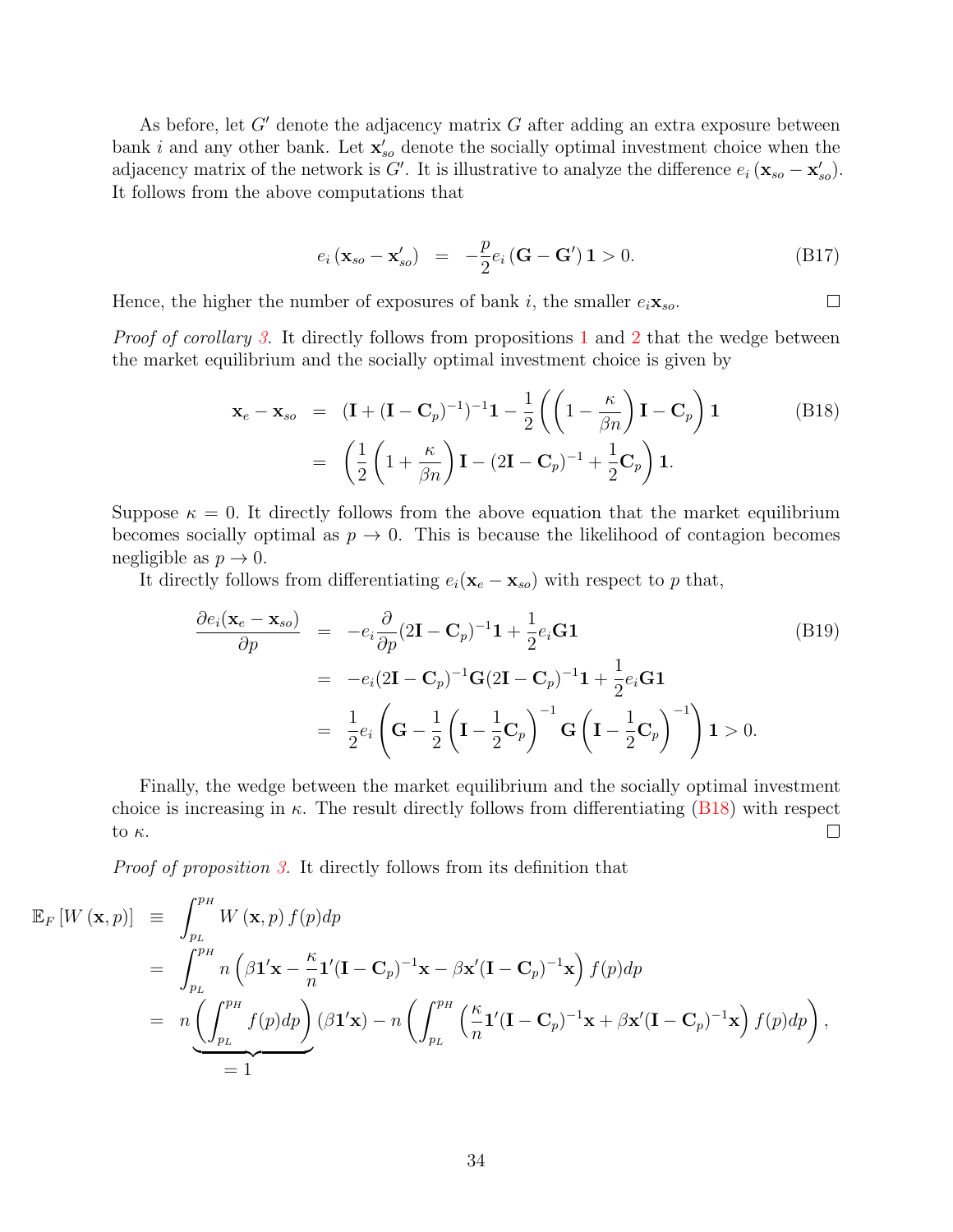then

$$
\frac{\partial \mathbb{E}_{F}\left[W\left(\mathbf{x},p\right)\right]}{\partial \mathbf{x}} = n\beta \mathbf{1}' - n\left(\int_{p_{L}}^{p_{H}}\left(\frac{\kappa}{n}\mathbf{1}'(\mathbf{I}-\mathbf{C}_{p})^{-1} + 2\beta \mathbf{x}'(\mathbf{I}-\mathbf{C}_{p})^{-1}\right)f(p)dp\right).
$$

Consequently, the first order condition of the planner's problem implies that the socially optimal investment choice under uncertainty regarding  $p$  is given by

<span id="page-34-0"></span>
$$
\mathbf{x}_{so}^u = \frac{1}{2} \left( \mathbf{U}_F^{-1} - \left( \frac{\kappa}{\beta n} \right) \mathbf{I} \right) \mathbf{1},\tag{B20}
$$

where  $U_F$  is a  $n \times n$  matrix defined as the following sum

$$
\mathbf{U}_F \equiv \int_{a_0}^{b_0} (\mathbf{I} - \mathbf{C}_p)^{-1} f(p) dp
$$
\n
$$
= \int_{a_0}^{b_0} (\mathbf{I} + p\mathbf{G} + p^2 \mathbf{G}^2 + p^3 \mathbf{G}^3 + \cdots) f(p) dp
$$
\n
$$
= \left( \int_{a_0}^{b_0} f(p) dp \right) \mathbf{I} + \left( \int_{a_0}^{b_0} pf(p) dp \right) \mathbf{G} + \left( \int_{a_0}^{b_0} p^2 f(p) dp \right) \mathbf{G}^2 + \cdots
$$
\n
$$
= \sum_{k=0}^{\infty} \mu_k \mathbf{G}^k = \sum_{k=0}^{n-1} \mu_k \mathbf{G}^k.
$$
\n(B21)

 $U_F$  is well-defined as I assume that the moments of F are such that  $\bar{\mu} \equiv \max_{k \in \{1,\dots,n-1\}} \mu_k$  is smaller than the norm of the largest eigenvalue of G.

Finally, using the Woodbury matrix identity in equation [\(B20\)](#page-34-0) yields

$$
\mathbf{x}_{so}^{u} = \frac{1}{2} \left( \left( \sum_{k=0}^{n-1} \mu_k \mathbf{G}^k \right)^{-1} - \left( \frac{\kappa}{\beta n} \right) \mathbf{I} \right) \mathbf{1}
$$
\n
$$
= \frac{1}{2} \left( \left( \mathbf{I} - \left( \mathbf{I} + \left( \sum_{k=1}^{n-1} \mu_k \mathbf{G}^k \right)^{-1} \right)^{-1} \right) - \left( \frac{\kappa}{\beta n} \right) \mathbf{I} \right) \mathbf{1}
$$
\n
$$
= \frac{1}{2} \left( \left( 1 - \frac{\kappa}{\beta n} \right) \mathbf{I} - \left( \mathbf{I} + \left( \sum_{k=1}^{n-1} \mu_k \mathbf{G}^k \right)^{-1} \right)^{-1} \right) \mathbf{1}
$$
\n
$$
\Box
$$

*Proof of proposition*  $\angle$ . For ease of exposition, hereinafter suppose that the lower and upper bounds of  $H<sub>\tau</sub>$  do not depend on  $\tau$ ; such dependencies can be incorporated at the expense of extra notation without fundamentally changing in the analysis.

First, I analyze the relationship between the number of paths and  $\tau^*$ . For a given network, consider two interventions  $\mathbf{x}_{\tau}$  and  $\mathbf{x}_{F}$ , with  $\mathbf{x}_{\tau} \neq \mathbf{x}_{F}$ ,  $\mathbf{x}_{F} = \mathbf{x}_{\tau} + \Delta \mathbf{x}$ , and  $||\Delta \mathbf{x}|| < ||\mathbf{x}_{F}||$ . For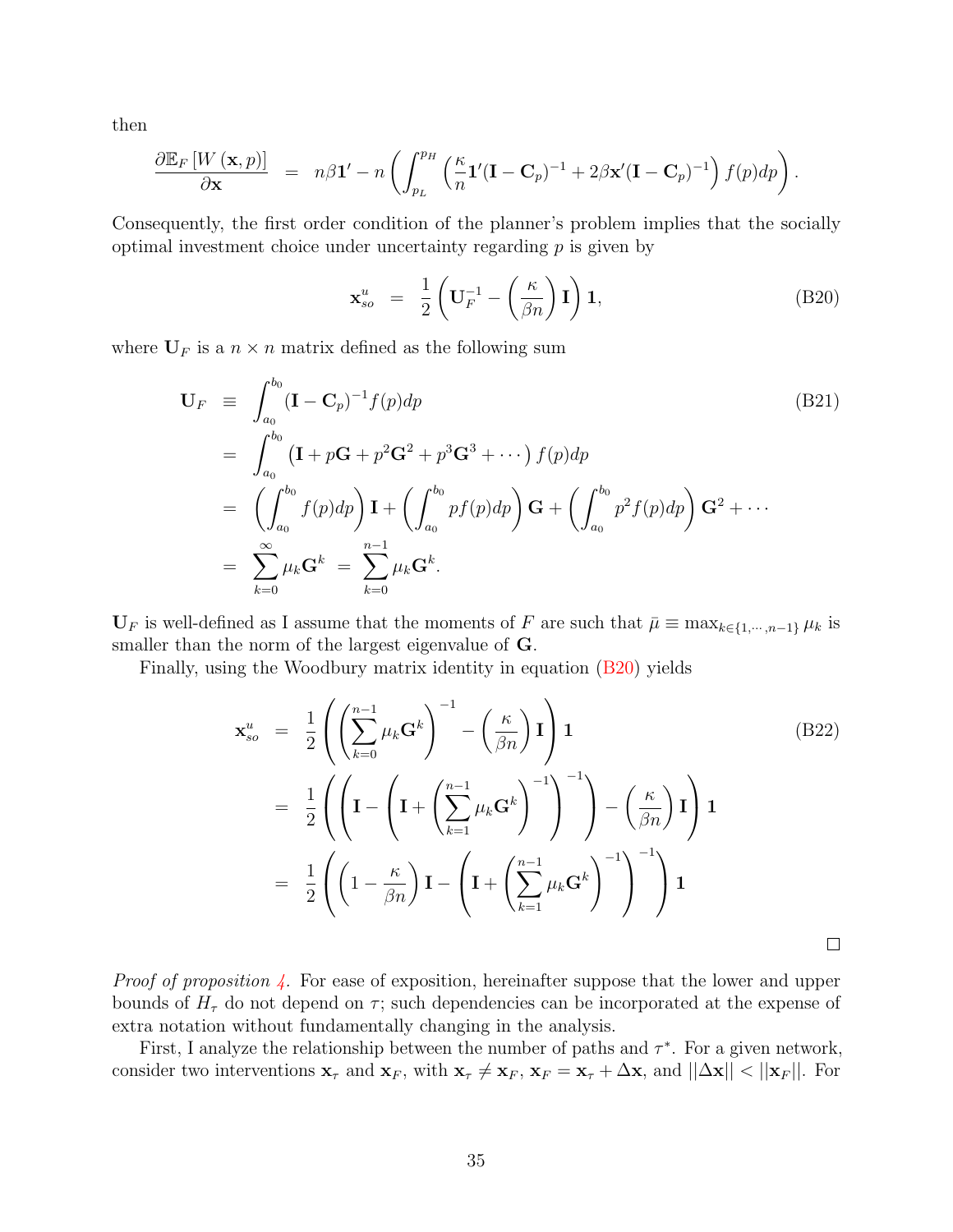a given value of  $p$ , the difference in welfare from implementing such interventions is given by

<span id="page-35-0"></span>
$$
\Delta W(\mathbf{x}_{\tau}, \mathbf{x}_{F}, p) = W(\mathbf{x}_{\tau}, p) - W(\mathbf{x}_{F}, p)
$$
\n
$$
= n \left( \beta \mathbf{1}' \mathbf{x}_{\tau} - \frac{\kappa}{n} \mathbf{1}' (\mathbf{I} - p\mathbf{G})^{-1} \mathbf{x}_{\tau} - \beta \mathbf{x}'_{\tau} (\mathbf{I} - p\mathbf{G})^{-1} \mathbf{x}_{\tau} \right)
$$
\n
$$
- n \left( \beta \mathbf{1}' \mathbf{x}_{F} - \frac{\kappa}{n} \mathbf{1}' (\mathbf{I} - p\mathbf{G})^{-1} \mathbf{x}_{F} - \beta \mathbf{x}'_{F} (\mathbf{I} - p\mathbf{G})^{-1} \mathbf{x}_{F} \right)
$$
\n
$$
= n \left( -\beta \mathbf{1}' \Delta \mathbf{x} + \frac{\kappa}{n} \mathbf{1}' (\mathbf{I} - p\mathbf{G})^{-1} \Delta \mathbf{x} + 2\beta \mathbf{x}'_{F} (\mathbf{I} - p\mathbf{G})^{-1} \Delta \mathbf{x} - \beta \Delta \mathbf{x}' (\mathbf{I} - p\mathbf{G})^{-1} \Delta \mathbf{x} \right).
$$
\n(B23)

Consequently,  $\Delta W(\mathbf{x}_{\tau},\mathbf{x}_F,p)$  is an increasing function of  $(\mathbf{I} - p\mathbf{G})^{-1}$ , all else equal. Because  $(I - pG)^{-1}$  can be rewritten as the following sum

$$
(I - pG)^{-1} = I + pG + p^2G^2 + \cdots,
$$

and  $\mathbf{G}^k$  captures the number of paths of length k between any pair of banks, then  $(\mathbf{I} - p\mathbf{G})^{-1}$ is an increasing function of the total number of paths.

Let  $\{\mathcal{G}_{j,n}\}_{j=\{0...K\}}$  denote a sequence of networks in which  $\mathcal{G}_{j+1,n}$  equals  $\mathcal{G}_{j,n}$  plus one more link,  $\mathcal{G}_{0,n} = \mathcal{G}_n^1$ , and  $\mathcal{G}_{K,n} = \mathcal{G}_n^2$ . That is, the sequence  $\{\mathcal{G}_{j,n}\}_{j=\{0\cdots K\}}$  reconstructs  $\mathcal{G}_n^2$  from  $\mathcal{G}_n^1$ . It then follows from an iterative application of the envelope theorem and inspection of equation [\(B23\)](#page-35-0) that  $(I - pG)^{-1}$  is higher in  $\mathcal{G}_n^2$  than in  $\mathcal{G}_n^1$ . In addition,

$$
\frac{\partial}{\partial \tau} V(\tau) = \int_{a}^{b} \Delta W \left( \mathbf{x}_{\tau}^{*}, \mathbf{x}_{F}^{*}, p \right) \frac{\partial h_{\tau}(p)}{\partial \tau} dp. \tag{B24}
$$

As a result,  $\frac{\partial}{\partial \tau}V(\tau)$  must also be higher in  $\mathcal{G}_n^2$  than in  $\mathcal{G}_n^1$ . Therefore, the higher the number of paths, the higher the marginal benefits of transparency, and, thus, the higher  $\tau^*$ .

I now analyze the relationship between the precision of the information technology available to the planner and  $\tau^*$ . Because  $D_{KL}(H_{\tau+\epsilon}|H_{\tau}) \ge D_{KL}(H'_{\tau+\epsilon}|H'_{\tau})$ , then

<span id="page-35-1"></span>
$$
\int_{p_L}^{p_H} h_{\tau+\epsilon}(p) \log\left(\frac{h_{\tau+\epsilon}(p)}{h_{\tau}(p)}\right) dp \ge \int_{p_L}^{p_H} h'_{\tau+\epsilon}(p) \log\left(\frac{h'_{\tau+\epsilon}(p)}{h'_{\tau}(p)}\right) dp, \qquad \forall \tau. \quad (B25)
$$

Define the following constants

$$
c_h = \frac{\int_{p_L}^{p_H} h_{\tau+\epsilon}(p) \log\left(\frac{h_{\tau+\epsilon}(p)}{h_{\tau}(p)}\right) dp}{\int_{p_L}^{p_H} \log\left(\frac{h_{\tau+\epsilon}(p)}{h_{\tau}(p)}\right) dp} \quad \text{and} \quad c_{h'} = \frac{\int_{p_L}^{p_H} h'_{\tau+\epsilon}(p) \log\left(\frac{h'_{\tau+\epsilon}(p)}{h'_{\tau}(p)}\right) dp}{\int_{p_L}^{p_H} \log\left(\frac{h'_{\tau+\epsilon}(p)}{h'_{\tau}(p)}\right) dp}.
$$

It then follows from equation [\(B25\)](#page-35-1) that

<span id="page-35-2"></span>
$$
\int_{p_L}^{p_H} \log \left( \frac{h_{\tau + \epsilon}(p)}{h_{\tau}(p)} \right) dp \geq \frac{c_{h'}}{c_h} \int_{p_L}^{p_H} \log \left( \frac{h'_{\tau + \epsilon}(p)}{h'_{\tau}(p)} \right) dp, \qquad \forall \tau.
$$
 (B26)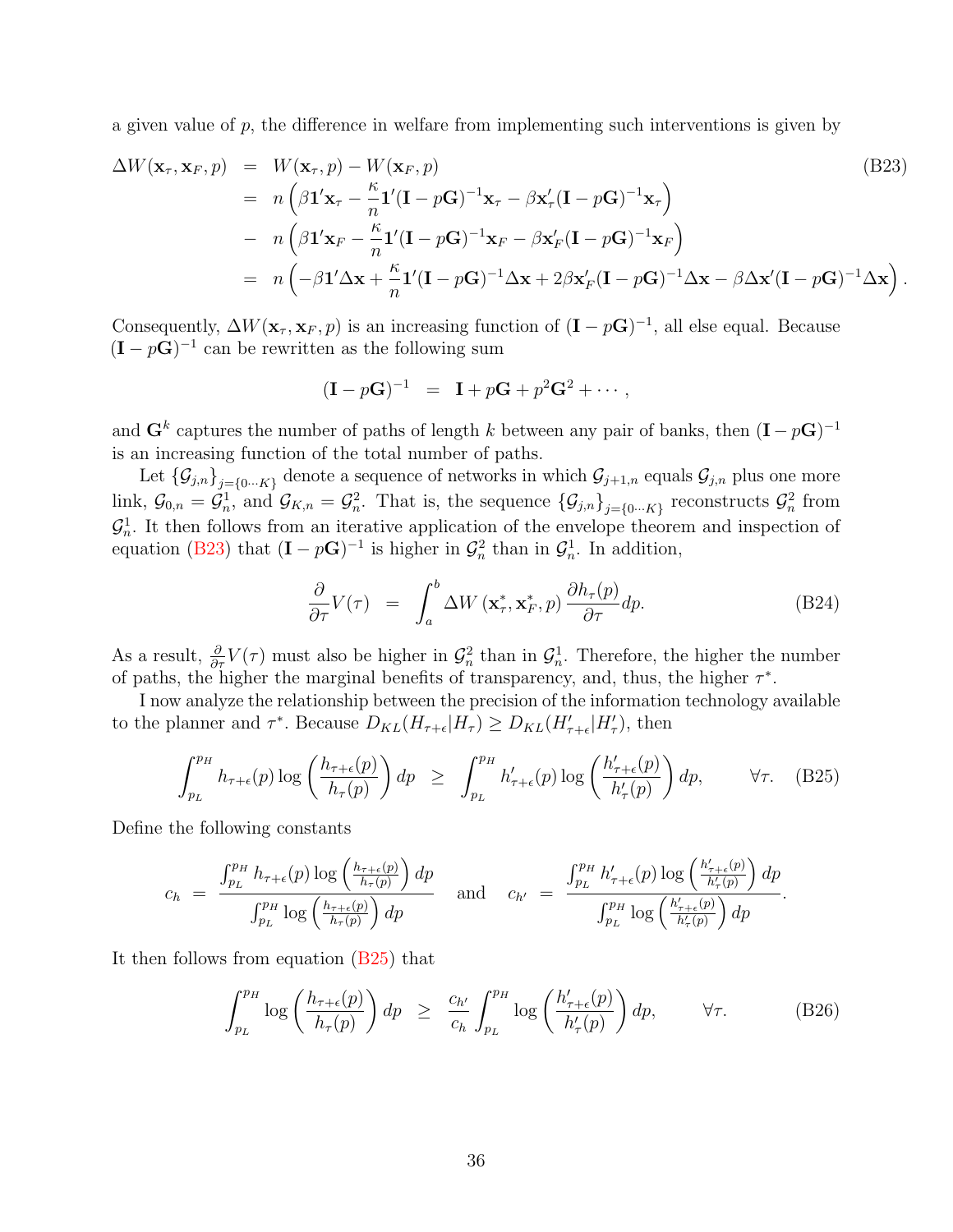Because  $\frac{c_{h'}}{c_h} \ge 1$ , then equation [\(B26\)](#page-35-2) implies

$$
\int_{p_L}^{p_H} \log \left( \frac{h_{\tau + \epsilon}(p)}{h_{\tau}(p)} \right) dp \ge \int_{p_L}^{p_H} \log \left( \frac{h'_{\tau + \epsilon}(p)}{h'_{\tau}(p)} \right) dp, \qquad \forall \tau,
$$
 (B27)

which can be rewritten as

$$
\int_{p_L}^{p_H} \log \left( 1 + \frac{h_{\tau + \epsilon}(p) - h_{\tau}(p)}{h_{\tau}(p)} \right) dp \ge \int_{p_L}^{p_H} \log \left( 1 + \frac{h'_{\tau + \epsilon}(p) - h'_{\tau}(p)}{h'_{\tau}(p)} \right) dp, \quad \forall \tau. \text{ (B28)}
$$

$$
\approx \frac{\partial h_{\tau}(p)}{\partial \tau}
$$

As a consequence, it follows from the above equations and the envelope theorem that

$$
\frac{\partial}{\partial \tau} V_H(\tau) = \int_a^b \Delta W\left(\mathbf{x}_\tau^*, \mathbf{x}_F^*, p\right) \frac{\partial h_\tau(p)}{\partial \tau} dp \ge \int_a^b \Delta W\left(\mathbf{x}_\tau^*, \mathbf{x}_F^*, p\right) \frac{\partial h_\tau'(p)}{\partial \tau} dp = \frac{\partial}{\partial \tau} V_{H'}(\tau) \quad (B29)
$$

That is, if  $D_{KL}(H_{\tau+\epsilon}|H_{\tau}) \geq D_{KL}(H_{\tau+\epsilon}'|H_{\tau}')$ , then  $\tau^*$  is higher when the planner uses  $\{H_{\tau}\}_{\tau\geq 0}$ rather than when she uses  $\{H'_{\tau}\}_{\tau \geq 0}$ .

I now analyze the relationship between  $\beta$ ,  $\kappa$  and  $\tau^*$ . It directly follows from differentiating  $\frac{\partial V}{\partial \tau}$  with respect to  $\beta$  and  $\kappa$  that

$$
\frac{\partial^2 V}{\partial \beta \partial \tau} = \int_a^b \frac{\partial}{\partial \beta} \Delta W \left( \mathbf{x}_\tau^*, \mathbf{x}_F^*, p \right) \frac{\partial h_\tau(p)}{\partial \tau} dp \quad \text{and} \quad \frac{\partial^2 V}{\partial \kappa \partial \tau} = \int_a^b \frac{\partial}{\partial \kappa} \Delta W \left( \mathbf{x}_\tau^*, \mathbf{x}_F^*, p \right) \frac{\partial h_\tau(p)}{\partial \tau} dp.
$$

It directly follows from equation [\(B23\)](#page-35-0) that  $\Delta W$  ( $\mathbf{x}_{\tau}^{*}$ ,  $\mathbf{x}_{F}^{*}$ ,  $p$ ) is an increasing function of both β and κ, all else equal. Consequently, the higher β (or κ), the higher the marginal benefit of increasing transparency, and, thus, the higher  $\tau^*$ .

Finally, I analyze the relationship between  $\frac{\partial c}{\partial \tau}$  and  $\tau^*$ . The intuition here is simple. The higher the marginal cost of increasing transparency, the lower the socially optimal level of  $\Box$ transparency.

# REFERENCES

- <span id="page-36-1"></span>Acemoglu, Daron, Asuman Ozdaglar, and Alireza Tahbaz-Salehi, 2015, Systemic risk and stability in financial networks, American Economic Review 105, 564–608.
- <span id="page-36-2"></span>Aldasoro, Iñaki, Domenico Delli Gatti, and Ester Faia, 2017, Bank networks: Contagion, systemic risk and prudential policy, Journal of Economic Behavior and Organization 142,  $164 - 188.$
- <span id="page-36-0"></span>Allen, Franklin, and Ana Babus, 2009, Networks in finance, in Paul R. Kleindorfer, and Yoram Wind, eds., In The Network Challenge: Strategy, Profit, and Risk in an Interlinked World (Wharton School Publishing).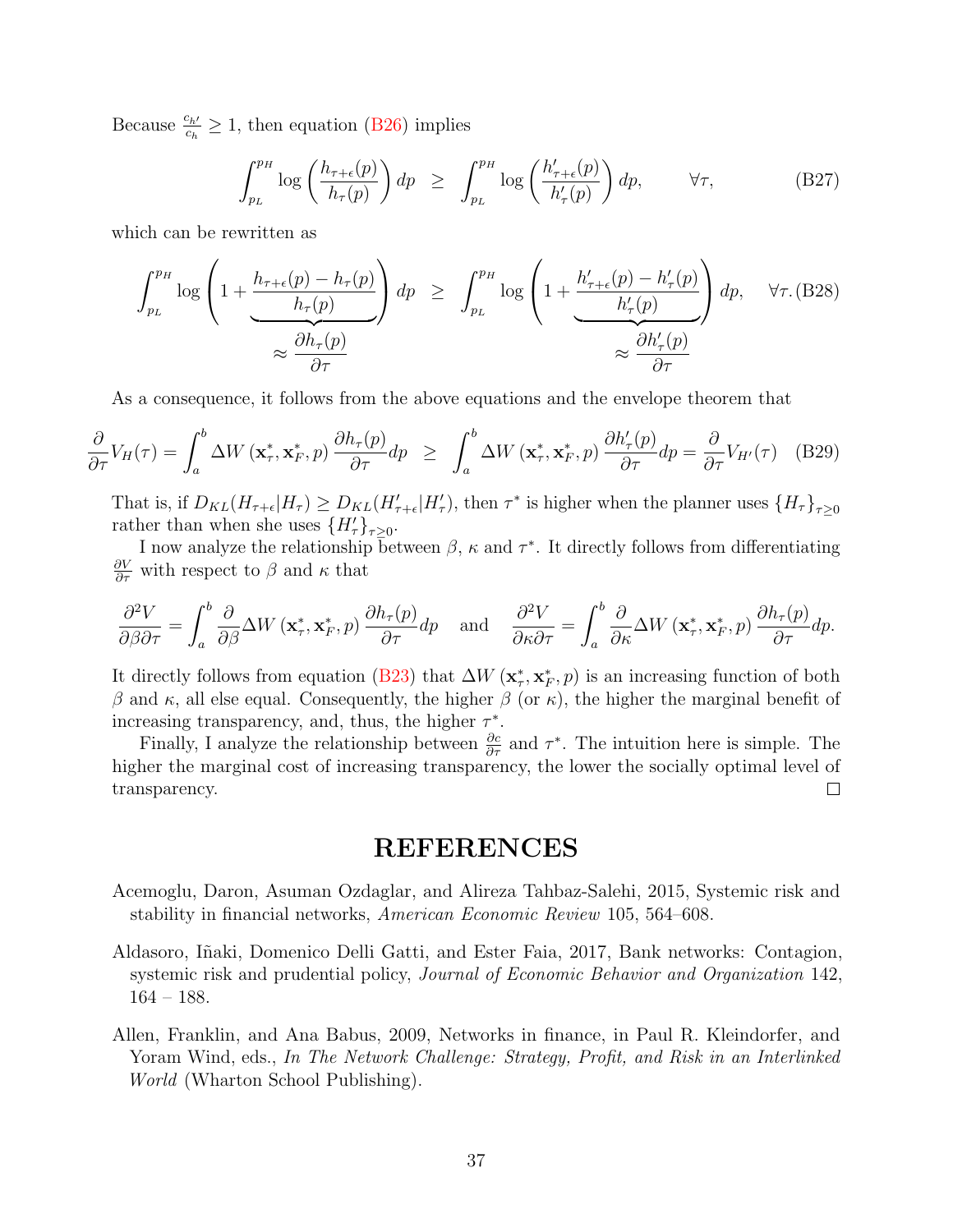- <span id="page-37-4"></span>Allen, Franklin, Ana Babus, and Elena Carletti, 2012, Asset commonality, debt maturity and systemic risk, Journal of Financial Economics 104, 519–534.
- <span id="page-37-3"></span>Allen, Franklin, and Douglas Gale, 2000, Financial contagion, *Journal of Political Economy* 108, 1–33.
- <span id="page-37-10"></span>Alvarez, Fernando, and Gadi Barlevy, 2015, Mandatory disclosure and financial contagion, Working Paper 21328, National Bureau of Economic Research.
- <span id="page-37-5"></span>Amini, Hamed, Rama Cont, and Andreea Minca, 2013, Resilience to contagion in financial networks, Mathematical Finance .
- <span id="page-37-12"></span>Angeletos, George-Marios, and Alessandro Pavan, 2007, Efficient use of information and social value of information, *Econometrica* 75, 1103–1142.
- <span id="page-37-15"></span>Ballester, Coralio, Antoni Calvó-Armengol, and Yves Zenou, 2006, Who's who in networks. wanted: The key player, *Econometrica* 74, 1403–1417.
- <span id="page-37-0"></span>Bank for International Settlements, 2009, Revisions to the basel ii market risk framework.
- <span id="page-37-1"></span>Bank for International Settlements, 2010, The basel committee's response to the financial crisis: Report to the g-20.
- <span id="page-37-2"></span>Bank for International Settlements, 2011, Global systemically important banks: Assessment methodology and the additional loss absorbency requirement.
- <span id="page-37-9"></span>Battiston, Stefano, Domenico Delli Gatti, Mauro Gallegati, Bruce Greenwald, and Joseph Stiglitz, 2012, Liaisons dangereuses: Increasing connectivity, risk sharing, and systemic risk, Journal of Economic Dynamics and Control 36, 1121–1141.
- <span id="page-37-8"></span>Beale, Nicholas, David G. Rand, Heather Battey, Karen Croxson, Robert M. May, and Martin A. Nowak, 2011, Individual versus systemic risk and the regulator's dilemma, Proceedings of the National Academy of Sciences 108, 12647–12652.
- <span id="page-37-14"></span>Bond, Philip, Alex Edmans, and Itay Goldstein, 2012, The real effects of financial markets, Annual Review of Financial Economics 4, 339–360.
- <span id="page-37-13"></span>Bond, Philip, and Itay Goldstein, 2015, Government intervention and information aggregation by prices, Journal of Finance 70, 2777–2812.
- <span id="page-37-11"></span>Caballero, Ricardo J., and Alp Simsek, 2013, Fire sales in a model of complexity, Journal of Finance 68, 2549–2587.
- <span id="page-37-6"></span>Cabrales, Antonio, Piero Gottardi, and Fernando Vega-Redondo, 2014, Risk sharing and contagion in networks, CESifo Working Paper .
- <span id="page-37-7"></span>Capponi, Agostino, 2016, Systemic risk, policy, and data needs, INFORMS Tutorials in Operations Research 185–206.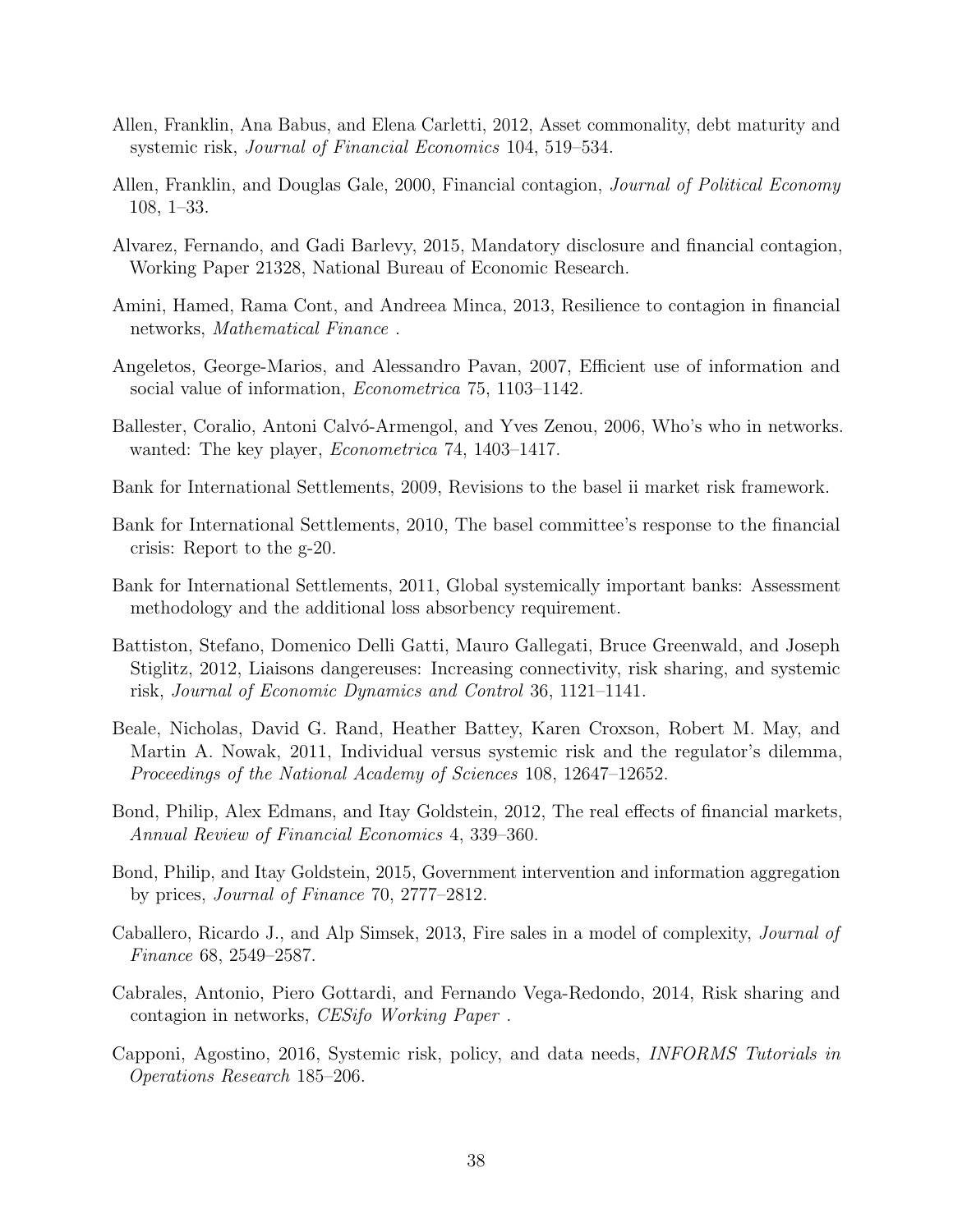- <span id="page-38-9"></span>Castiglionesi, Fabio, Fabio Feriozzi, and Guido Lorenzoni, 2019, Financial integration and liquidity crises, Management Science 65, 955–975.
- <span id="page-38-4"></span>Cont, Rama, Amal Moussa, and Edson Santos, 2013, Network structure and systemic risk in banking systems, in Jean-Pierre Fouque, and Joe Langsam, eds., *Handbook of Systemic* Risk (Cambridge University Press).
- <span id="page-38-15"></span>Dang, Tri Vi, Gary Gorton, Bengt Holmström, and Guillermo Ordoñez, 2017, Banks as secret keepers, American Economic Review 107, 1005–1029.
- <span id="page-38-3"></span>Dasgupta, Amil, 2004, Financial contagion through capital connections: A model of the origin and spread of bank panics, Journal of the European Economics Association 2, 1049–1084.
- <span id="page-38-14"></span>Diamond, Douglas W., and Raghuram G. Rajan, 2011, Fear of fire sales, illiquidity seeking, and credit freezes, The Quarterly Journal of Economics 126, 557–591.
- <span id="page-38-2"></span>Eisenberg, Larry, and Thomas Noe, 2001, Systemic risk in financial systems, Management Science 47, 236–249.
- <span id="page-38-6"></span>Elliott, Matthew, Benjamin Golub, and Matthew Jackson, 2014, Financial networks and contagion, American Economic Review 104, 3115–3153.
- <span id="page-38-11"></span>Erol, Selman, and Guillermo Ordoñez, 2017, Network reactions to banking regulations, Journal of Monetary Economics 89, 51 – 67, Carnegie-Rochester-NYU Conference Series on the Macroeconomics of Liquidity in Capital Markets and the Corporate Sector.
- <span id="page-38-0"></span>Financial Crisis Inquiry Commission, 2011, The financial crisis inquiry report.
- <span id="page-38-1"></span>Freixas, Xavier, Bruno M. Parigi, and Jean-Charles Rochet, 2000, Systemic risk, interbank relations, and liquidity provision by the central bank, Journal of Money, Credit and Banking 32, 611–638.
- <span id="page-38-10"></span>Gai, Prasanna, Andrew Haldane, and Sujit Kapadia, 2011, Complexity, concentration and contagion, Journal of Monetary Economics 58, 453–470.
- <span id="page-38-13"></span>Galeotti, Andrea, Benjamin Golub, and Sanjeev Goyal, 2018, Targeting interventions in networks, Mimeo .
- <span id="page-38-5"></span>Georg, Co-Pierre, 2013, The effect of the interbank network structure on contagion and common shocks, Journal of Banking and Finance 37, 2216–2228.
- <span id="page-38-7"></span>Glasserman, Paul, and H. Peyton Young, 2015, How likely is contagion in financial networks?, Journal of Banking and Finance 50, 383–399.
- <span id="page-38-8"></span>Glasserman, Paul, and H. Peyton Young, 2016, Contagion in financial networks, *Journal of* Economic Literature 54, 779–831.
- <span id="page-38-12"></span>Gofman, Michael, 2017, Efficiency and stability of a financial architecture with toointerconnected-to-fail institutions, Journal of Financial Economics 124, 113–146.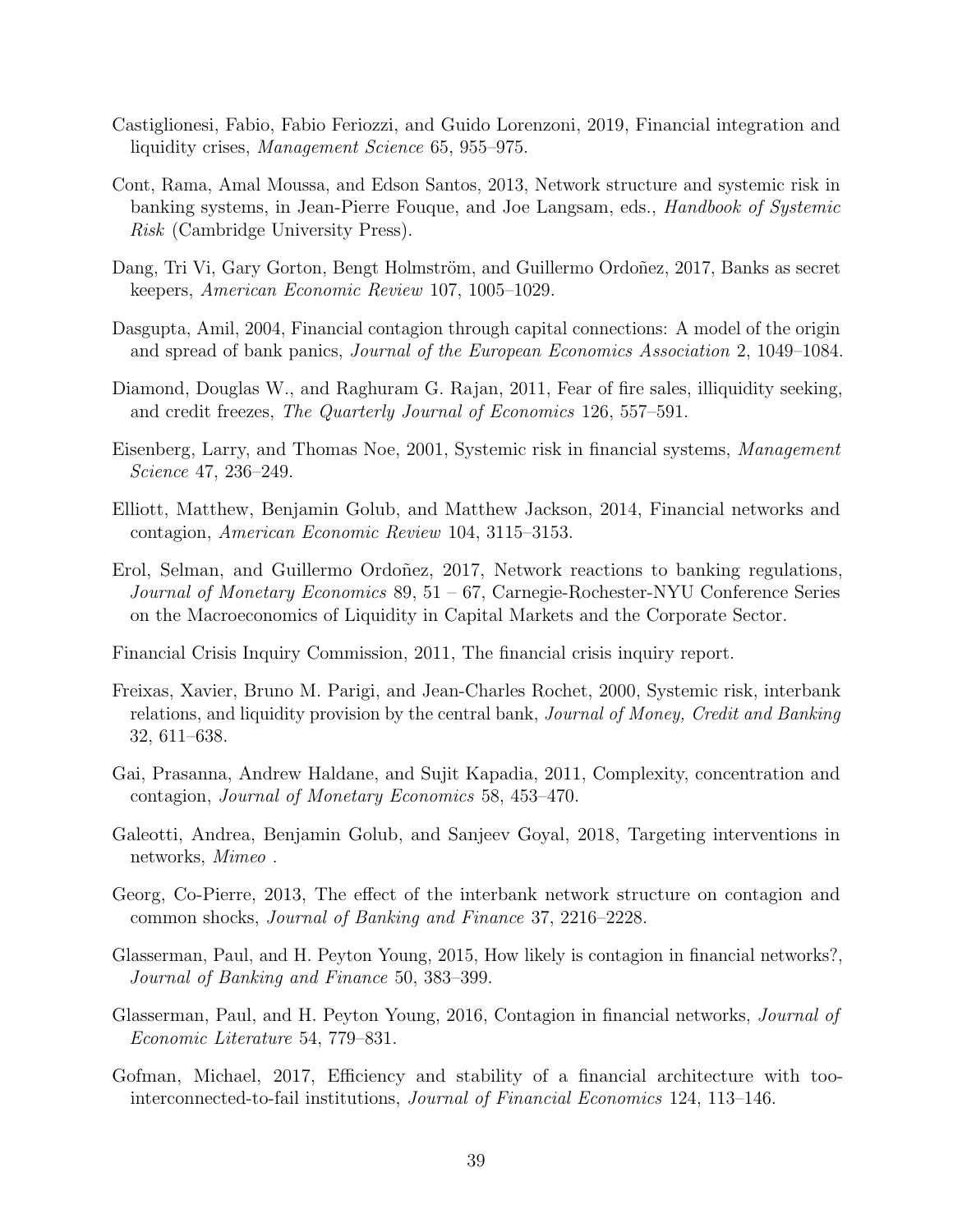- <span id="page-39-16"></span>Goldstein, Itay, and Yaron Leitner, 2018, Stress tests and information disclosure, *Journal of* Economic Theory 177, 34–69.
- <span id="page-39-11"></span>Goldstein, Itay, and Haresh Sapra, 2013, Should banks' stress test results be disclosed? an analysis of the costs and benefits, Foundations and Trend in Finance 8, 1–54.
- <span id="page-39-13"></span>Goldstein, Itay, and Liyan Yang, 2017, Information disclosure in financial markets, Annual Review of Financial Economics 9, 101–125.
- <span id="page-39-7"></span>Goyal, Sanjeev, and Adrien Vigier, 2014, Attack, defense, and contagion in networks, Review of Economic Studies 81, 1518–1542.
- <span id="page-39-5"></span>Haldane, Andrew G., and Robert M. May, 2011, Systemic risk in banking ecosystems, Nature 469.
- <span id="page-39-10"></span>Hirshleifer, Jack, 1971, The private and social value of information and the reward to inventive activity, American Economic Review 61, 561–574.
- <span id="page-39-1"></span>International Monetary Fund, 2010, Global financial stability report: Meeting new challenges to stability and building a safer system.
- <span id="page-39-0"></span>Jackson, Matthew O., 2019, The Human Network. How Your Social Position Determines Your Power, Beliefs, and Behavior (Pantheon Books).
- <span id="page-39-8"></span>Jackson, Matthew O., and Agathe Pernoud, 2019, Distorted investment incentives, regulation, and equilibrium multiplicity in a model of financial networks, Mimeo.
- <span id="page-39-6"></span>Jackson, Matthew O., and Agathe Pernoud, 2020, Systemic risk in financial networks: A survey, Mimeo.
- <span id="page-39-9"></span>Kanik, Zafer, 2019, From lombard street to wall street: Systemic risk, rescues, and stability in financial networks, NET Institute Working Paper .
- <span id="page-39-2"></span>Lagunoff, Roger, and Stacey L. Schreft, 2001, A model of financial fragility, *Journal of* Economic Theory 99,  $220 - 264$ .
- <span id="page-39-3"></span>Leitner, Yaron, 2005, Financial networks: Contagion, commitment, and private sector bailouts, Journal of Finance 60, 2925–2953.
- <span id="page-39-14"></span>Leitner, Yaron, 2012, Inducing agents to report hidden trades: A theory of an intermediary, Review of Finance 16, 1013–1042.
- <span id="page-39-12"></span>Leitner, Yaron, 2014, Should regulators reveal information about banks?, Federal Reserve Bank of Philadelphia Business Review, Third Quarter 97.
- <span id="page-39-15"></span>Morris, Stephen, and Hyun Song Shin, 2002, Social value of public information, American Economic Review 92, 1521–1534.
- <span id="page-39-4"></span>Nier, Erlend, Jing Yang, Tanju Yorulmazer, and Amadeo Alentorn, 2007, Network models and financial stability, Journal of Economic Dynamics and Control 31, 2033–2060.